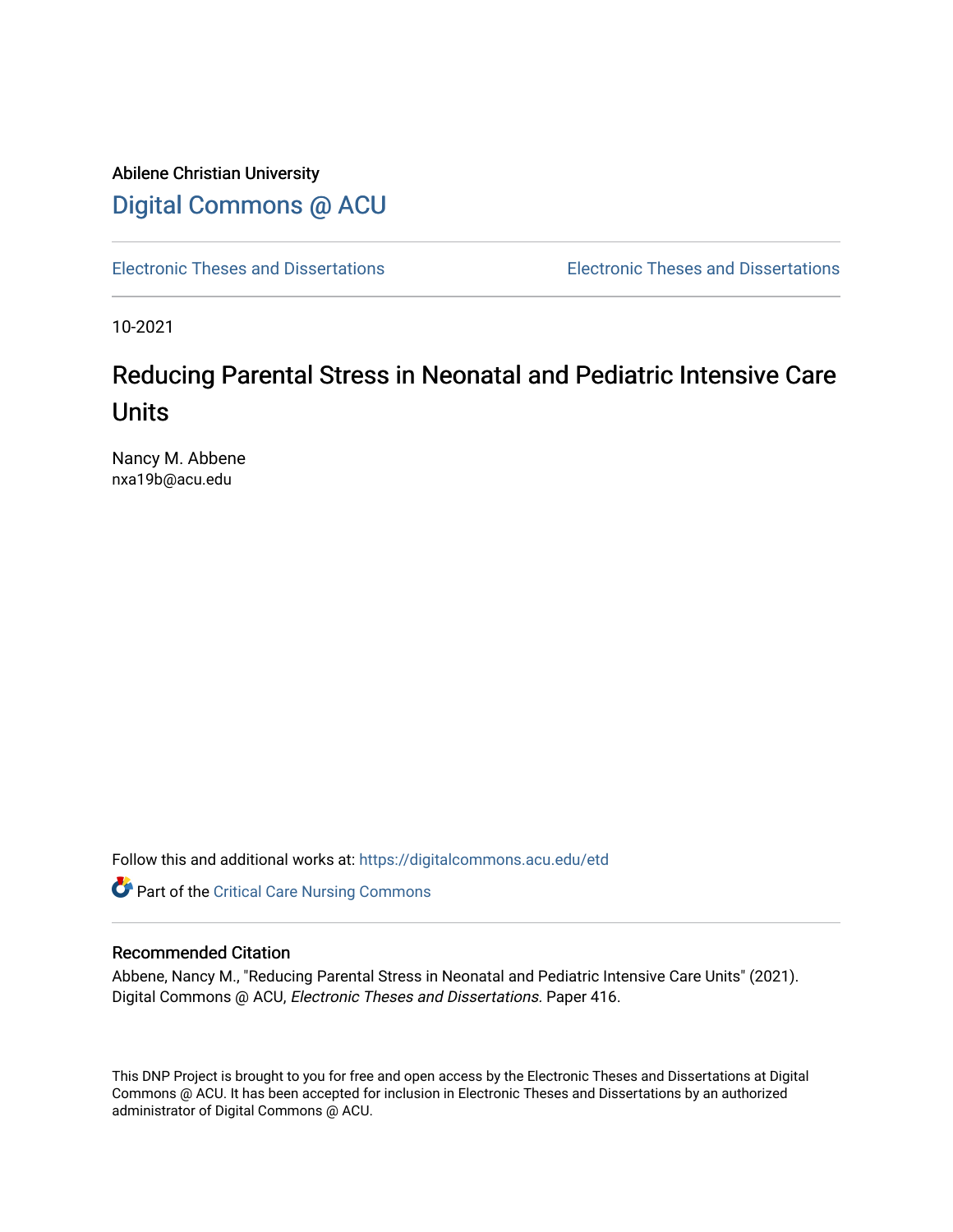This doctoral project, directed and approved by the candidate's committee, has been accepted by the School of Nursing and College of Graduate and Professional Studies of Abilene Christian University in partial fulfillment of the requirements for the degree

## **Doctor of Nursing Practice**

Nannette W. Glenn, Ph.D.

Dr. Nanette Glenn, Dean of the College of Graduate and Professional Studies

08/12/2021 Date

Doctoral Project Committee:

Lynx Mclellan

Dr. Lynn McClellan, Chair

Donna R. Atobajeun

Dr. Donna Atobajeun, Committee Member

Zlata

Dr. Faisal Aboul-Enein, Committee Member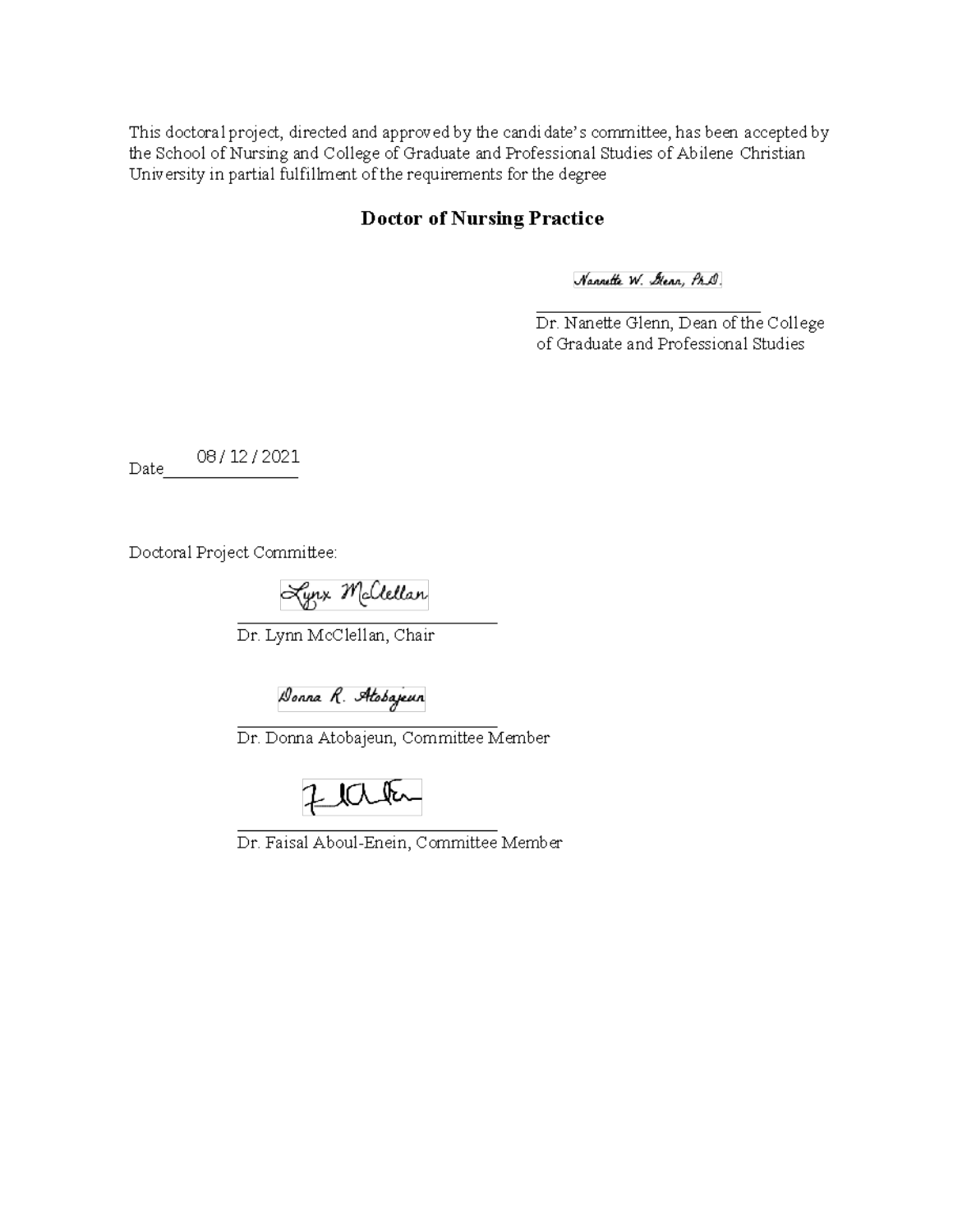Abilene Christian University

School of Nursing

Reducing Parental Stress in Neonatal and Pediatric Intensive Care Units

A doctoral project submitted in partial satisfaction

of the requirements for the degree of

Doctor of Nursing Practice

by

Nancy M. Abbene

October 2021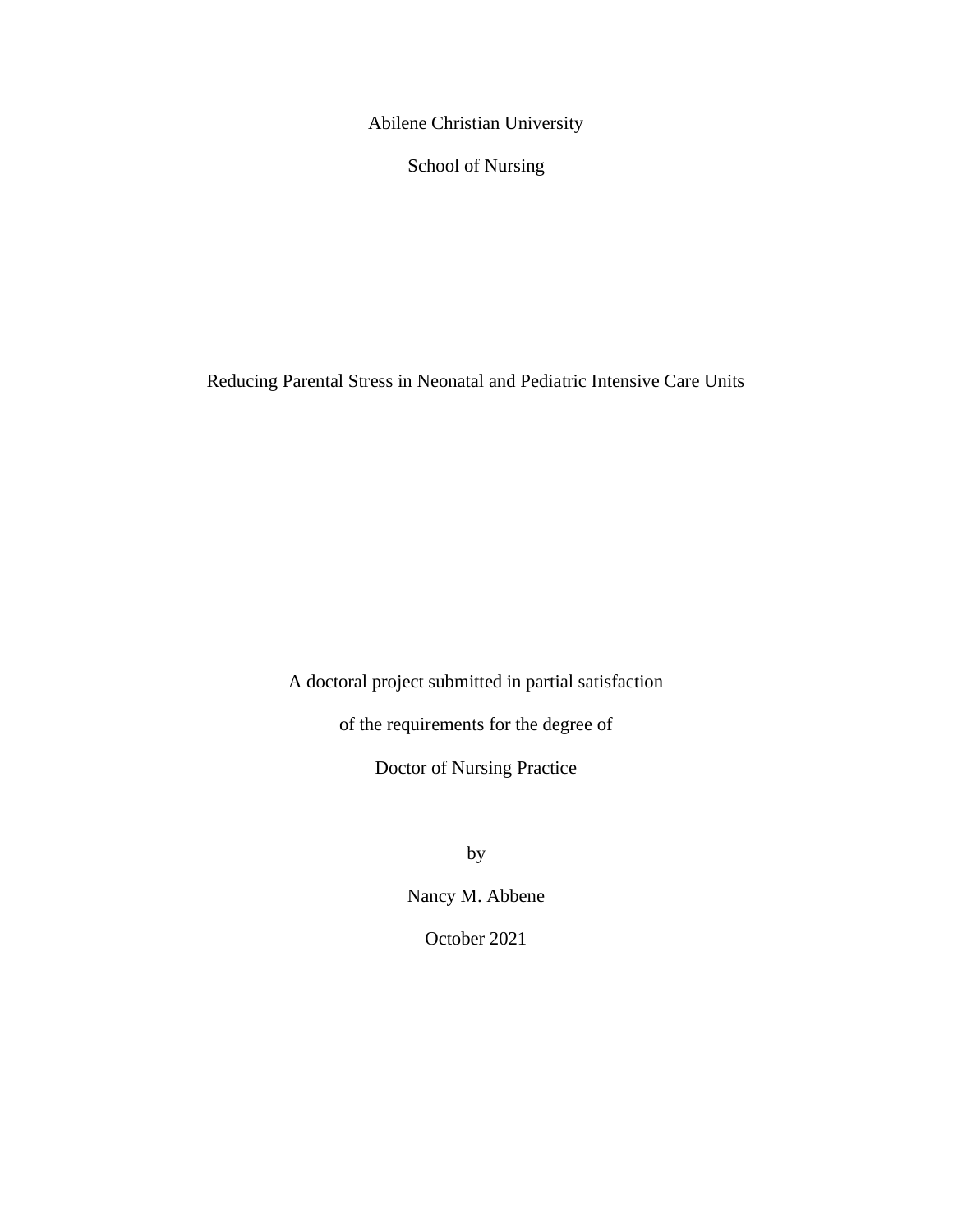## **Dedication**

This work is dedicated to my husband, family, friends, colleagues, and students who have all been my cheerleaders throughout this amazing DNP journey. I want to thank you all for your indomitable support!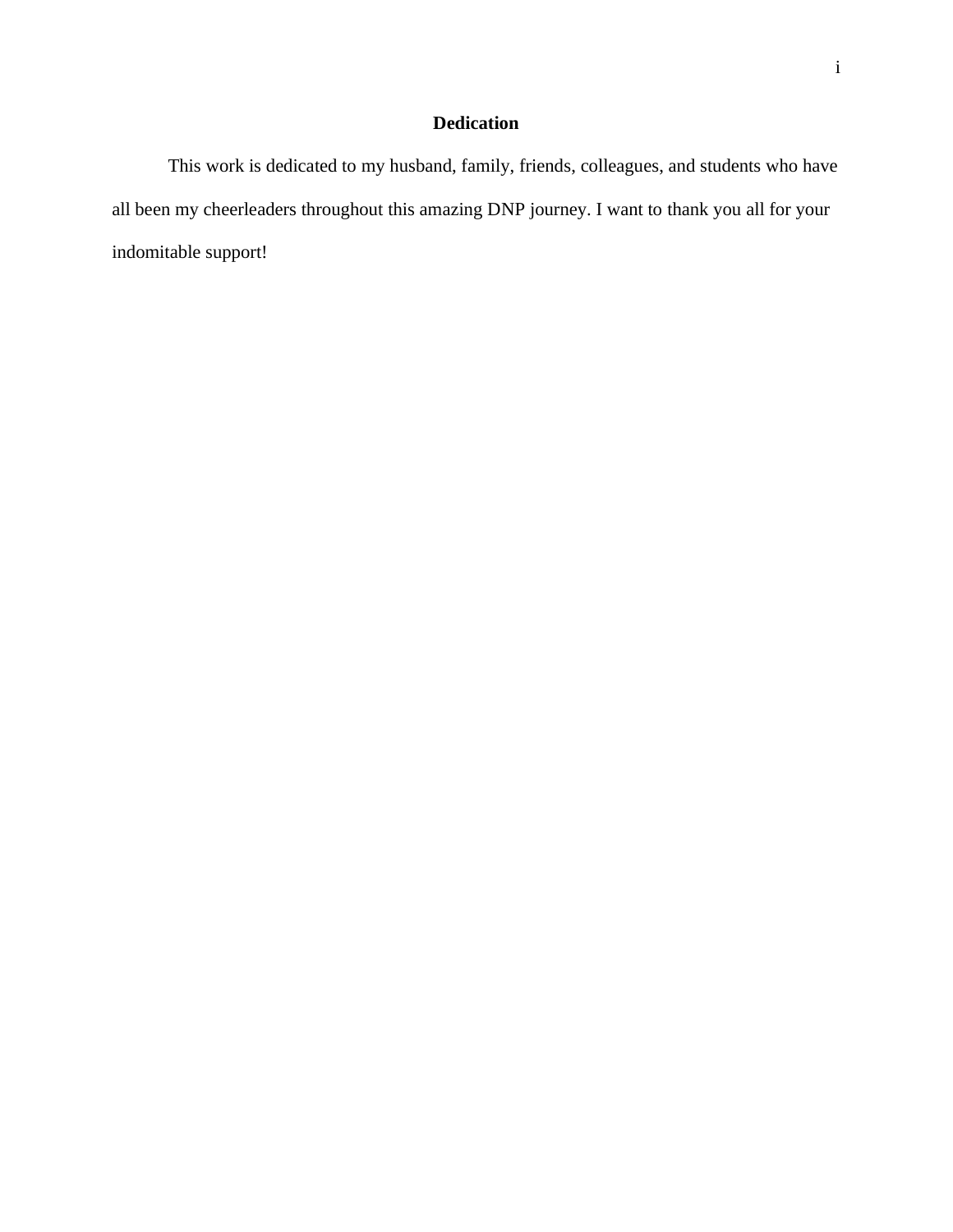Copyright by Nancy M. Abbene (2021)

All Rights Reserved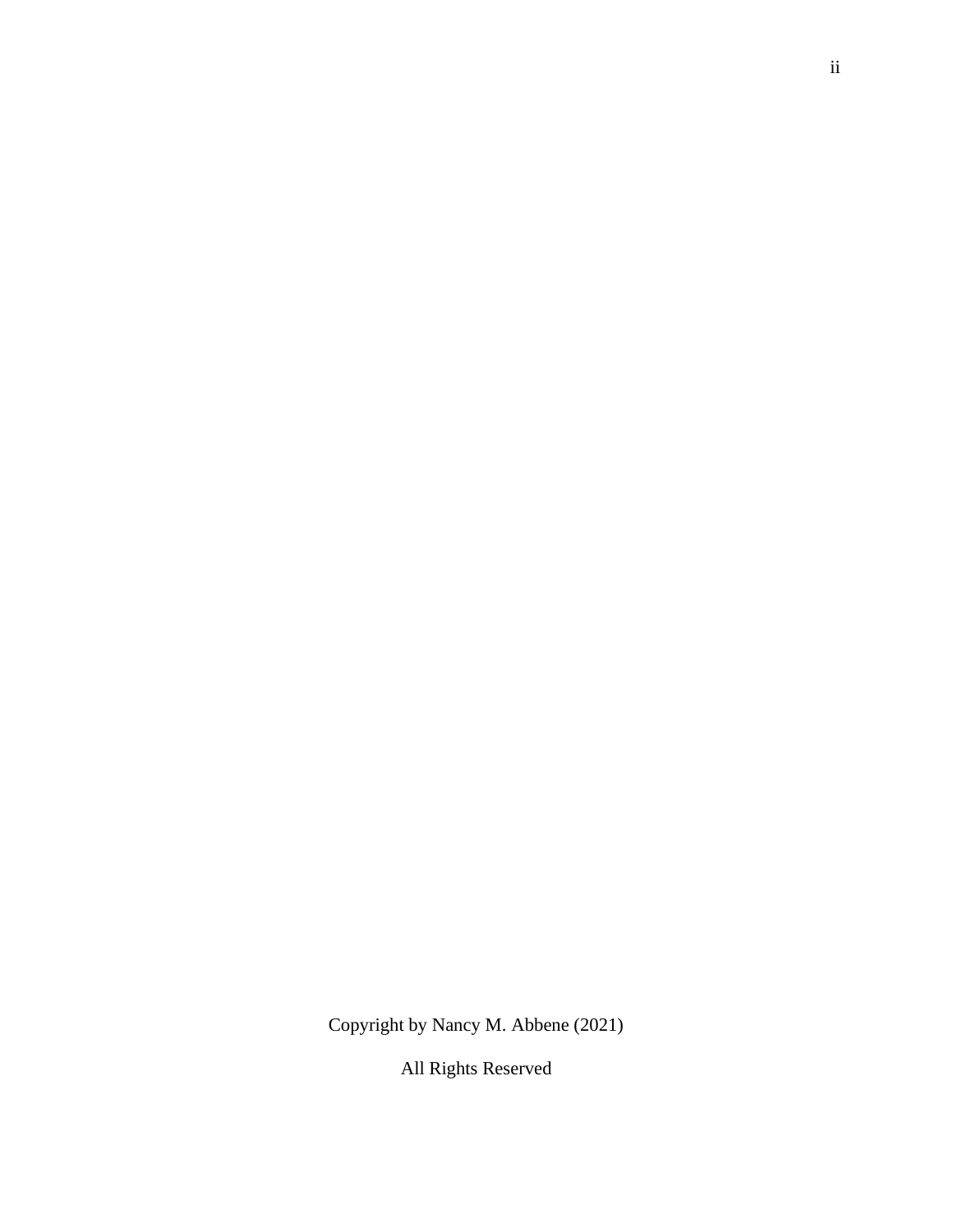### **Abstract**

The neonatal intensive care unit (NICU) and pediatric intensive care unit (PICU) are highly operational and highly active environments. Health care workers must react quickly to care for patients and provide life-saving measures fundamental to favorable patient outcomes. Caregivers of this critical patient population are often overlooked as the healthcare team prioritizes patient's needs. In addition, medical equipment, machines, and monitors have multiple safety alarms sounding frequently and contributing to high levels of parental stress upon their child's admission to the NICU and PICU. Lack of giving adequate prominence to the value of caregiver support services in the hospital milieu has been identified as a professional concern in many healthcare settings. Furthermore, many of these programs were suspended in the wake of the COVID-19 pandemic and in some settings continue to be interrupted. This study aims to evaluate the insights of caregivers who received and did not receive caregiver wellness services and the impact of these services on their stress levels during their child's NICU or PICU stay. These stress levels were evaluated using a parent survey tool. These survey results did reveal that parents experienced a decrease in their stress level after receiving stress-reducing techniques provided by caregiver wellness programs in the hospital setting. These findings provide nurse leaders with implications for nursing regarding the importance of communicating the merits of structured caregiver support programs to policymakers and championing caregiver well-being.

*Keywords:* hospitalized child, neonatal intensive care unit, pediatric intensive care, parental stressor, parent stress in the NICU, parent stress in the PICU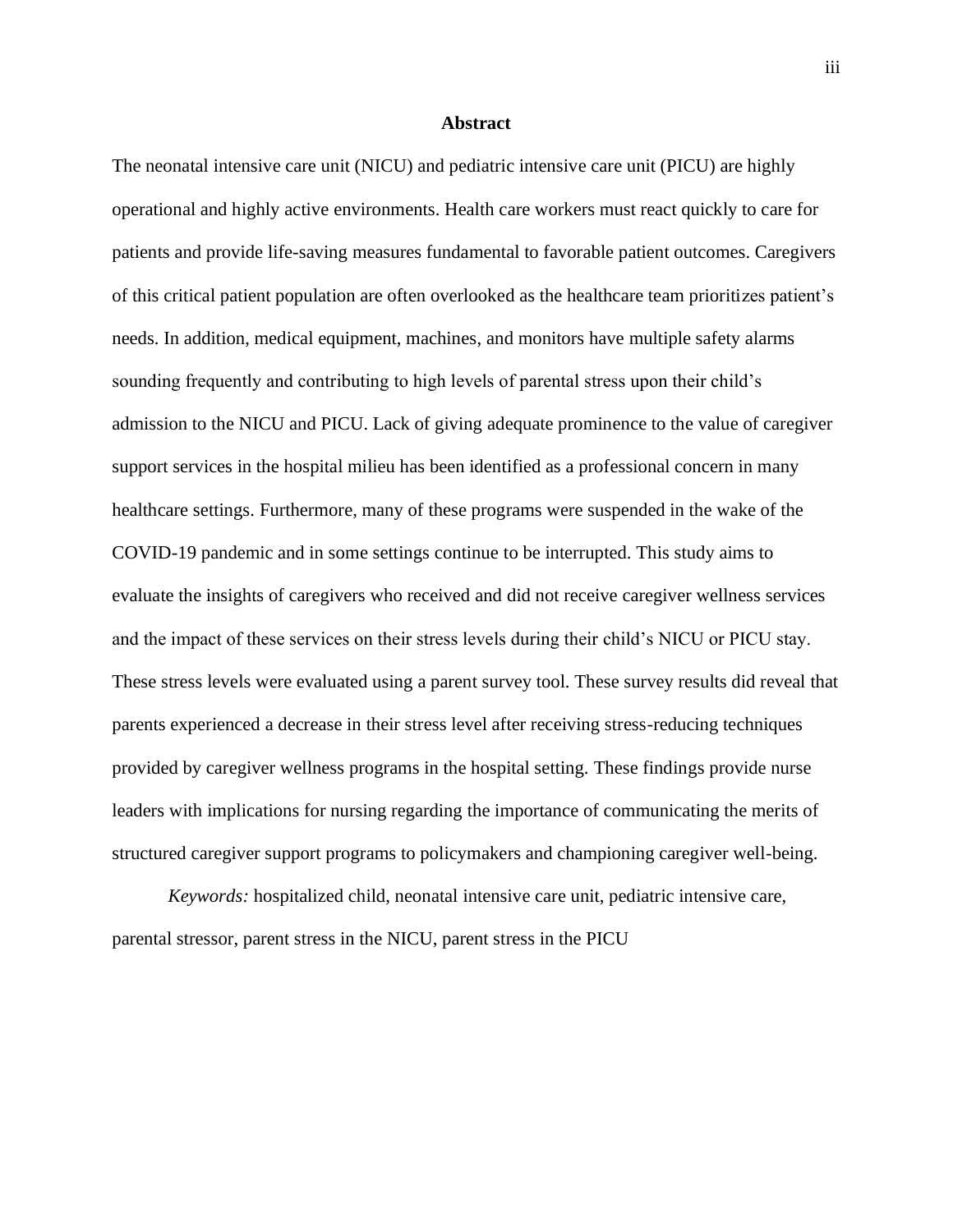## **Table of Contents**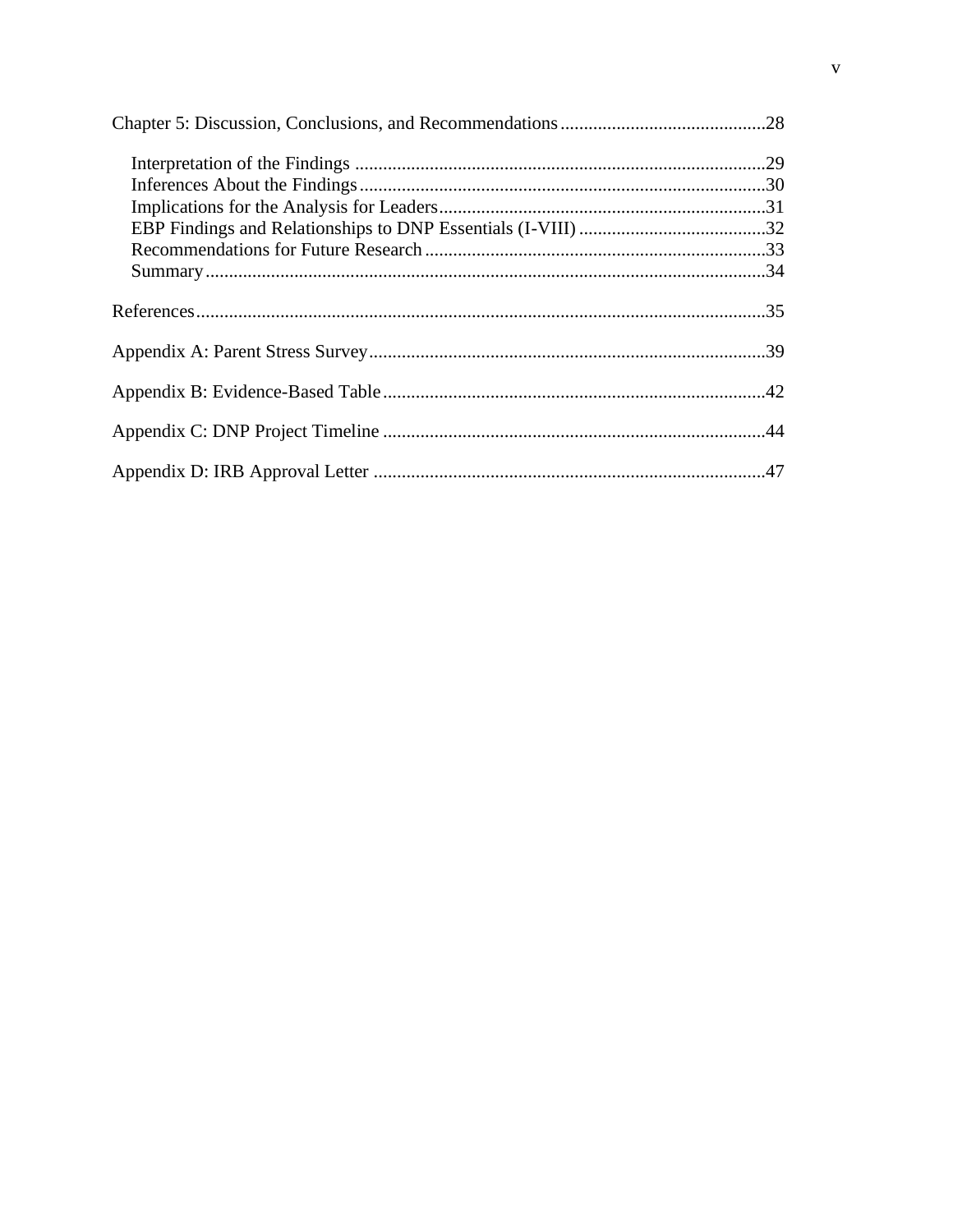# **List of Figures**

| Figure 4. Stress Level Before Receiving Stress-Reducing Techniques25 |  |
|----------------------------------------------------------------------|--|
|                                                                      |  |
|                                                                      |  |
|                                                                      |  |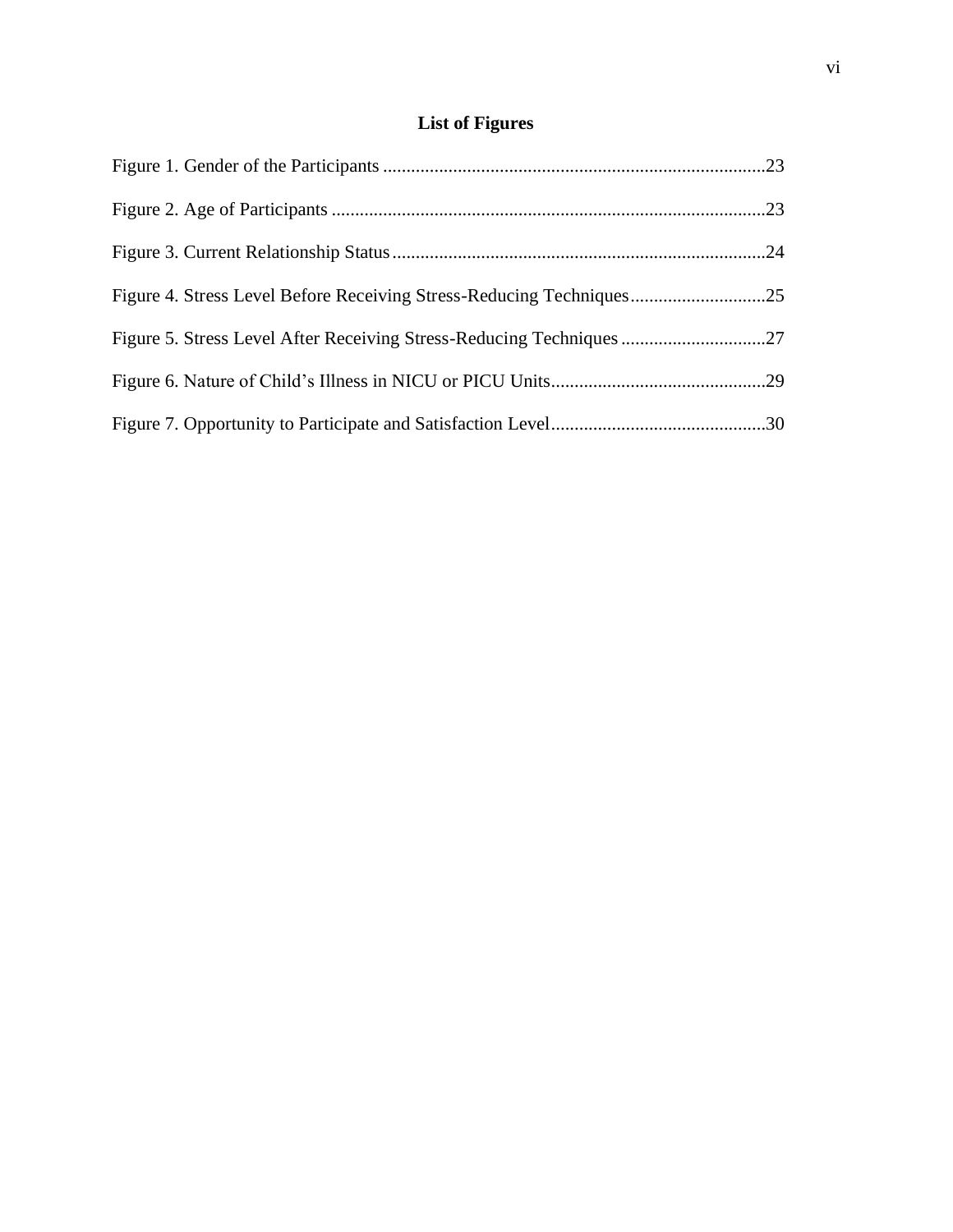## **Chapter 1: Introduction**

#### **Statement of the Problem**

Partnering with families during their child's hospitalization is central to the concept of family-centered care. In most instances, the family is the child's principal source of strength and comfort. For many families, hospitalization of a child leads to feelings of depression, anxiety, and tension. Interventions aimed at improving the emotional and mental health of the parents have been shown to have a direct correlation on the child's coping mechanisms related to their illness. If the parent is unable to comfort their child throughout their illness, related to their own inability to cope with the situation, the child's coping skills will also be ineffective. When interventions are initiated to support the parents and assist them in reducing their own stress and anxiety levels, they are better able to partner with the healthcare providers caring for their child and participate in the child's care. This also has a positive impact on the patient's and family's experience, leads to improved high-quality clinical decision making, and fosters better patient outcomes (Doupnik et al., 2017).

The purpose of the study was to evaluate the impact of caregiver wellness services on the parent stress levels in the NICU and PICU. Parents have reported that their stress levels in some cases were elevated to terrifying levels within a few days of admission. These stress levels have been reported to have deleterious effects on family coping, parent and child well-being, and delays in discharge planning. Cousino and Hazen (2013) studied the effects of parent stress on their ability to care for their child after discharge from the PICU. Parents reported a loss of confidence in their parenting skills, inadequacy, and powerlessness. Reducing parent stress levels during their child's hospitalization promoted a successful transition from hospital to home on the cases of parents in the PICU (Jarvis et al., 2019).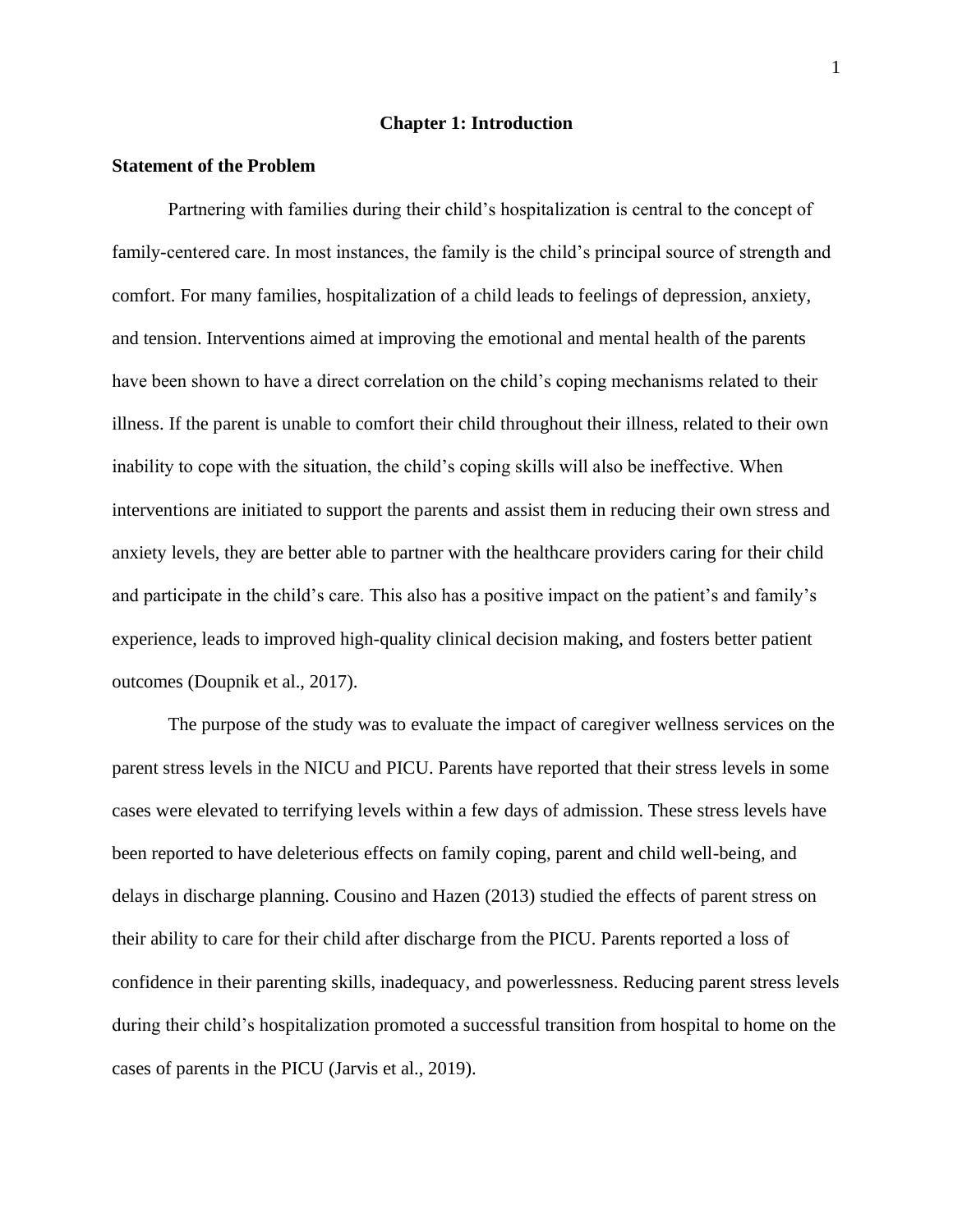In the neonatal and pediatric healthcare arenas, care is focused on the child and the family as a unit. In most cases, parents are the chief participants and champions in their child's care. This provides nurses with a unique opportunity to not only care for their child, but also provide support to the parent. Keeping the parent updated on their child's condition and inviting them to engage in family-centered rounds are key elements that assist the parents in managing their stress and coping skills related to the situation. Parents often feel that being unable to care for their child during the child's hospitalization and the change in their parental role at this time are major sources of stress during the hospital experience. Parents will often convey appreciation to the healthcare providers when given the opportunity to participate in the child's care. Involving the parent or parents in the patient's care gives the parent a sense of significance as a team member caring for the child. In addition, having a role in the care of their child reduces their distress, apprehension, and uneasiness and increases the child's comfort in the situation (Dahav & Sjostrom-Strand, 2017).

Alterations in the caregiver role were also reported by parents studied by Mortensen et al. (2015). Parents identified these alterations as major sources of stress during their child's hospitalization. Mortensen et al. found that when the parents' interactions with nurses were supportive and they promoted the family as one entity, patient care was enhanced. Strengthening the bond between parent and child during this difficult time is essential to positive patient outcomes. When parents are informed and stress levels are lessened, the notion of familycentered care is accentuated (Mortensen et al., 2015).

Review of the literature did not yield an abundance of articles and studies with regard to structured caregiver programs and their relationship to lessening parental stress in both the NICU and PICU. The purpose of this retrospective quantitative study was to establish a correlation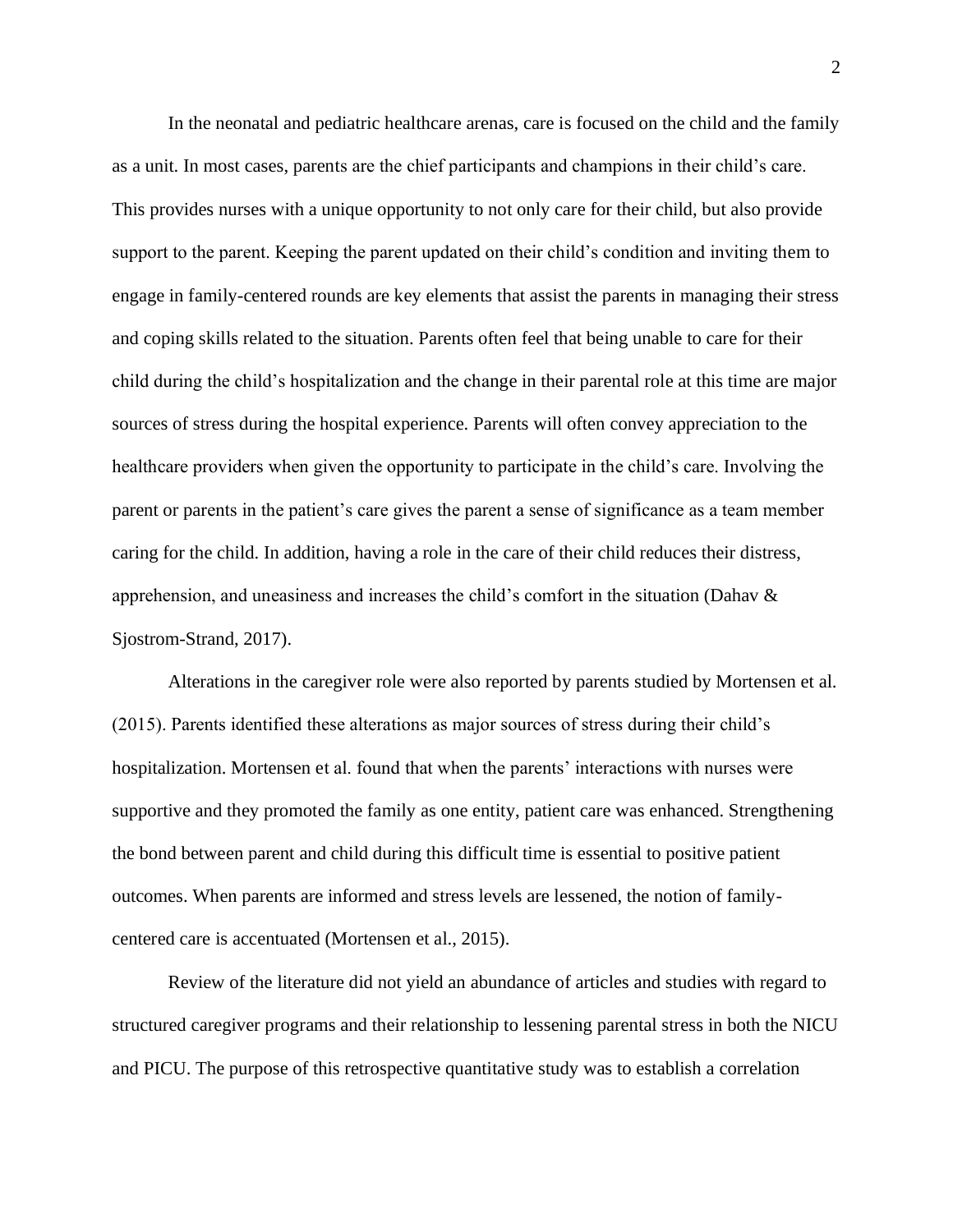between stress reduction and the perceived effect on parents' stress levels. The study identified that the well-being of caregivers is not often a priority in the high acuity, high activity environments of the NICU and PICU and is a concern for clinical practice. The study was designed to highlight the importance of caregiver wellness services in the hospital setting, especially since the interruption in these services because of the COVID-19 pandemic. The purpose of the study was to evaluate the perceptions of the caregivers who did receive and did not receive formalized caregiver support services during their child's hospitalization in the NICU or PICU.

## **Background**

Parents are welcomed and encouraged to participate in their child's care during hospitalization of a critically ill child. The concept of family-centered care is supported by stakeholders and is a guiding premise on the majority of patient and family satisfaction surveys. Parents are asked to make important decisions, consent to numerous procedures, and comply with hospital protocols with regard to visitation, infection control, and institutional policies. Reducing parent stress levels related to their child's condition and the environment can help them make the best decisions for their child and be effective partners in their child's care during the hospitalization period (Vasli & Salsali, 2014).

The environment itself is often overwhelming with the amount of equipment, machinery, and monitoring devices. Parents report a sense of being overcome by the extraordinary amount of equipment, monitoring devices, noise, medical terminology, and activity (Dahav & Sjostrom-Strand, 2017). Caring for these critically ill children requires an exceptional amount of equipment, machinery, and monitoring devices. The nurse-patient ratio for these children is 1:1 or 1:2. In the case of a patient on extracorporeal membrane oxygenation (ECMO), there are two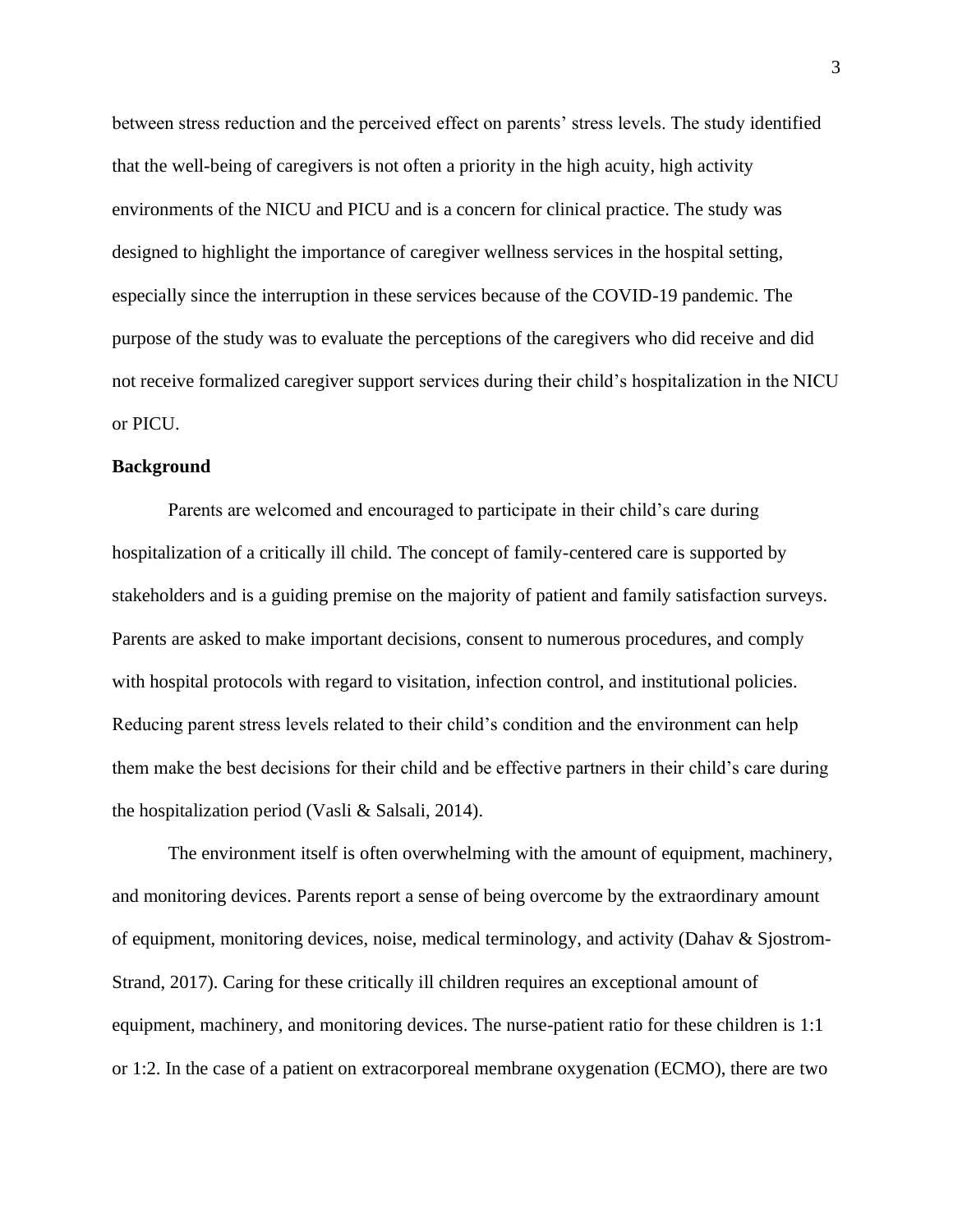nurses to one patient. The ECMO machine is similar to the heart-lung bypass machine used in open-heart surgery. Alarms are also a source of annoyance and anxiety for the parents in the PICU. Variations in their child's appearance, as well as emotional and behavioral changes in their child, have been reported by parents as significant stressors related to their child's hospitalization in the NICU and PICU (Dahav & Sjostrom-Strand, 2017).

Parents can be reluctant to address changes in their child's emotions or behavior. They may not want to cause them any more trauma emotionally and feel responsible to protect their child. Experts in the field that deal with children and chronic illness have found children respond better to factual information and have a better adjustment period. Children may become fearful and not fully understand what is happening to them. Keeping the lines of communication is important during this time. Supporting their children helps to maintain a positive relationship between the caregiver and ill child. Studies advocate for caring relationships within the family unit and allow the child to recover mentally and physically more quickly for these adverse situations (American Academy of Pediatrics, 2015).

According to Weinberg and Richardson (1981), stress can be defined as "the response of an individual when the physical or psychological demands of a situation exceed the capacity for adaptation" (p. 687). It has been well-documented that having a child hospitalized in the NICU or PICU produces a high level of stress for the parents as well as the child. Stress levels can be attributed to changes in the child's physical appearance, numerous equipment and monitoring devices, and variations in their parenting role. In addition, alterations in family dynamics, work schedules, and time not spent with other family members often lead to feelings of guilt and or depression for the parent (Ramirez et al., 2018).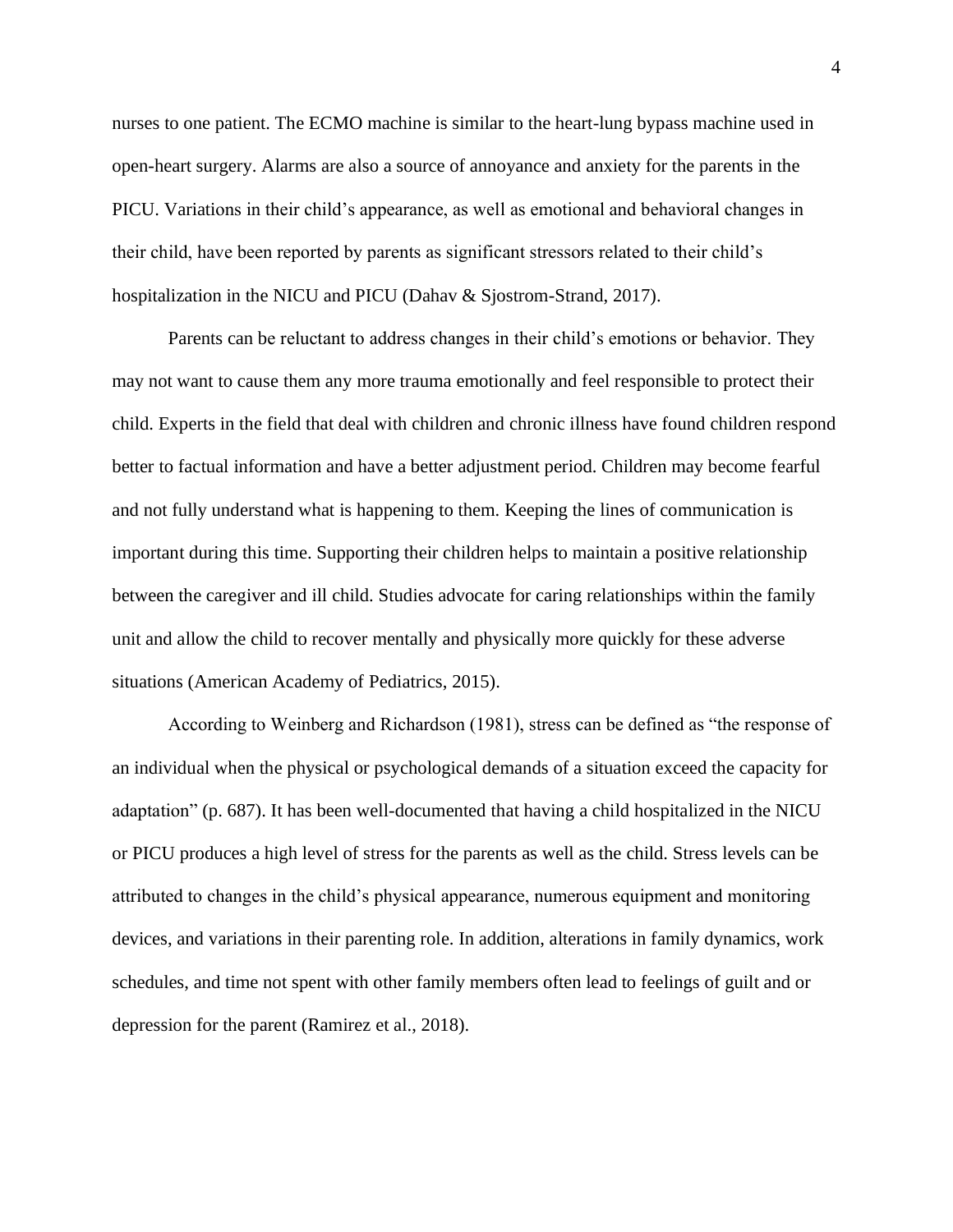Children of parents with poor emotional health are less likely to prosper in environments pertaining to school and social situations. Interventions aimed at supporting parents' mental and emotional well-being can have a positive impact on parental coping skills. This fact does substantiate the notion and gives me an opening to disseminate the conclusions gleaned from the DNP scholarly project (Doupnik et al., 2017).

#### **Significance of the Problem**

The detection of a serious disease or disability in a child can have consequential stress responses for parents. As a result, the way in which a parent manages a stressful situation has a direct relationship with their own mental health, family dynamics, and how well the child becomes accustomed to the situation or illness. Parents must also deal with the possibility that their child may not survive the illness or may have a permanent disability related to the illness or injury (Muscara et al., 2015).

Muscara et al. (2015) studied the effects of post-traumatic stress reactions in parents of critically ill children over an 18-month period. In this study, the researchers found that it was important to provide support services for parents identified as high risk and who would glean the most benefit from these support services. In addition, the study did conclude that further knowledge and research in this area is an important step in preserving the family unit in these stressful situations. As parents are most often the chief support system for their child, it is imperative to focus on stress reducing interventions that address the needs of the child and family (Muscara et al., 2015).

The significance of the findings from this study for pediatric nursing are important. Family-centered care is the process of building relationships between the parental caregivers and the members of the healthcare team. These two groups form an alliance so the family unit can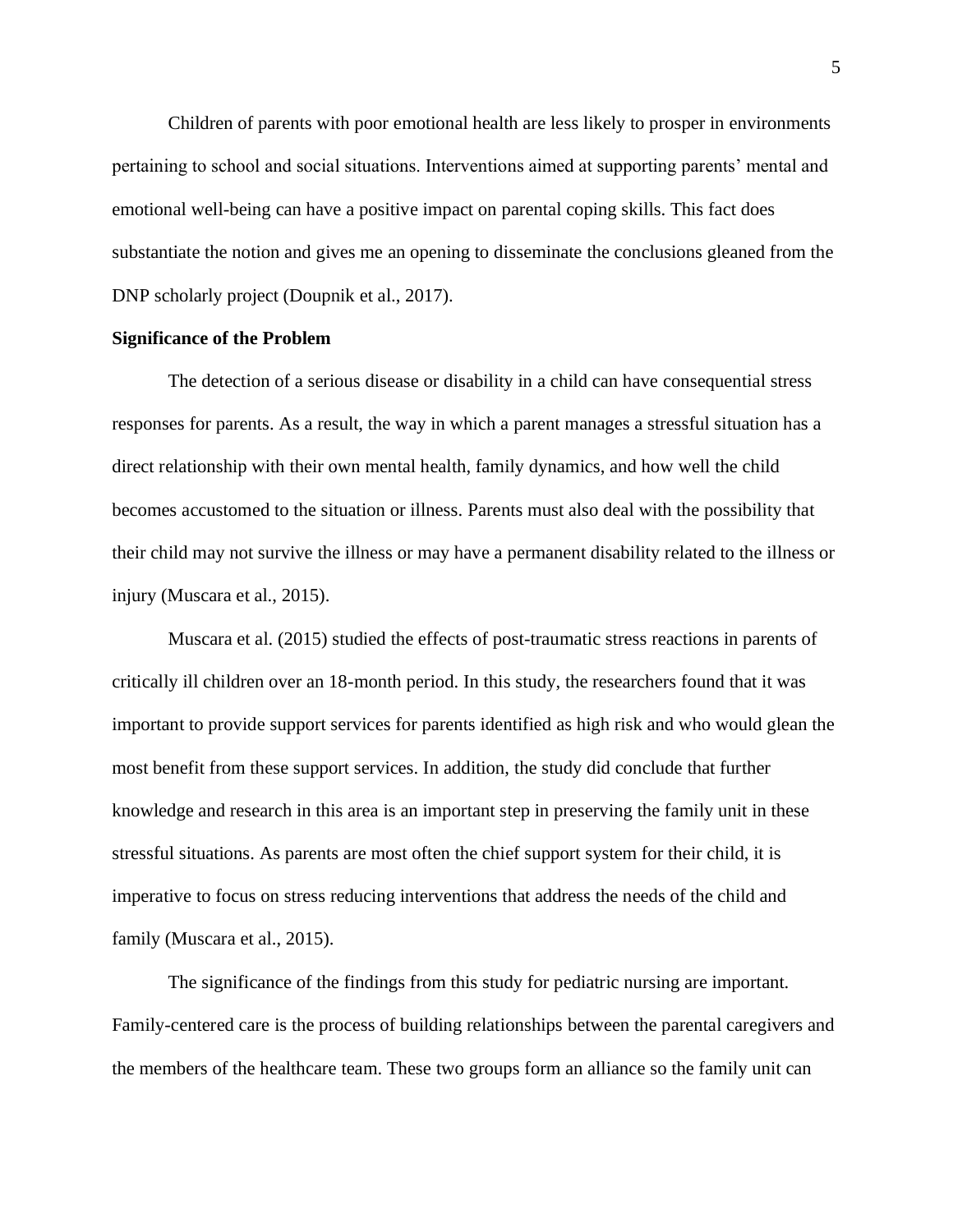make informed decisions about their child's care and be active participants in that care. This premise creates a vehicle for shared decision making and mutual respect among the members of the groups. The family's wishes, beliefs, and cultural values can also be a factor in the child's plan of care. Pediatric nursing holds these assertions as fundamental elements of pediatric nursing and supports the merits of family-centered care at its core. As pediatric nurses caring for critically ill children, nurses must respect family values, share information, and administer direct care to these patients in the spirit of family-centered care for optimal patient outcomes and partnerships (Yoo & Cho, 2020).

#### **Nature of the Project**

This quantitative correlational study was conducted via an online questionnaire conducted through the study site, a 501c (3) non-profit organization that fosters peer support to families in the NICU and PICU communities. This is a nationally based organization headquartered in a major city in Ohio. The organization provided a letter of support to me as permission to conduct the study with their members via an online format. The organization also accepted the IRB review and approval from Abilene Christian University (ACU).

I asked participants in the study to answer a short questionnaire that included parent demographics, nature of their child's illness, length of hospital stay, and if they used caregiver wellness services during their child's hospitalization (see Appendix A). I also asked parents to rate their stress level on a scale of one to ten before the wellness services and after the wellness services using the Parental Stress Survey. The parents who did not receive these services were asked about whether this would have helped them manage their stress during their child's hospital stay.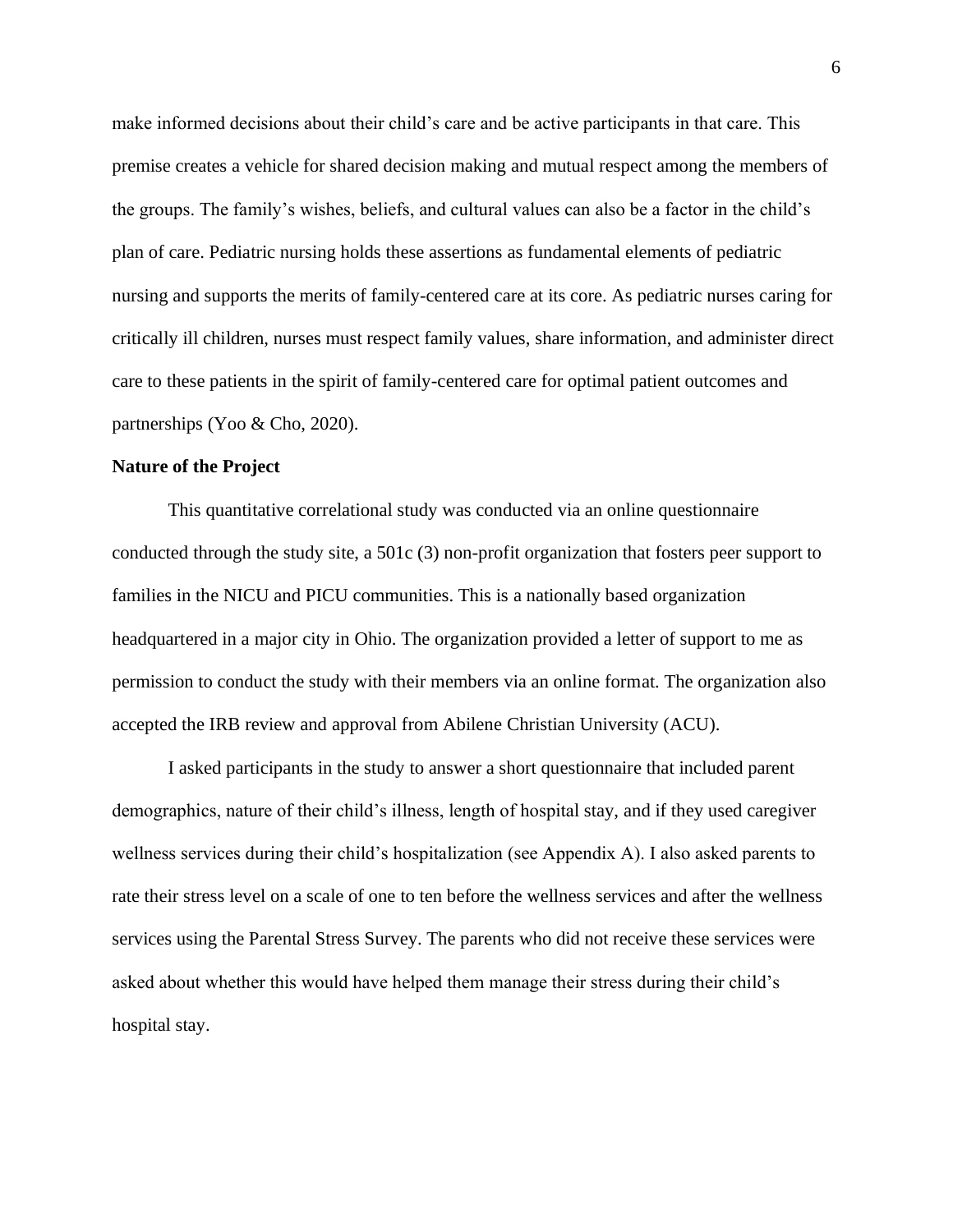## **Research Question (PICOT Format)**

What impact does participation in stress-reducing techniques have on the parents' stress level during their child's hospitalization in neonatal (NICU) or pediatric intensive care units (PICU)?

**Population.** Parents of children hospitalized in the NICU and PICU.

**Intervention.** Participation in stress-reducing techniques provided by the caregiver wellness services to reduce parental stress in the NICU and PICU.

**Comparison.** Parent stress level prior to participating in stress-reducing techniques provided by the caregiver wellness services for parents in the NICU and PICU, as compared to parent stress level after receiving caregiver wellness services in the NICU and PICU.

**Outcome.** Reduction of parental stress scores reported by parents of children hospitalized in the NICU and PICU when they participated in stress-reducing techniques as measured by the results of the Parent Stress Survey.

#### **Hypothesis (Restatement of the PICOT)**

Parental stress levels were reduced after receiving stress-reducing techniques from the caregiver wellness services.

#### **Theoretical Framework**

The theoretical framework I used was the Interaction Model of Client Health Behavior (IMCHB). This model was developed by Cheryl Cox in 1982. The design of this model has three major components; client singularity (individual characteristics), client-professional interaction, and health outcome (Robinson & Thomas, 2004).

Client singularity or individual characteristics of the health issue with regard to Cox's theoretical model includes traditional elements related to the client, such as characteristics of the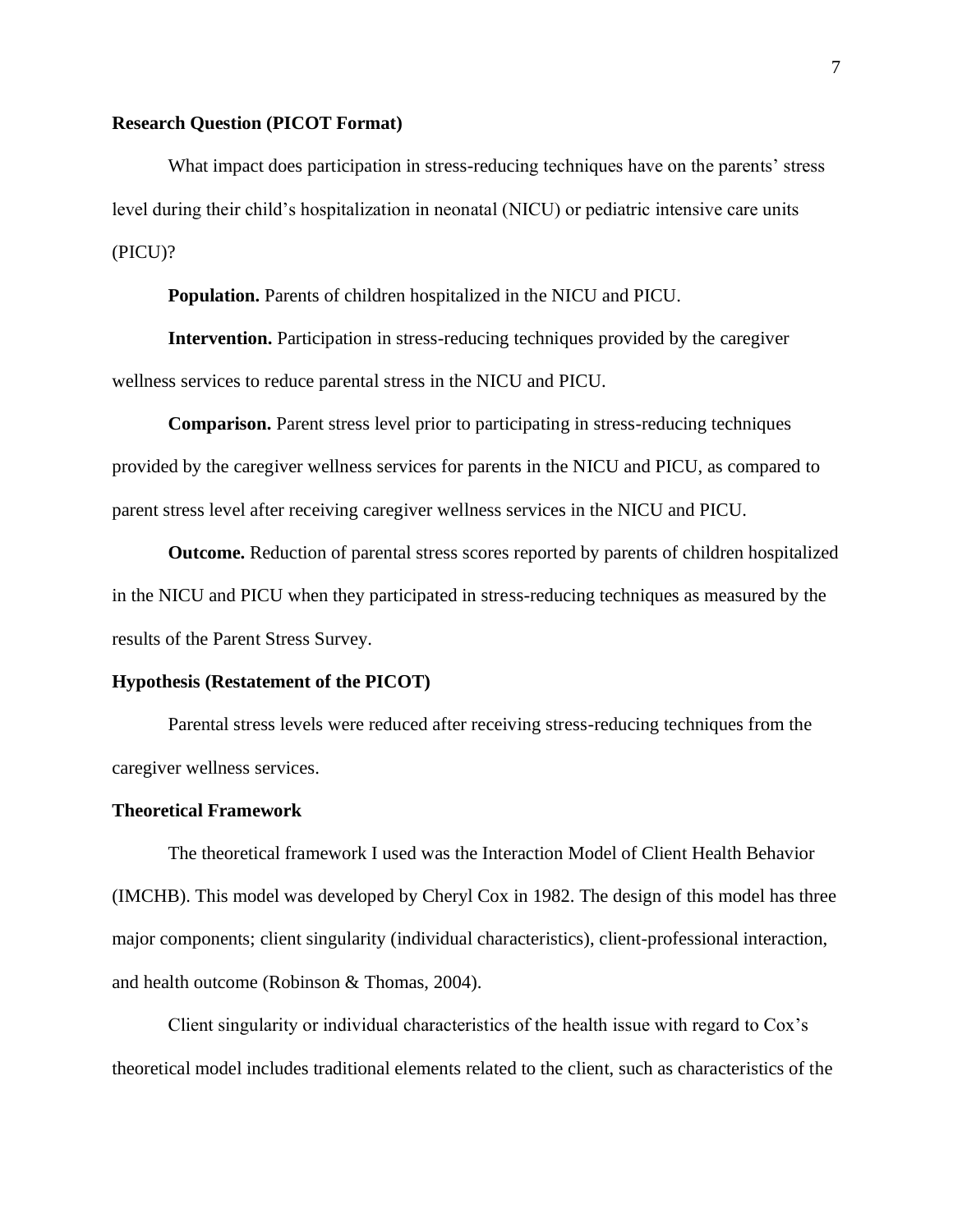population being studied, social determinants, past exposure to the healthcare setting, and physical makeup of the healthcare setting. Another chief component in this area of the model is the element of basic initiative on the part of the client. The client's willingness to participate in the process leads to behaviors that guide the client's judgement in healthcare decisions and, ultimately, the way they perceive the healthcare they are receiving (Carter & Kulbok, 1995).

The client singularity phase is illustrated by the participants' particular background characteristics. In that regard, I collected demographic characteristics such as the parent's age, gender, marital status, and previous hospital experience. The second phase or the clientprofessional relationship focuses on the stress reducing interventions provided to the client by the health care professional. The third phase of the model is the health outcome. I measured this by the parent stress scores before and after the stress-reducing techniques were implemented (Tang et al., 2013).

The selection of the data collection tool for this project was in a questionnaire format. The advantages of using the tool were cost efficiency, participant anonymity, and that the results can be easily deciphered using a rating or Likert scale. Disadvantages to using the questionnaire format were that responders were more likely to ignore or not answer the questionnaire than with an in-person interview. In addition, some individuals may have been unable to fill out the questionnaire related to language barriers and or were feeling an overwhelming degree of stress at that time (Polit & Beck, 2018).

#### **Operational Definitions**

**Parent Stress Survey.** This survey instrument is found in Appendix A.

**Stress-reducing measures.** These actions include hand reflexology, reiki, coaching, meditation, chair massage, and chakra balancing.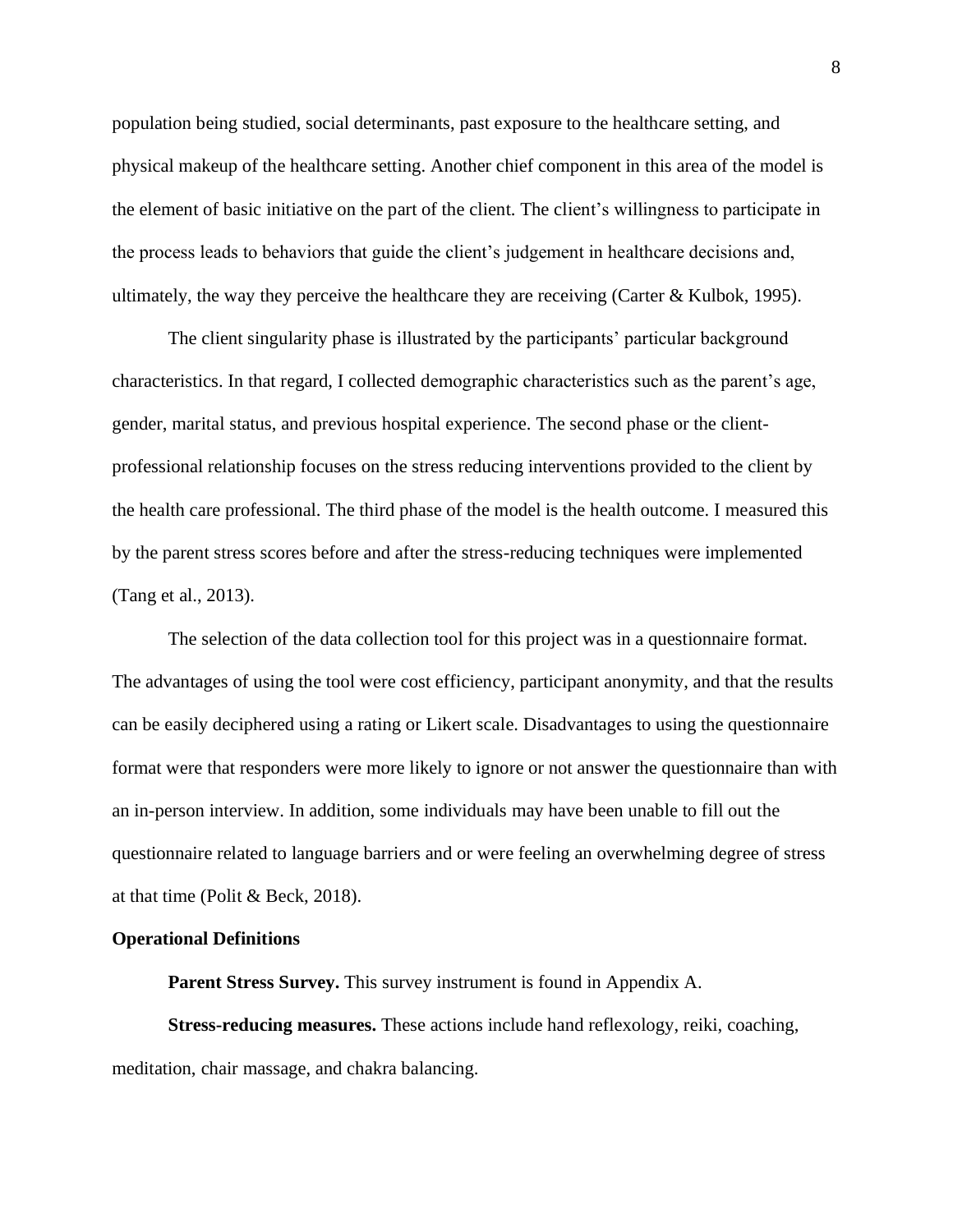## **Scope of the Project**

The scope of this project is to evaluate the impact of stress-reducing techniques by the caregiver wellness services provided to the parents or primary caregivers of the patients in the NICU PICU.

#### **Chapter Summary**

Stress can be defined as "the response of an individual when the physical or psychological demands of a situation exceed the capacity for adaptation" (Weinberg & Richardson, 1981, p. 687). It has been well-documented that having a child hospitalized in the NICU or PICU produces a high level of stress for the parents, as well as, the child. Stress levels can be attributed to changes in the child's appearance, numerous equipment and monitoring devices, and variations in their parenting role. In addition, alterations in family dynamics, work schedules, and time not spent with other family members often lead to feelings of guilt and or depression for the parent (Ramirez et al., 2018).

It has been demonstrated that children of parents with poor emotional health are less likely to prosper in their environments pertaining to school and or social situations. Interventions aimed at supporting parents' mental and emotional well-being can have a positive impact on parents' coping skills. This fact does substantiate the notion that balanced emotional health in the hospital setting can positively influence the child's health outcomes. Researchers have concluded this is an area in need of further study and provides me with an opportunity to contribute to the dissemination of the findings gleaned from this DNP scholarly project (Doupnik et al., 2017).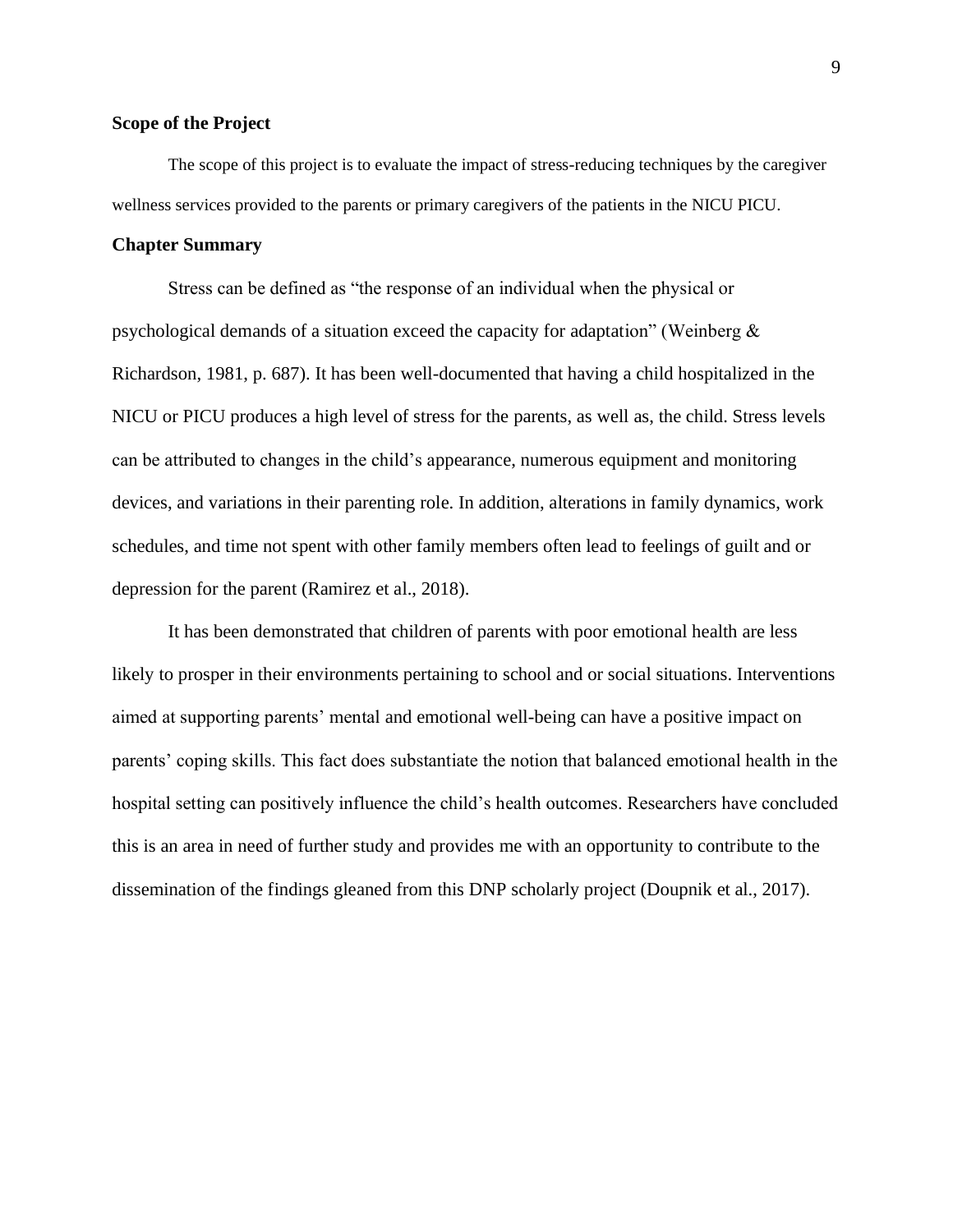#### **Chapter 2: Literature Review**

The search engines used in the literature search included the Cumulative Index of Nursing and Allied Health (CINAHL), Science Direct, Health Source: Nursing/Academic Edition, and MEDLINE from 2014 to 2019 for English-language articles. The search terms used were *hospitalized child*, *neonatal intensive care*, *pediatric intensive care*, *parent stress in the PICU*, *parent stress in the NICU* and *parental stress*. Only full text, peer reviewed articles were used.

## **Literature Search**

The number of citations yielded from each of the four databases were as follows:

- $\bullet$  CINAHL = 1220 results
- Science Direct  $= 478$  results
- $\bullet$  Health Source = 432 results
- $\bullet$  MEDLINE = 12 results

This preliminary search produced a large amount of data to analyze. The search provided a good amount of material to work with related to the project topic. Articles involving parental stress in parents of infants in the neonatal intensive care unit, parents of children with specific illnesses or injury, and parental stress measuring tools were also obtained in the literature review.

NICUs and PICUs are high activity, high acuity environments. In these milieus, healthcare workers must move quickly to care for patients and provide life-saving measures critical to the success of optimal patient outcomes. In addition, medical equipment, machines, monitors, and alarms continuously sounding contribute to a high level of parental stress upon their child's admission to the NICU or PICU (Kumar & Avabratha, 2015).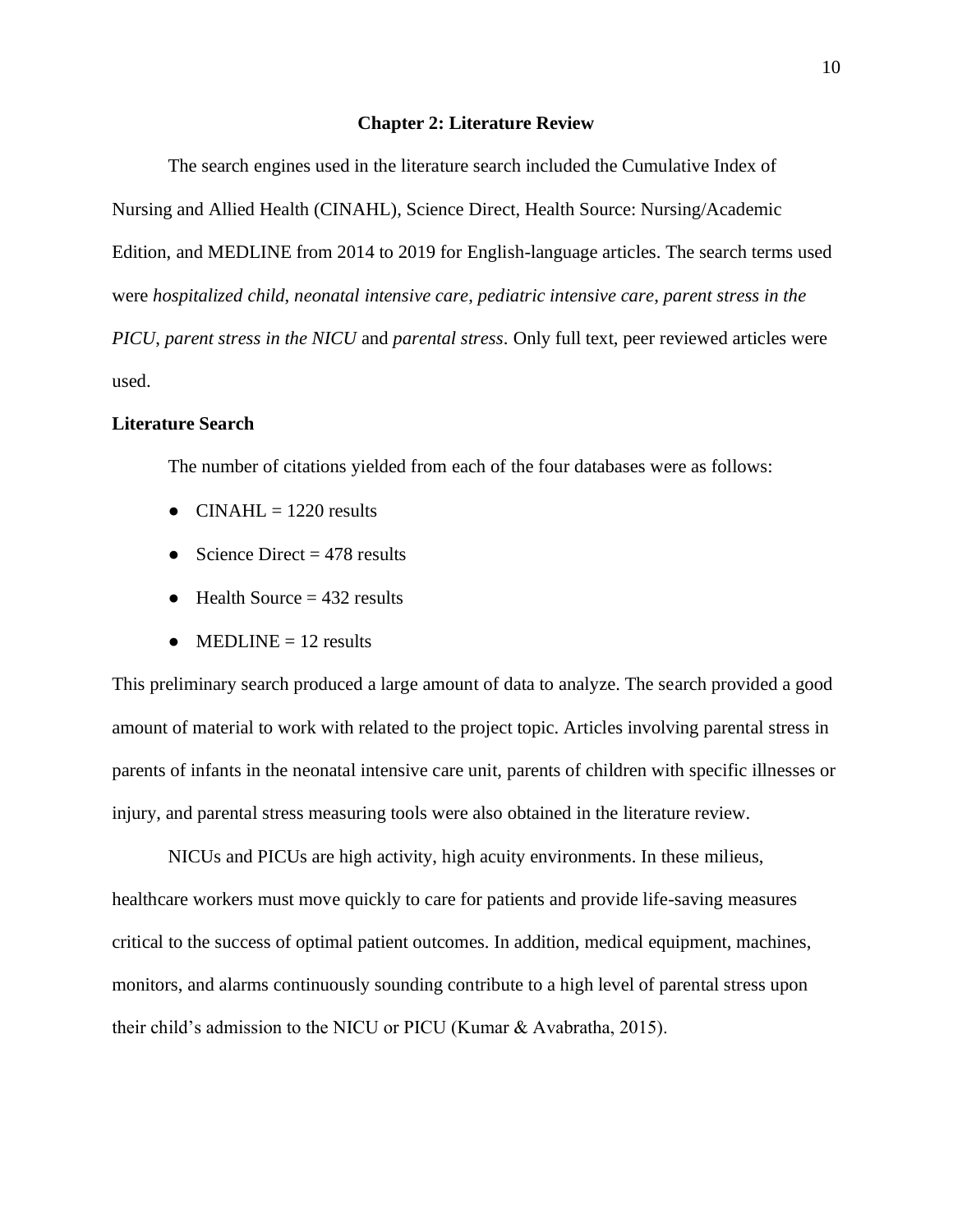The identification of a serious disease or impairment in a child can have serious stress responses for parents. The way in which parents cope with stressful situations has a direct correlation to their own mental health, family dynamics, and how well the child adjusts to the situation or illness. Parents must also actualize the possibility that their child may not survive the illness or may have a permanent injury related to the illness (Muscara et al., 2015).

Muscara et al. (2015) studied the effects of post-traumatic stress reactions in parents of critically ill children over an 18-month period. In this study, the researchers found that it was important to provide support services for parents identified as high-risk and who would glean the most benefit from these support services. In addition, the study did conclude that further knowledge and research in this area is an important step in preserving the family unit in these stressful situations. As parents are most often the chief support system for their child, it is imperative to focus on stress-reducing interventions that address the needs of the child and family (Muscara et al., 2015).

The importance of partnering with our families during a child's hospitalization is supported in the literature from this search (Doupnik et al., 2017). For many families, having a child in the hospital setting leads to feelings of depression, anxiety, and tension. Improving the emotional and mental well-being of the parents has been shown to have a direct effect on the child's coping mechanisms related to their illness. If the parent is unable to support their child through their illness, related to their own inability to cope with the situation, the child's coping skills will also be ineffective. When interventions are introduced to support the parents and assist them in reducing stress and anxiety, they are better able to partner with the healthcare providers caring for their child and participate in the child's care. This has a positive impact on the patient's and family's experience and fosters better patient outcomes (Doupnik et al., 2017).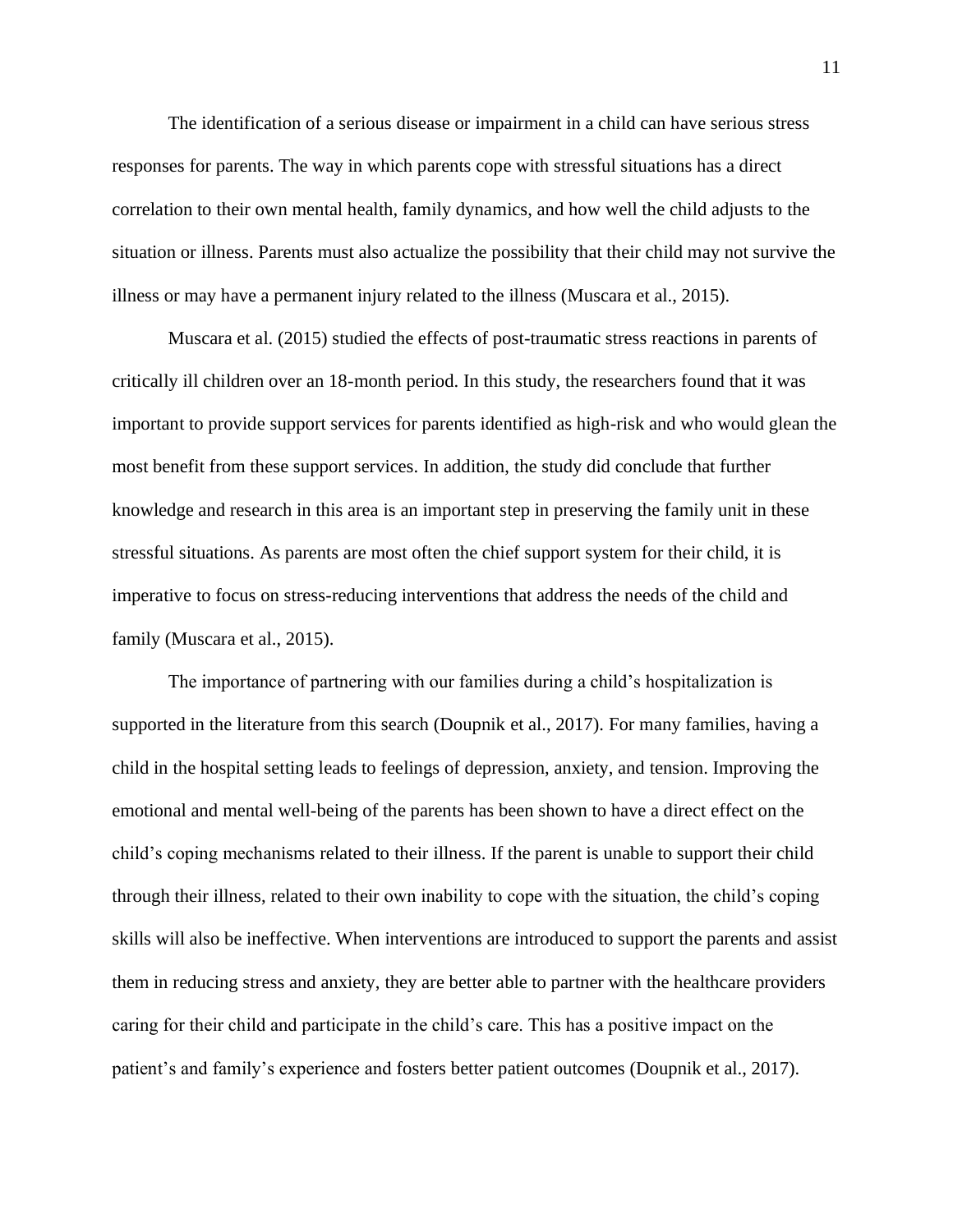## **Synthesis of the Literature**

The background and area of practice for this DNP scholarly project are the neonatal (NICU) and pediatric intensive care units (PICU). These areas are very high activity, high acuity inpatient units. The children in the NICU or the PICU have many medical and or surgical conditions. The types of patients admitted to NICUs and PICUs often have respiratory illnesses, such as asthma, pneumonia, viral illnesses, chronic lung disease, and ventilator dependency. Other medical and or surgical conditions requiring hospitalization in the NICU or PICU are diabetic ketoacidosis (DKA), sepsis, congestive heart failure, tracheitis, status epilepticus, open heart surgery, extensive surgical procedures, anaphylaxis, trauma, and ECMO.

Family-centered care is a predominant theme in the literature related to this topic. In the pediatric domain, care is centered on the child and family as a unit. In most cases, parents are the chief participants in their child's care. This provides nurses with an opportunity to not only care for their child, but also provide support to the parent or parents. Keeping a parent updated on their child's condition and inviting them to engage in family-centered rounds is crucial in helping them to manage their stress levels and coping skills related to the situation. Parents often feel that their inability to care for their child and the change in their parental role at this time are major sources of stress during the hospital experience. Parents will often express appreciation to the healthcare providers caring for their child when given the opportunity to participate in their child's care. Involving a parent in the patient's care gives the parent a sense of significance as a team member caring for the child. In addition, having an active role in the care of their child reduces their distress, apprehension, and uneasiness (Dahav & Sjostrom-Strand, 2017).

In the literature, the majority of support groups focus on the NICU. Various elements of care models support the principles of family-centered care models in their approach to care for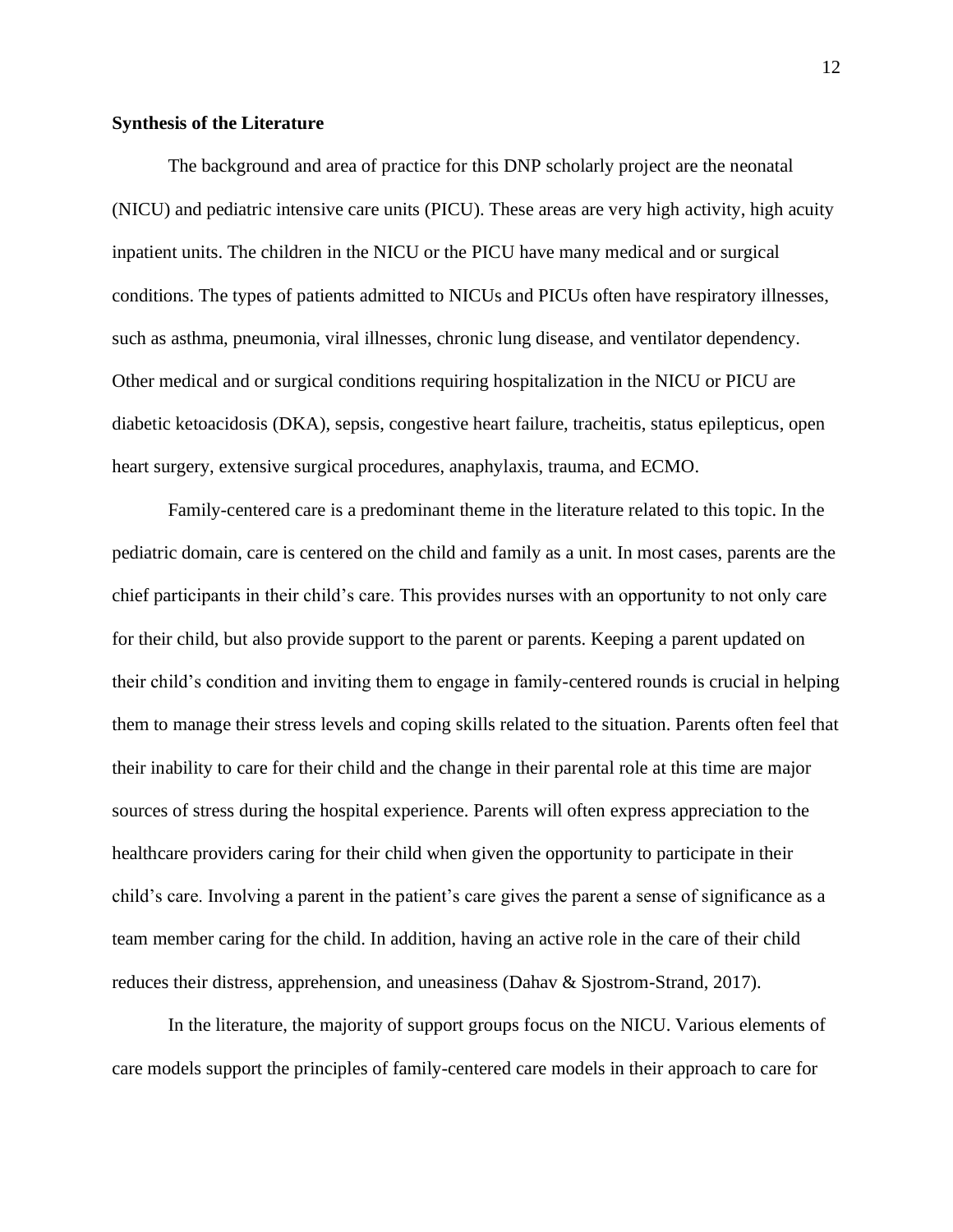patients in the NICU and PICU. Paradigms on family-centered care that have helped healthcare institutions successfully implement support strategies for parents of critically ill children include the strategies employed by organizations, such as the Institute for Patient- and Family-Centered Care, recommendations from the American Academy of Pediatrics, the Vermont Oxford Network collaborative, the Family-Centered Care Map, March of Dimes NICU Family Support, and Creating Opportunities for Family Empowerment (COPE) program. Yet, disparities in this research area also exist. There still remains limited information in the literature with regard to research related to the implementation of parent support groups, follow-up for families receiving support services, the impact of support services and family-centered care on the patients and parents health, and the financial impact support services have on healthcare institutions (Gooding et al., 2011).

The instrument applied to evaluate the theoretical framework used in this DNP scholarly project was the use of a questionnaire supported by the literature. The type of questionnaire that would be utilized is the Likert scale. This scale consists of statements and questions with regard to the parents' perceived level of stress in the NICU or PICU and the effectiveness of stress reduction interventions for the parents caring for children in the NICU or PICU. The participants indicated their stress level before and after the stress-reducing techniques on a rating scale of 0 to 10. Number zero signals they were experiencing a low degree of stress before or after the intervention, and number 10 signals they were experiencing a high degree of stress before or after the intervention (Polit & Beck, 2018).

#### **Chapter Summary**

The literature search performed did yield a large amount of information (Appendix B). The strength of the levels of evidence is referenced in the Appendix B table. Deciphering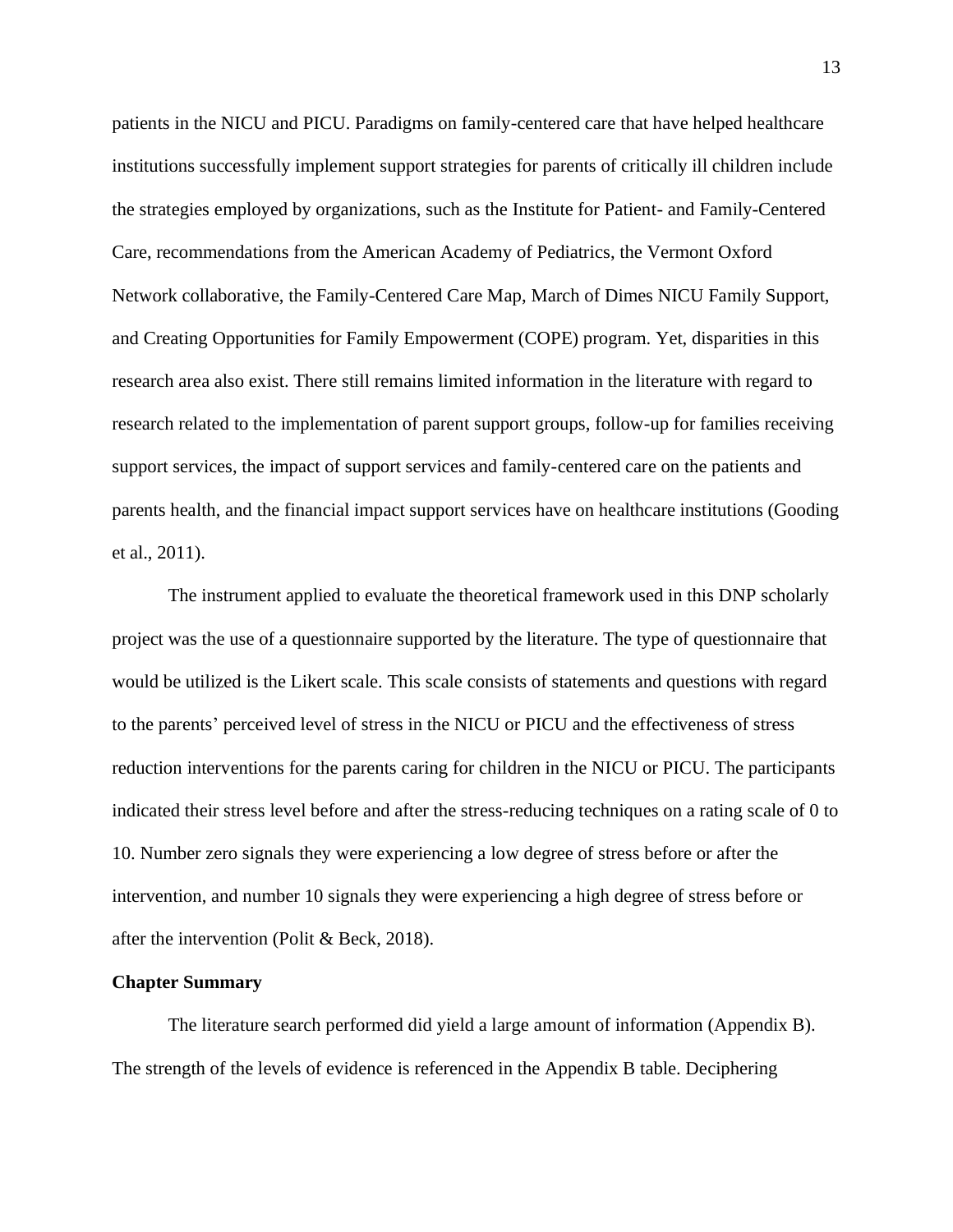through articles that were relevant to the proposed project topic continues to be challenging. Many of the articles were not specific to the PICU environment. The most useful study obtained from the search was from Liaw et al. (2019). This quality improvement study implemented a stress screening tool that was designed with input from many disciplines as well as family council members from the hospital in which the study was conducted.

Gaps in the evidence did demonstrate inconsistencies with follow-up when the effects of the stress-reducing interventions were studied after 3-three-month and 6-month intervals. Participants often chose not to continue in the study after discharge, making this aspect of the study limited. In addition, many studies were done on parents of children with one specific disease type, such as congenital heart disease or undergoing cardiac surgery. Although these parents are certainly undergoing a great deal of stress during their child's hospitalization, many NICUs and PICUs have children with a variety of different illnesses.

Communication was a recurrent theme in the literature for parents that can add to their stress during their child's hospitalization. Improving this aspect through family-centered care in the NICU and PICU supports the evolving evidence of its benefit leading to best patient and family outcomes (Meert et al., 2013).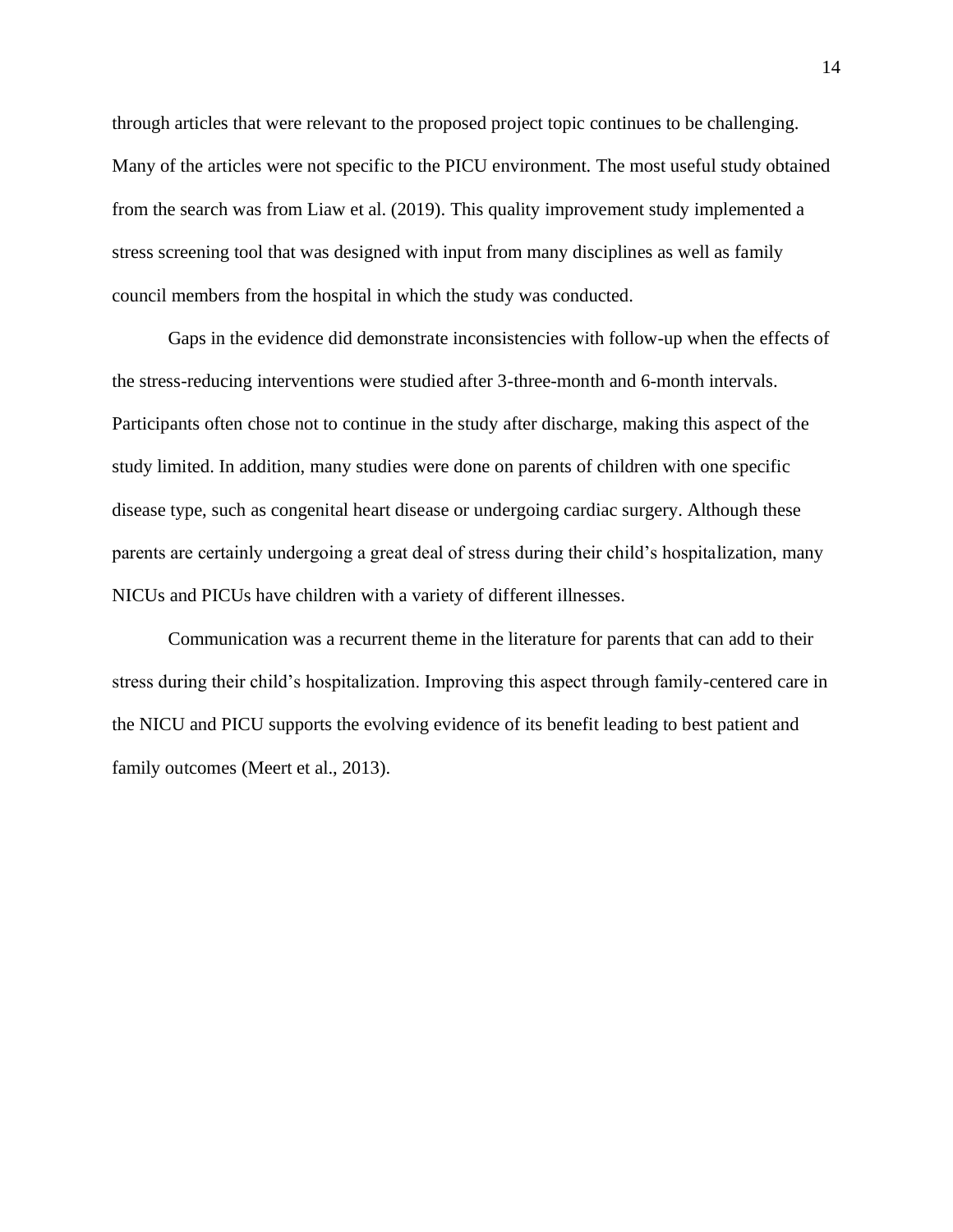#### **Chapter 3: Methods**

The principles of the client-professional relationship are successful promotion, obtaining health knowledge from the provider, and participation of the client in the decisions that are made about the client's course of treatment. The process between the client and healthcare provider is one in which there is an equal partnership. Lastly, the third item is actions that encompass healthcare services, the severity of the client's illness, client's compliance with their course of treatment, and overall client satisfaction with the care the client is receiving (Carter & Kulbok, 1995).

## **Problem**

The problem with regard to parent stress levels in the NICU and PICU is that parents of these children are often neglected as the healthcare team prioritizes appropriate services for the patient's needs. In addition, medical equipment, machines, and monitors have multiple safety alarms sounding frequently and contributing to high levels of parental stress upon admission to the NICU and PICU. Lack of giving adequate significance to the value of caregiver support services in the hospital milieu has been identified as a professional concern in many healthcare settings. Furthermore, many of these programs were suspended in the wake of the COVID-19 pandemic and in some settings continue to be interrupted. This study aims to evaluate the insights of caregivers who received and did not receive caregiver wellness services and the impact of these services on their stress levels during their child's NICU or PICU stay. These stress levels were evaluated using a parent survey tool. These survey results did reveal that parents experienced a decrease in their stress level after receiving stress-reducing techniques provided by caregiver wellness programs in the hospital setting. These findings provide nurse leaders with implications for nursing regarding the importance of communicating the merits of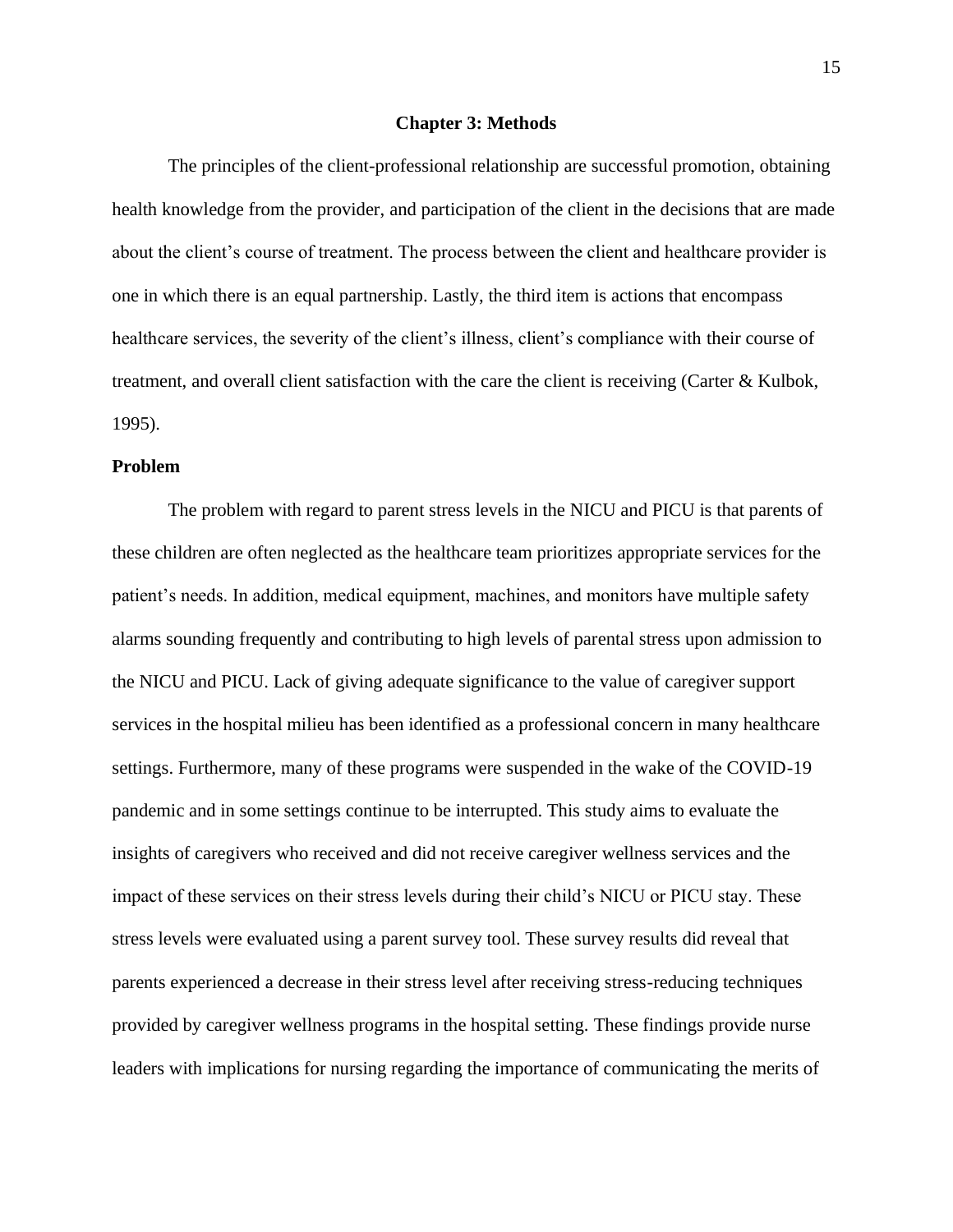structured caregiver support programs to policymakers and championing for caregiver wellbeing.

### **Purpose**

The purpose of this DNP scholarly project was to answer the research question proposed by the project. The research question was as follows: "What impact does participation in stressreducing techniques have on the parents' stress level during their child's hospitalization in neonatal (NICU) and pediatric intensive care units (PICU)?"

#### **Project Design**

A targeted convenience sample of potential participants from the online parent group at the study site was notified via email by the director of peer support at the study site. Interested participants were provided with an overview of the purpose of the project, their rights to refuse or discontinue the study at any time, and the assurance of confidentiality. Parents who wished to participate moved onto the survey after providing consent at the outset. As project investigator, I had no direct physical contact with the participants in the study alleviating any COVID-19 concerns with the project. Email addresses were not collected in the actual online survey. I collected the survey results using the Survey Monkey service.

I collected no identifying data electronically. All data were collected via Survey Monkey online survey and only I had access to the online survey data. Access to the data obtained from the survey results will be owned by the university in case access is needed at a future date. This storage system is provided by the online graduate school for doctoral student research data and supported by the university's IT department for security purposes and kept for the minimum required time according to IRB guidelines.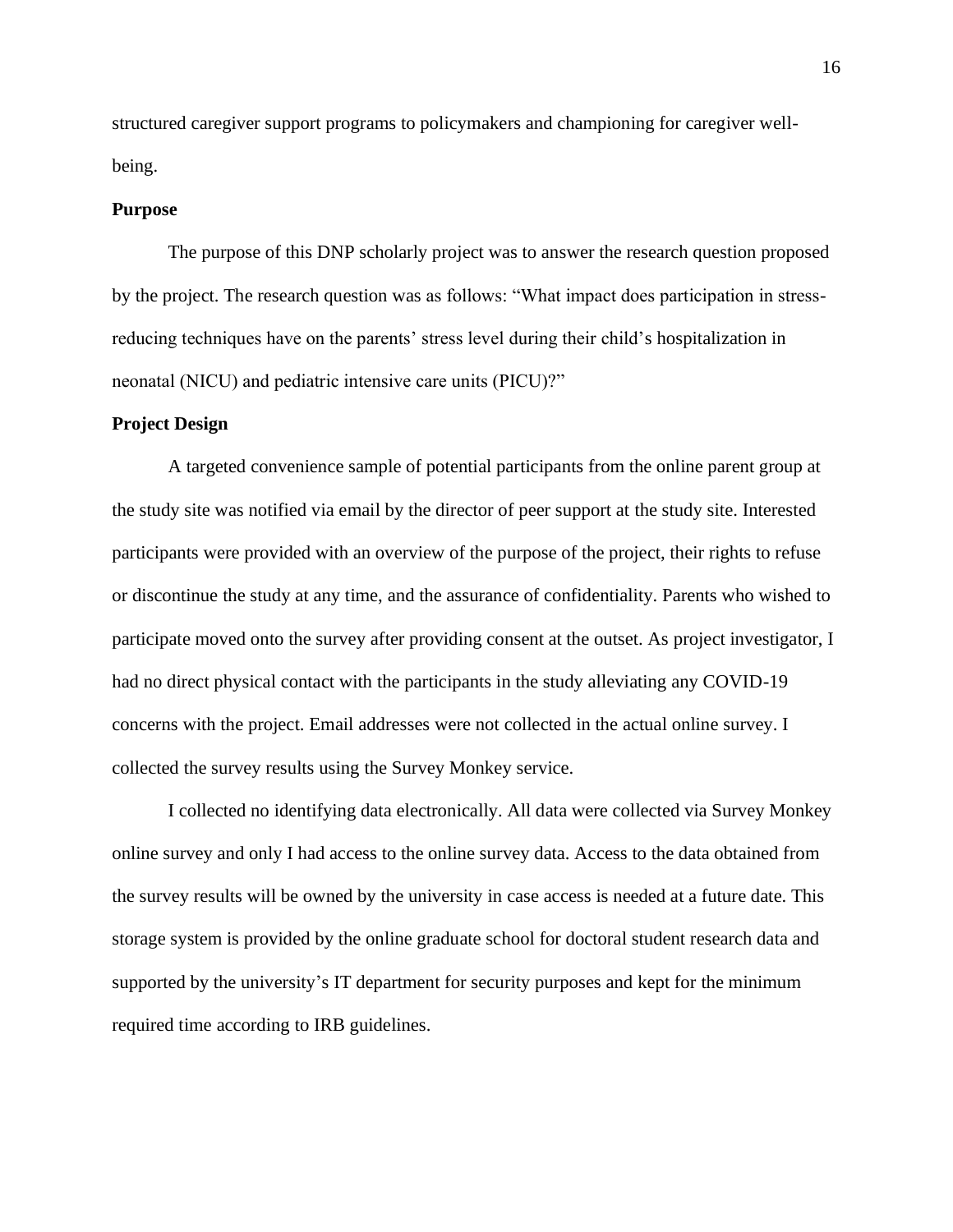The type of questionnaire that was utilized has a Likert scale and multiple-choice question format. This scale consisted of statements with regard to the parents' perceived level of stress in the NICU and PICU and the effectiveness of stress reduction interventions for the parents and their likelihood to recommend the services. The participants indicated their level of stress before and after the interventions on a rating scale of 0 to 10. Number zero indicates a low stress level, number 10 indicates a high stress level (Polit & Beck, 2018).

The Parent Stress Survey (Appendix A) did reveal that 24 (70.59%) of the 35 participants answering the survey did not have an opportunity to participate in caregiver wellness services at their child's health institution. They were also asked if given the opportunity to participate in these services would they feel it would benefit them. Twenty-one (63.64%) of the 33 participants responded "yes" to this question: "They felt that caregiver wellness services would have benefitted them during their child's hospitalization".

#### **Methodology Appropriateness**

I sent potential participants (members of the study site online group) solicitation verbiage materials and a consent form that I created. An electronic survey link to the survey was provided to parents who are members of the study site support after they received the solicitation materials and completed the electronic consent form. I had no direct physical contact with the participants in the study alleviating any COVID-19 concerns with the project. The only direct contact with participants was via email when distributing the request for participation and the survey link for data collection. Email addresses were not collected in the actual online survey. I collected the survey results as part of the Survey Monkey service that I used to create the survey.

This DNP scholarly project was conducted over 7 weeks at an online parent support group. It is a nationally based organization that has their headquarters in Ohio. The project was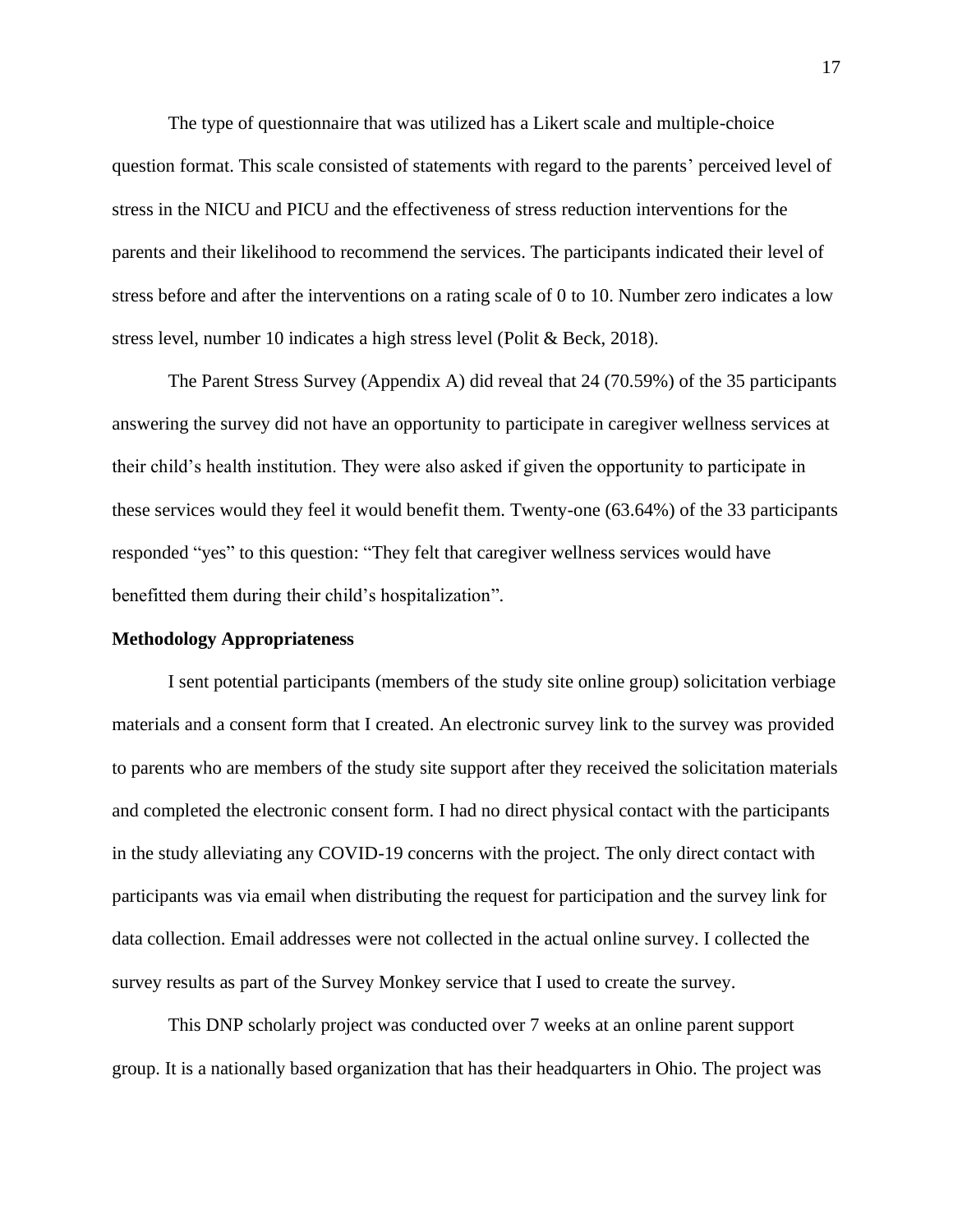aimed at evaluating the impact of stress-reducing interventions on parent stress levels in the NICU and PICU. The questionnaire was emailed to parents in the online study site group. This type of data collection was useful to me because questionnaires are generally cost-effective and offer the participants the option to remain anonymous. This is important when trying to elicit honest answers to the questions in the questionnaire without fear of reprisal for the participant (Polit & Beck, 2018).

Participants in the study were not subjected to any harm by participating in the study. The project was in compliance with the treatment of the human subject's portion of the IRB approval process. The DNP student was in compliance with this aspect of the project through the completion of the Protecting Human Research Participants (PHRP) and Ethics training courses as part of the requirements for this DNP writing and research project.

## *Feasibility and Appropriateness*

The project was conducted entirely online. The resources necessary for the project were adequate to support the implementation of the project.

#### *IRB Approval and Process*

The IRB Approval was sought after the preliminary proposal defense presentation in the course NURS 752. IRB approval for this project was granted on April 21, 2021 by ACU (Appendix D).

## *Interprofessional Collaboration*

The DNP student collaborated with the director of peer support at the study site for the implementation of this DNP scholarly project.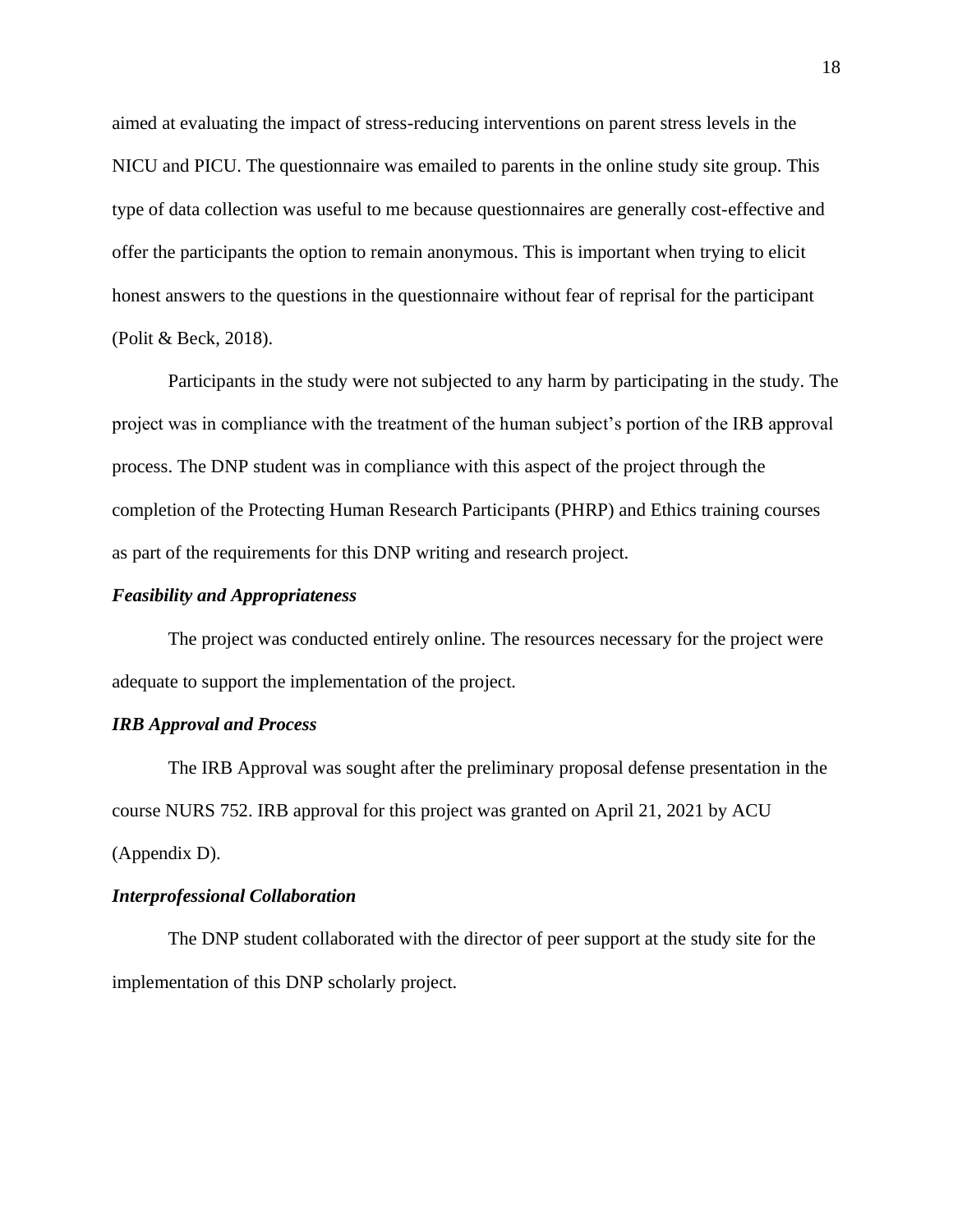## *Practice Setting for the EBP*

The stress-reducing techniques were provided in various hospital settings nationally by inpatient caregiver wellness programs.

## **Target Population**

The target population was parents older than 18 years with children undergoing care and treatment in the NICU and/or PICU. Inclusion criteria were not limited to biological parents if they were not the primary caregivers. Grandparents, siblings, and foster parents would be included, if necessary.

## **Risks**

One potential risk to participants was the risk of further stress related to reliving this stressful time. No other risks were identified related to parent participation in the project.

## **Benefits**

Family-centered care is at the core of the care provided in the children's hospitals and essential to the health and well-being of the child and family (Institute for Patient- and Family-Centered Care, 2017). The use of complementary and alternative therapies to reduce stress and anxiety has gained increased acceptance over the past decades. In a study conducted by Kurebayashi et al. (2016), the researchers concluded that the use of massage alone or in combination with Reiki sessions led to reduced stress levels and anxiety in the participants. Reducing stress for the parents has also been associated with positive effects on the family and coping patterns for the individual.

#### **Instrument/Measurement Tools**

The main tool was the Parent Stress Survey, which utilizes Likert scales discussed in the Methodology Appropriateness section (See Appendix A). Stress reducing techniques included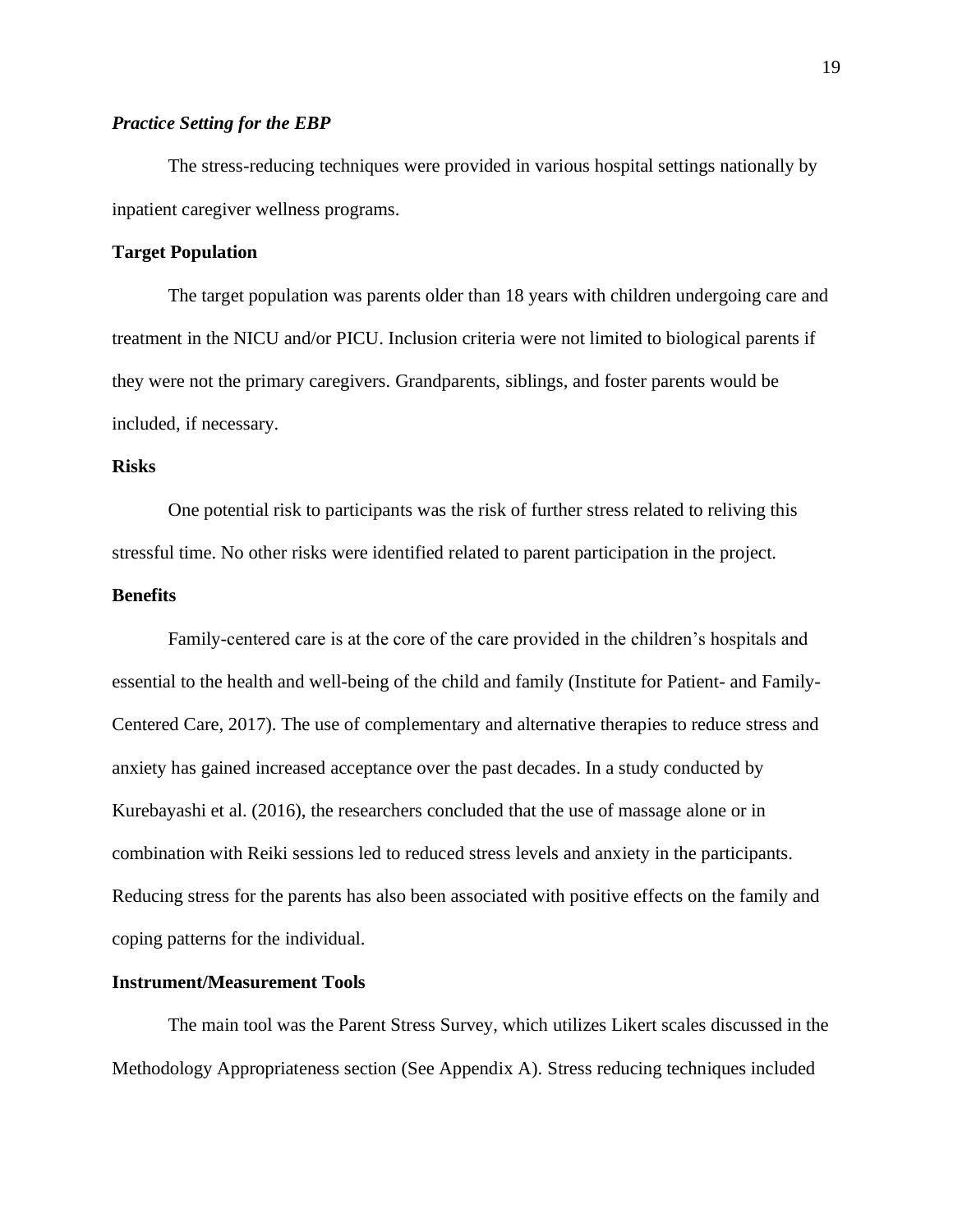the following: hand reflexology, reiki, coaching, meditation, chair massage and chakra balancing.

#### **Data Collection/Management**

The participants' responses on the Parent Stress Survey were the data I collected electronically. Demographic data were also collected consisting of the participant's age, gender, and whether they had participated in using these stress reduction services at a prior date. The evolution of this DNP scholarly project is illustrated in the project timeline table (see Appendix C).

The data analysis used in this DNP scholarly project was an inferential quantitative dataanalysis plan. The level of data analyzed was interval/ratio. I used these data to measure parents' stress level scores on the Parent Stress Survey. I report the means, averages, and standard deviations using descriptive statistics. Basic descriptive statistics were used to illustrate the responses the participants gave on the survey before and after receiving the stress-reducing techniques (Bonnel & Smith, 2018).

#### **Chapter Summary**

This chapter of the DNP scholarly project describes the procedures that I utilized in obtaining and evaluating the results of the data gleaned from the Parent Stress Survey. It was the intent of this project that the stress scores obtained after the stress-reducing techniques were received were less than the stress scores obtained prior to receiving the interventions. The project timeline for data collection was seven weeks, beginning in April, 2021.

Relieving stress for the parents when their child is in the PICU can lead to better coping mechanisms for the parents and the child. Treating families as partners, listening to their comments, questions and concerns fosters better relationships with the healthcare providers.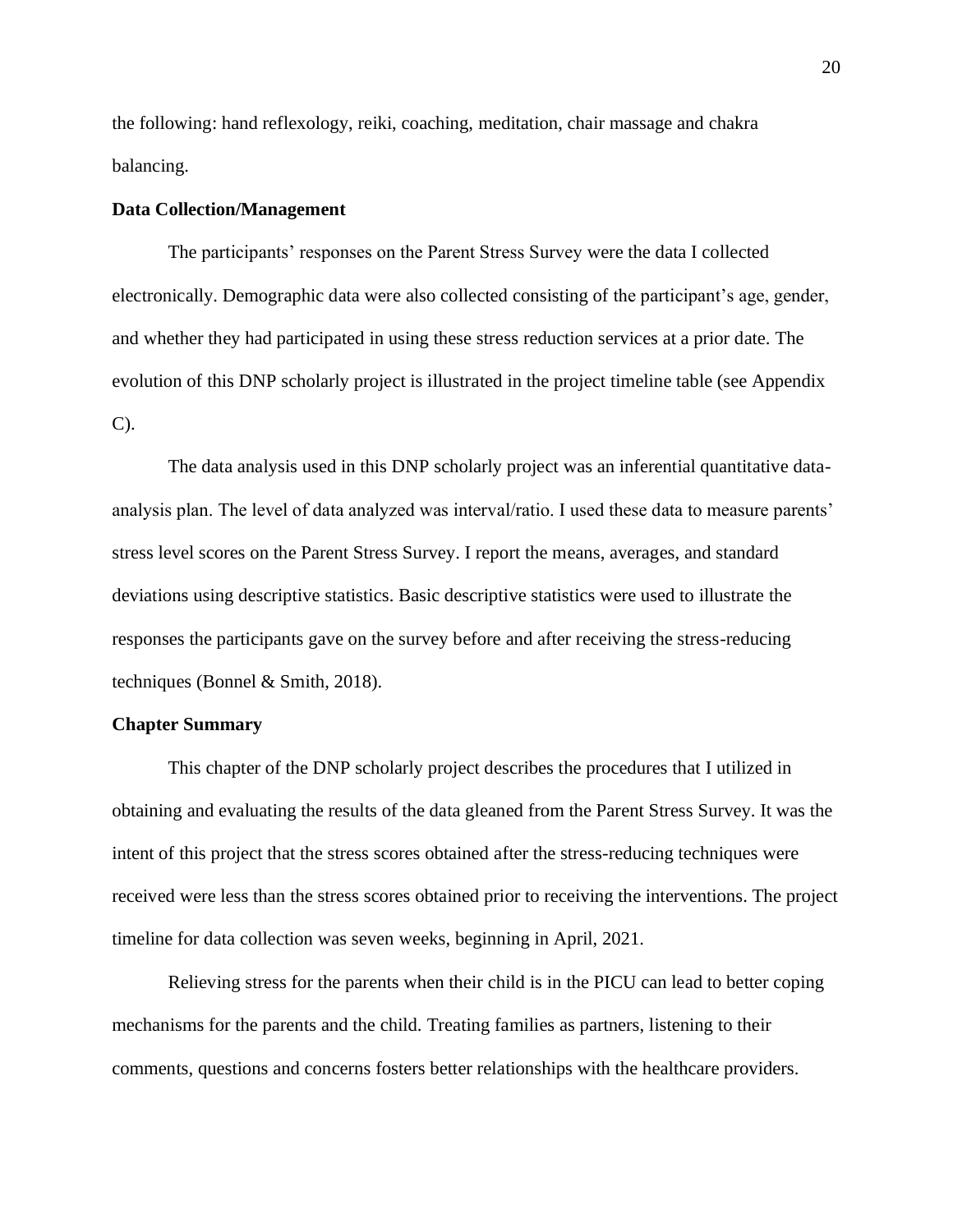Parents are the child's greatest support during this difficult time and caring for the family as a whole is the essence of family-centered care (Institute for Patient- and Family-Centered Care, 2017).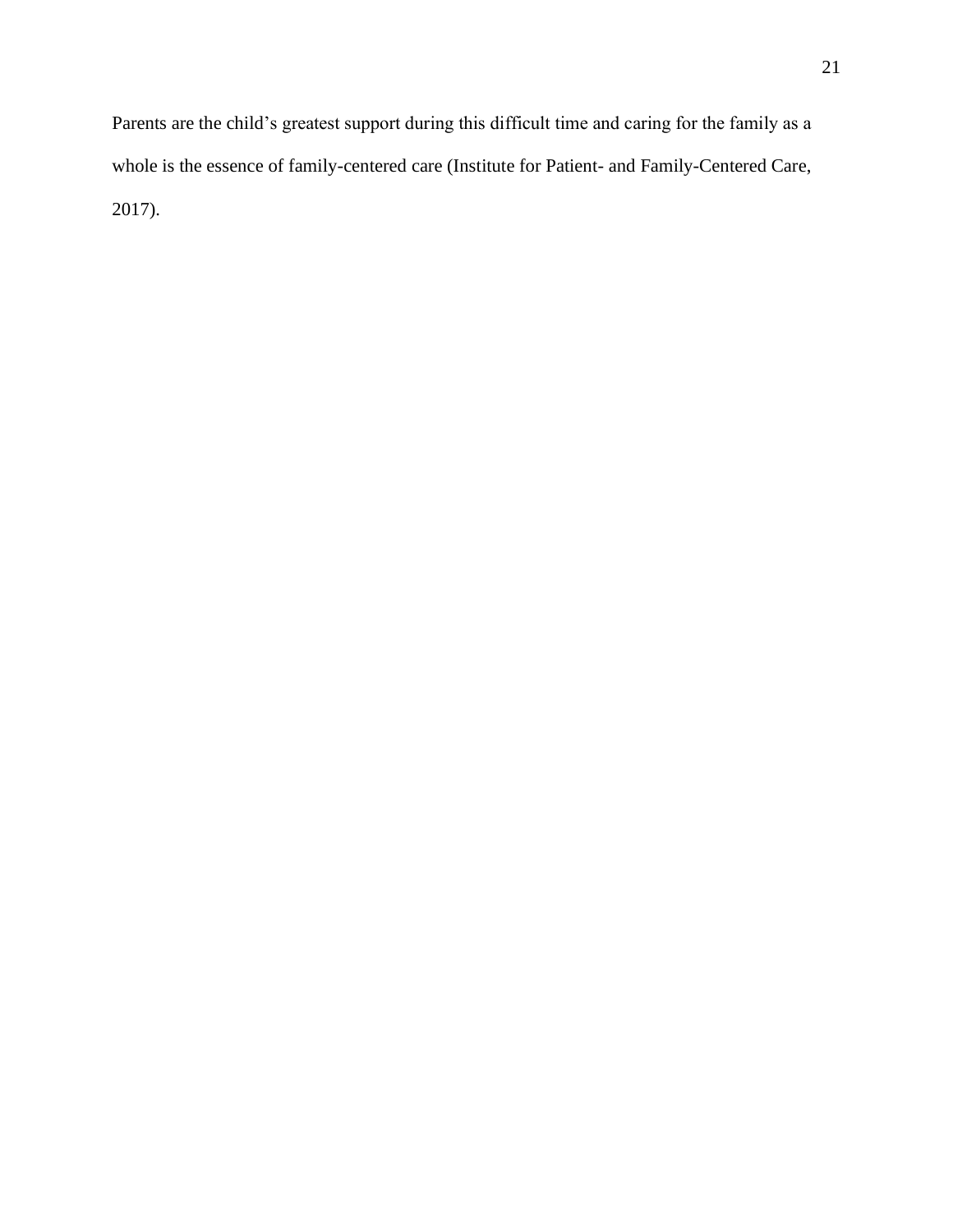## **Chapter 4: Findings**

## **Purpose of the Project**

Parent involvement in the care of a critically ill infant or child welcomed and encouraged during hospitalization. The commitment to family-centered care is supported by stakeholders and is a guiding premise on the majority of patient and family satisfaction surveys. Parents are expected to make life impacting decisions about their infant or child's health, consent to numerous procedures, and comply with hospital protocols with regard to visitation, infection control, and institutional policies. Reducing parent stress levels related to their child's condition and the environment can help caregivers make the best decisions for their child and be effective partners in their child's care during the hospitalization period (Vasli & Salsali, 2014). The purpose of this DNP project was to evaluate the impact of stress-reducing techniques on parent stress levels in the neonatal and pediatric intensive care units.

### **Discussion of the Demographics**

Potential participants (members of the study site online group) were sent solicitation materials and a consent form. An electronic survey link to the survey was provided to parents who are members of the study site support after they have received the solicitation materials and completed the electronic consent form. One-hundred and sixty members of the study site online group received the solicitation. Thirty-five participants responded and completed the survey. Characteristics of the survey participants are illustrated in Figures 1, 2, and 3.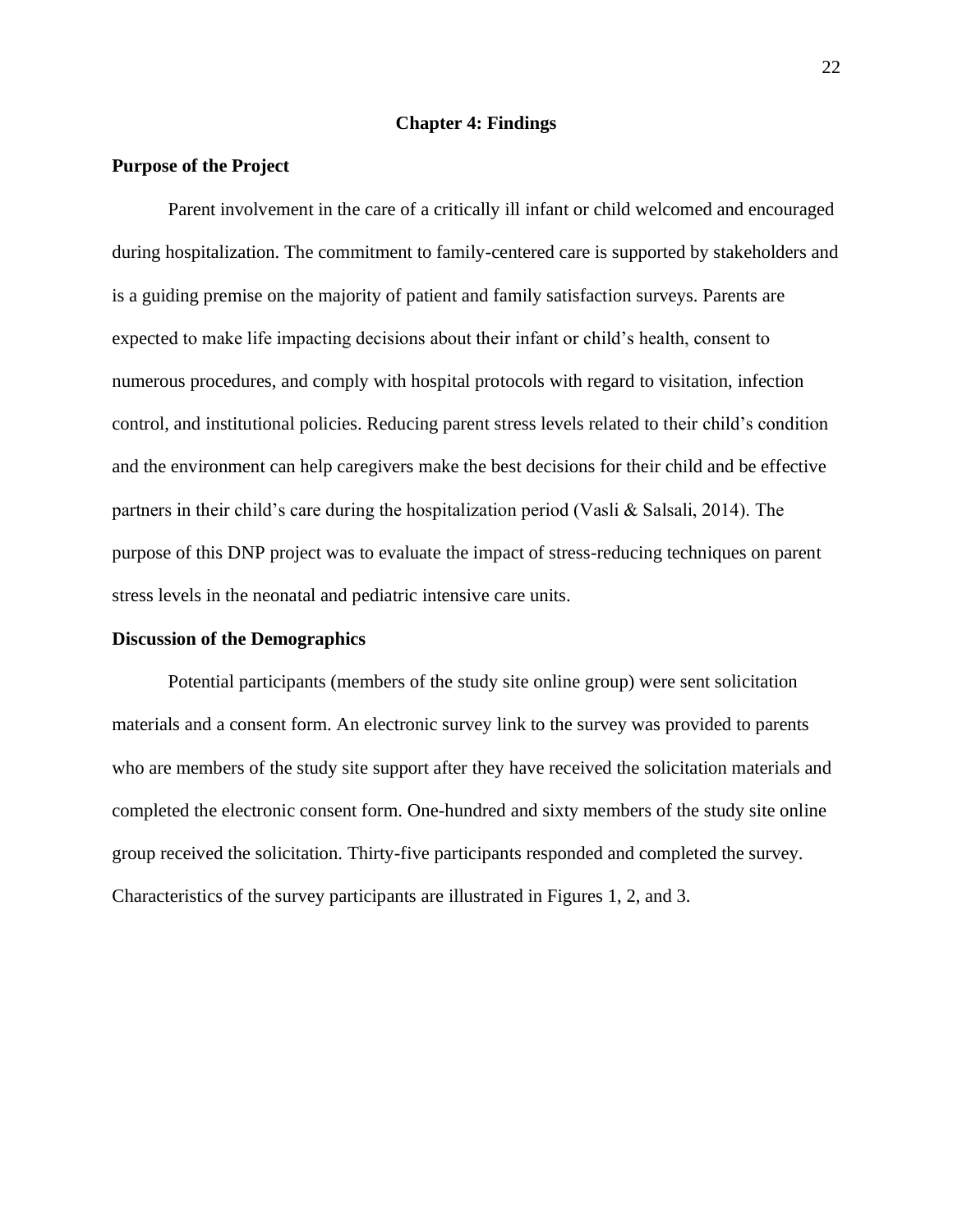## **Figure 1**





## **Figure 2**



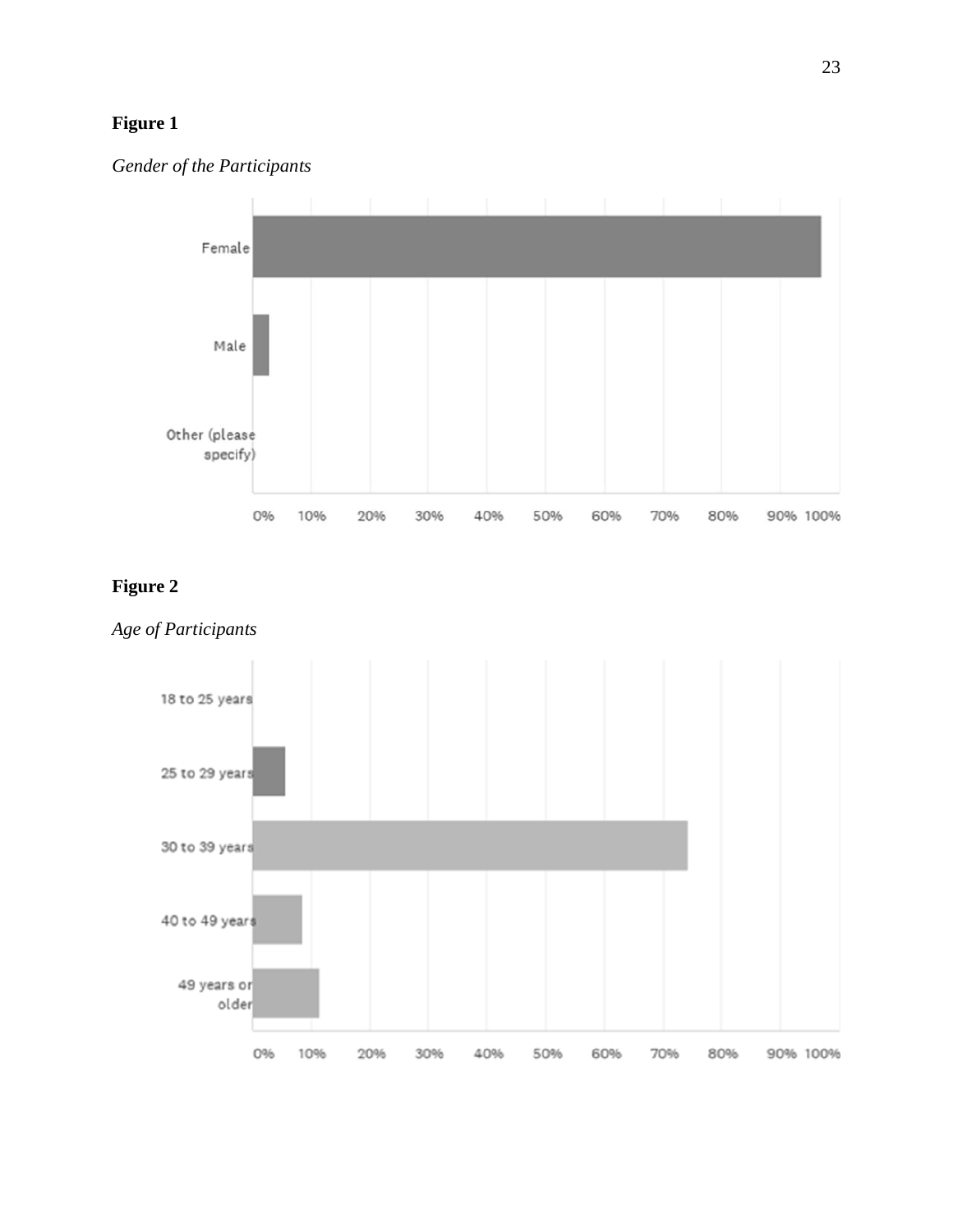## **Figure 3**



#### *Current Relationship Status*

Analysis of the demographic data revealed that of the 35 participants that responded to the survey, the majority of the participants were female (97.14%). The mean age range for the participants was 30-39 years. This represented 74.29% of the total 35 respondents. In the last category of the demographic, data collected were the participant's relationship status. The majority of the respondents were married, 32 out of 35 participants, representing 91.43% of the total sample.

## **Data Analysis**

The data analysis method used for this capstone project was an inferential quantitative data-analysis plan. The level of data analyzed was interval/ratio. The data were used to measure parent stress level scores on the Parent Survey (Appendix A) before and after the stress-reducing techniques were implemented. The mean, averages, and standard deviations were reported using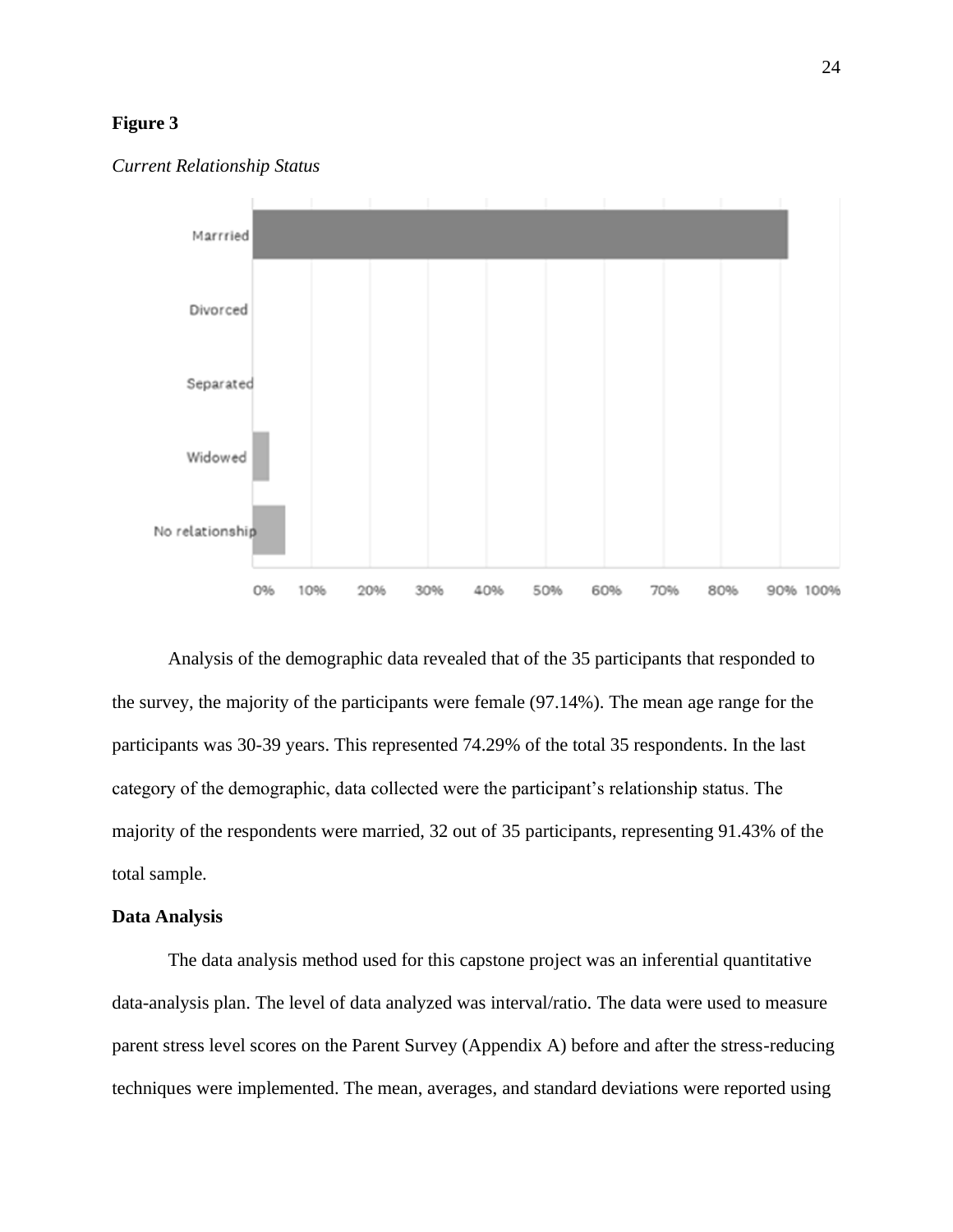descriptive statistics. I used basic descriptive statistics to illustrate the responses the participants gave on the survey before and after receiving the stress-reducing techniques (Figures 4 and 5; Bonnel & Smith, 2018).

The type of data collected by the survey used in this project are considered quantitative data. The information gleaned from the Parent Survey allowed me to collect data related to the variables stated in the PICO question (Polit & Beck, 2018).

The statistical procedures used for analysis of the data were as follows:

- Comparison of parent stress levels before and after the stress-reducing measures were implemented.
- Comparison made using the Parent Survey.
- The independent variable was stress-relieving techniques, the treatment factor.
- The dependent variable was parent stress scores on the survey, the result of relevance.

## **Figure 4**

*Stress Level Before Receiving Stress-Reducing Techniques*

| <b>ANSWER CHOICES</b> | <b>RESPONSES</b> |                |
|-----------------------|------------------|----------------|
| 1 (Low stress)        | 0.00%            | 0              |
| $\overline{c}$        | 0.00%            | $\circ$        |
| 3                     | 0.00%            | $\circ$        |
| 4                     | 0.00%            | $\circ$        |
| 5                     | 0.00%            | $\circ$        |
| 6                     | 0.00%            | $\circ$        |
| $\overline{7}$        | 3.03%            | $\mathbf{1}$   |
| 8                     | 15.15%           | 5              |
| 9                     | 0.00%            | $\circ$        |
| 10 (High stress)      | 21.21%           | $\overline{7}$ |
| Not applicable        | 60.61%           | 20             |
| <b>TOTAL</b>          |                  | 33             |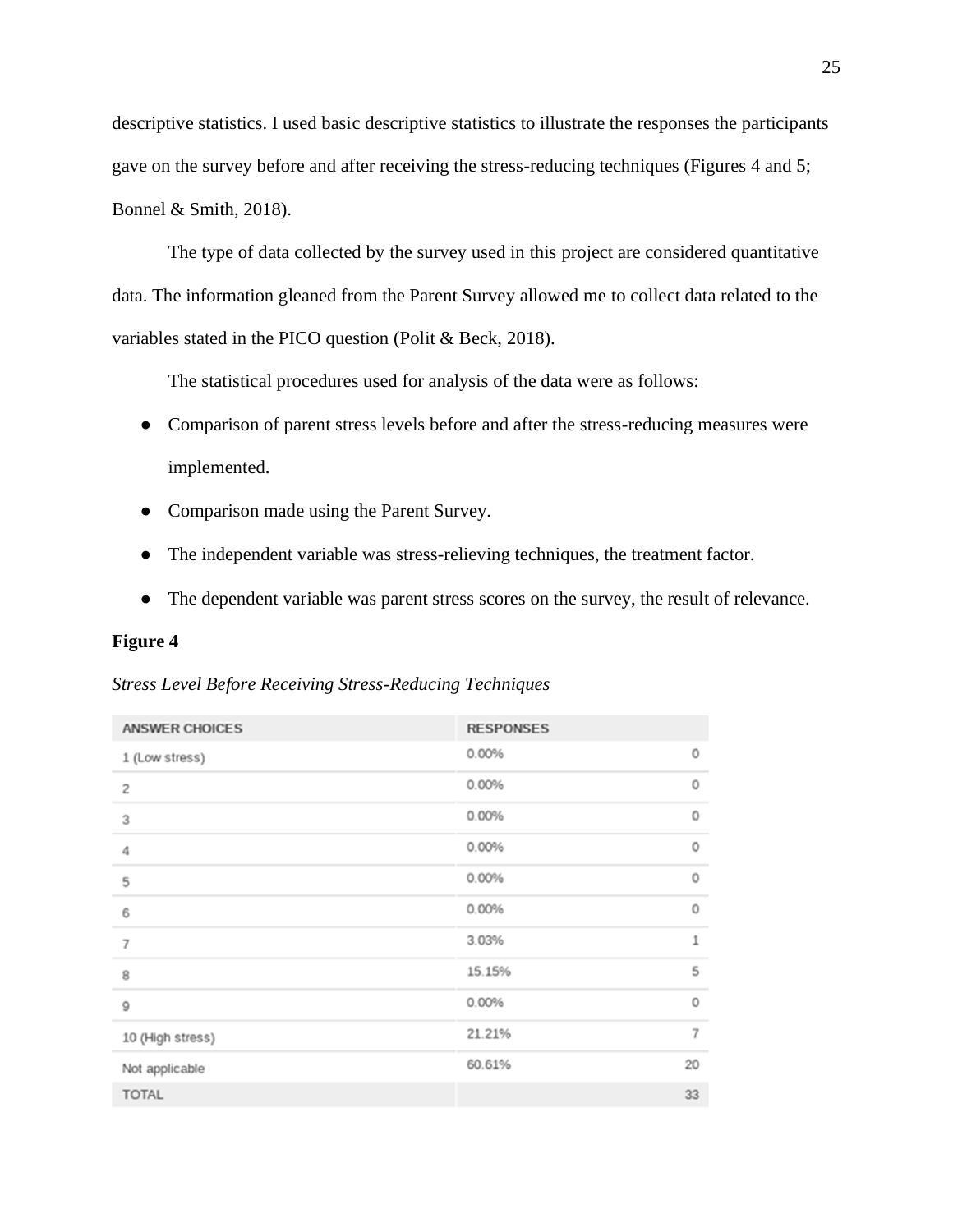In Figure 4, the count of participants responding was 13. The number of answerable items on the survey was 11. The mean score for the responses was 1.3. The standard deviation for this question was 2.54. The analysis of this data indicates that an average stress score of 9 was reported via survey responses by the participants before receiving stress-reducing techniques. The data were largely influenced by  $60.61\%$  ( $n = 20$ ) of the respondents who did not receive stress-reducing techniques during their child's hospitalization. This was indicated by their response of *not applicable*. Interpretation of the standard deviation compared to the mean score indicates there was a large variation between those who received stress-reducing techniques and those who did not (Polit & Beck, 2018).

In Figure 5, the count of participants responding was 10. The number of answerable questions was also 11. The mean score for the parent stress level responses was 1.0. The standard deviation for this question was 1.41. The analysis of this data indicates that the average stress score of 5.6 reported by the participants after receiving stress-reducing techniques was improved from the parent stress scores of 9 prior to the stress-reducing techniques. The data were largely influenced by 69.70% ( $n = 23$ ) of the respondents who did not receive stress reducing techniques during their child's hospitalization. This was indicated by their response of *not applicable*.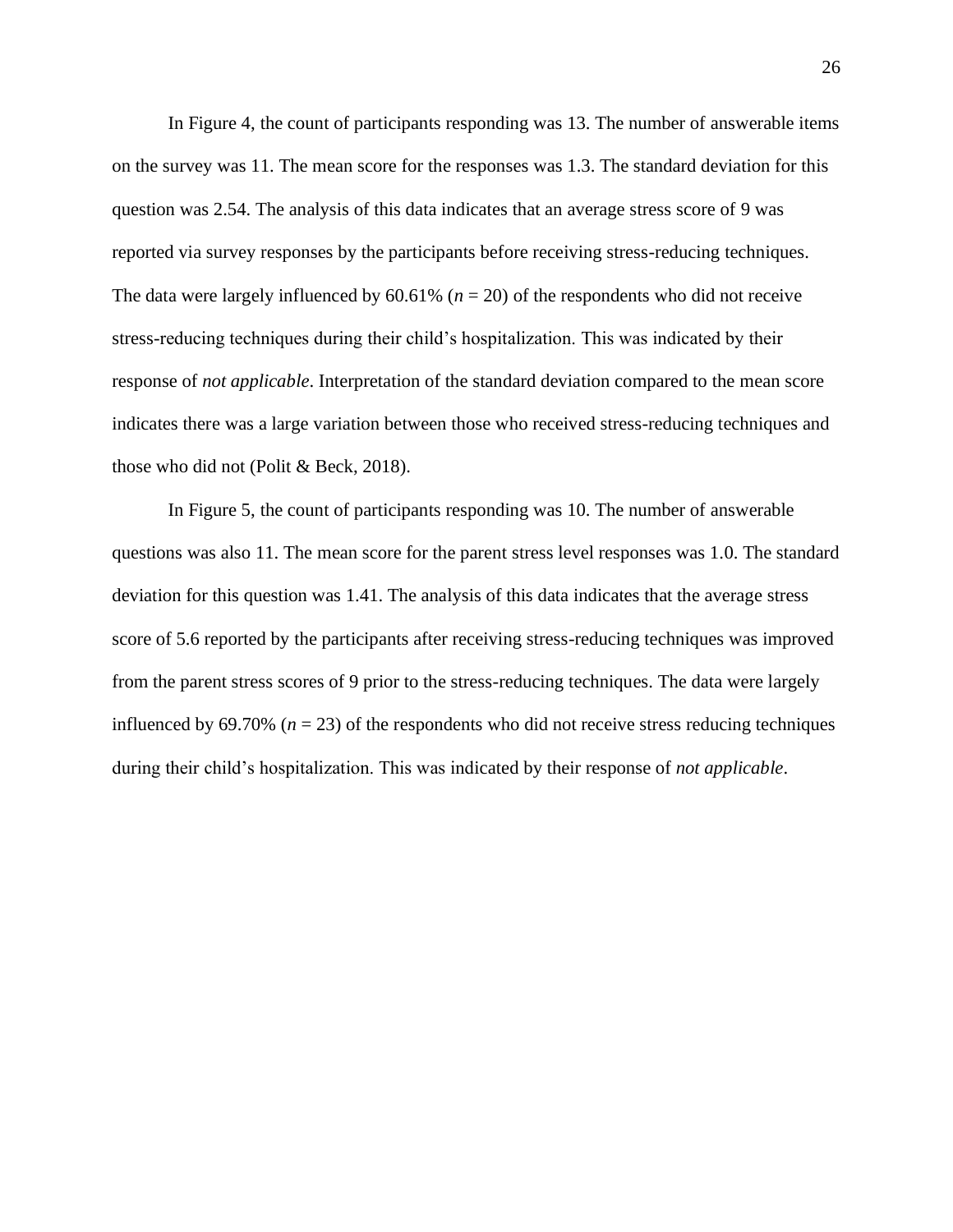# **Figure 5**

*Stress Level After Receiving Stress-Reducing Techniques*

| <b>ANSWER CHOICES</b>   | <b>RESPONSES</b> |              |
|-------------------------|------------------|--------------|
| 1 (Low stress)          | 0.00%            | 0            |
| $\overline{\mathbf{c}}$ | 0.00%            | 0            |
| 3                       | 3.03%            | $\mathbf{1}$ |
| 4                       | 3.03%            | $\mathbf 1$  |
| 5                       | 9.09%            | 3            |
| 6                       | 3.03%            | 1            |
| $\overline{7}$          | 12.12%           | 4            |
| 8                       | 0.00%            | 0            |
| 9                       | 0.00%            | 0            |
| 10 (High stress)        | 0.00%            | $\circ$      |
| Not applicable          | 69.70%           | 23           |
| <b>TOTAL</b>            |                  | 33           |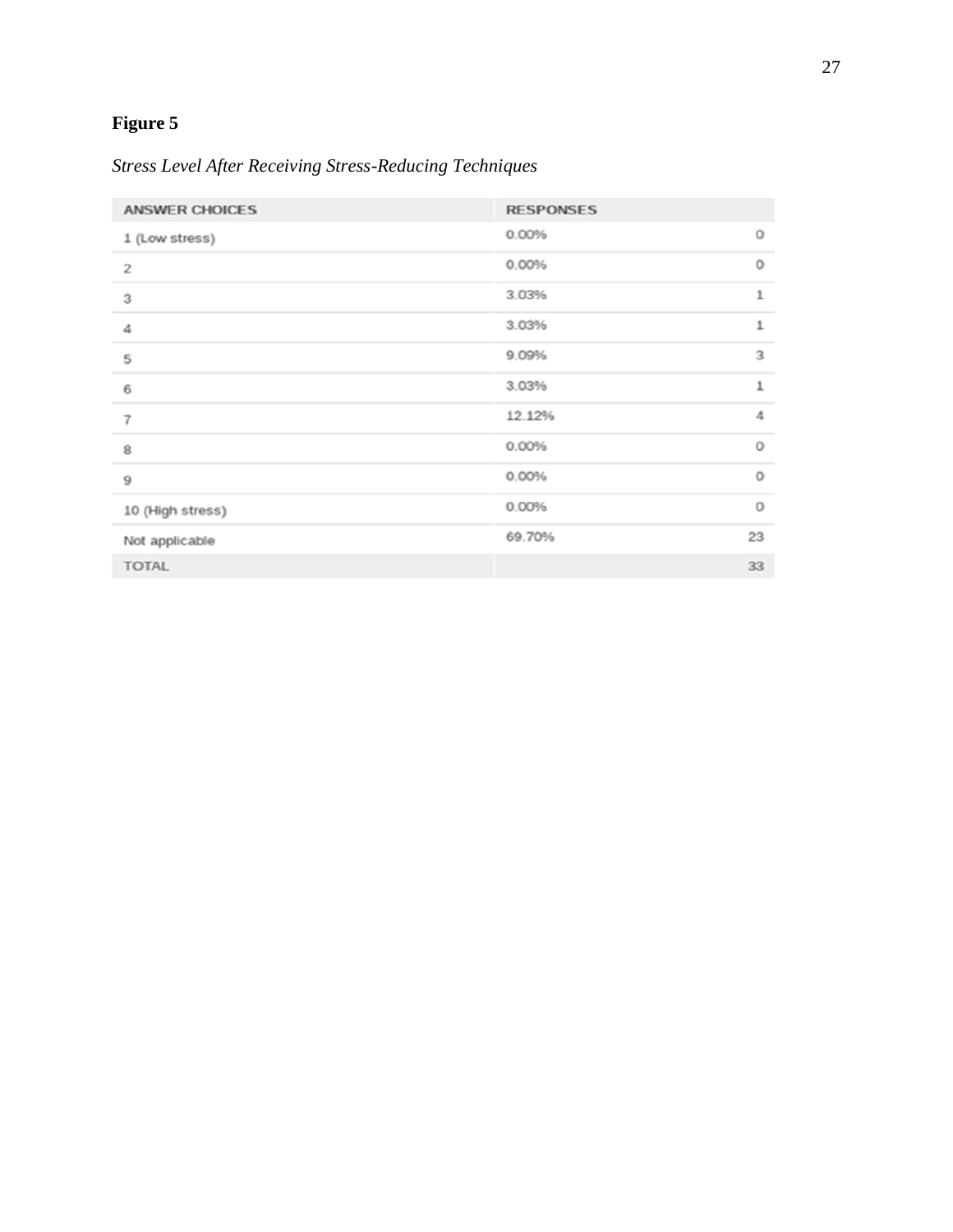#### **Chapter 5: Discussion, Conclusions, and Recommendations**

In today's complex and competitive healthcare arena, having a partnership with families during their child's hospitalization is critical to the successful implementation of a familycentered care milieu. In most instances, the family system is the essence of the child's strength and comfort. Stressful situations, such as the hospitalization of a child, leads to feelings of depression, anxiety, and tension for many families. Actions taken to improve the emotional and mental health of the parents have been shown to have a direct correlation on the child's coping mechanisms related to their illness. In circumstances when the parent is unable to comfort their child throughout their illness due to their own inability to cope with the situation, the child's coping skills will also be ineffective. When interventions are initiated to support the parents and assist them in reducing their own stress and anxiety levels, they are better able to partner with the healthcare providers caring for their child and participate in the child's care. This also has a positive impact on the patient's and family's experience, leads to improved high-quality clinical decision making and fosters better patient outcomes (Doupnik et al., 2017).

Parents often express feelings of inadequacy related to an inability to care for their child during the child's hospitalization and the change in their parental role at this time. These alterations in parenting have been identified by caregivers as major sources of stress during the hospital experience. Parents will often verbalize their appreciation to the healthcare providers when given the opportunity to participate in the child's care. Involving the parent or parents in the patient's care gives the parent a sense of purpose as a valued team member caring for their child. In addition, having a role in the care of their child reduces their distress, apprehension, and uneasiness and has been shown to increase the child's comfort in the situation (Dahav & Sjostrom-Strand, 2017).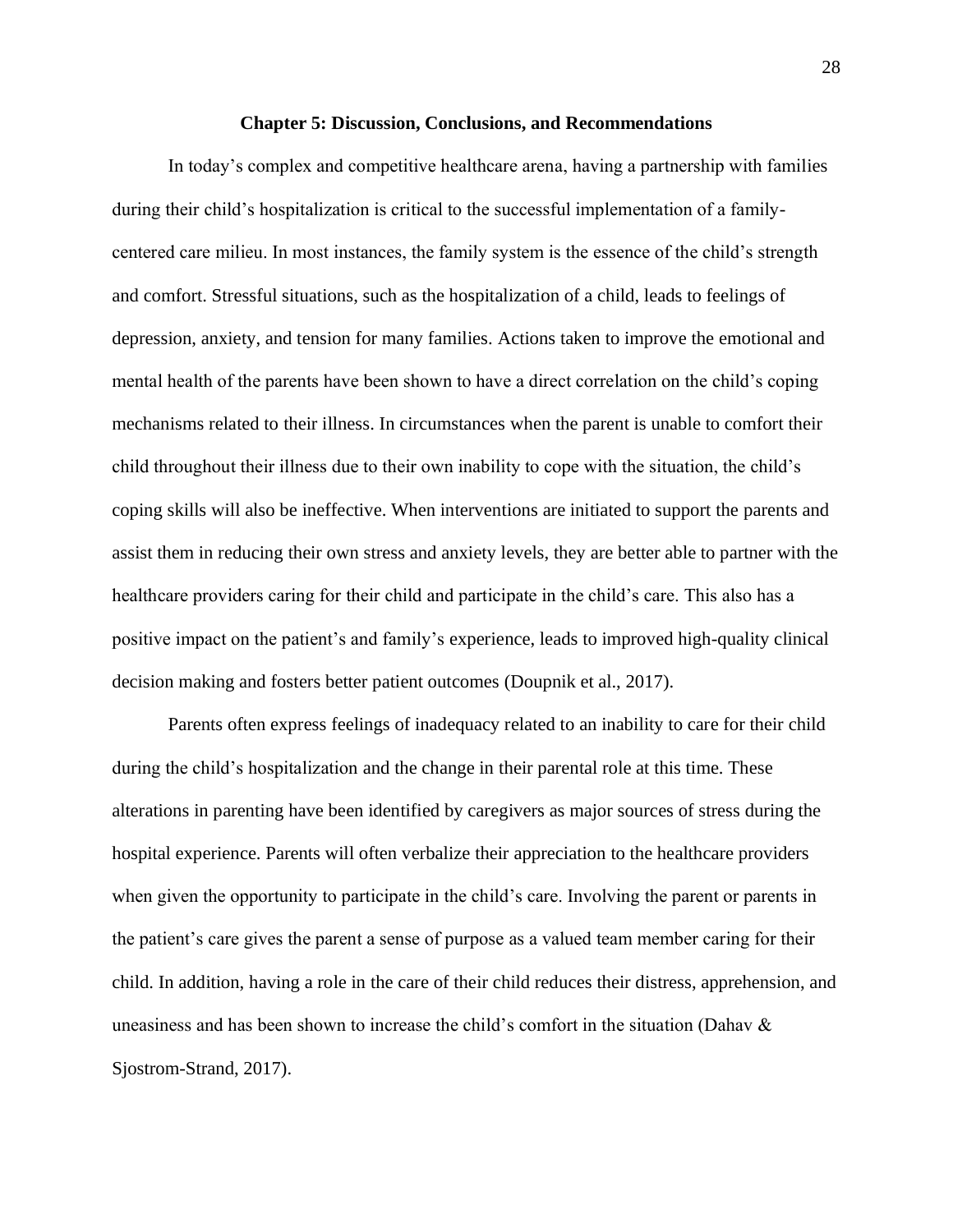## **Interpretation of the Findings**

The online survey was submitted to 160 parents who were part of the online parent study site support group. Thirty-five parents responded to the survey. Review of the data based on the findings of the Parent Stress Survey submitted to the parents in the online support group at the study site showed that the majority of the parents responding to the survey were female (97.14%). The respondents had a current relationship status as a married (91.43%). The survey participants were asked if their child was hospitalized in the NICU or PICU. Of the children hospitalized, 85.21% of the respondents had children hospitalized in the NICU, whereas 14.29% of the survey participants had children in the PICU. The parents were also asked to report their child's length of stay in the hospital. The majority of the children had a length of stay greater than 7 days, comprising 88.57% of the respondents to the survey.

Survey participants were also asked to state the nature of their child's illness. Figure 6 illustrates these findings.

#### **Figure 6**

*Nature of Child's Illness in NICU or PICU Units* 

| <b>ANSWER CHOICES</b>  | <b>RESPONSES</b> |                |
|------------------------|------------------|----------------|
| Heart                  | 2.86%            | 1              |
| Lungs                  | 37.14%           | 13             |
| <b>Brain</b>           | 5.71%            | $\overline{2}$ |
| Spine                  | 0.00%            | 0              |
| Stomach                | 8.57%            | 3              |
| Other (please specify) | 45.71%           | 16             |
| <b>TOTAL</b>           |                  | 35             |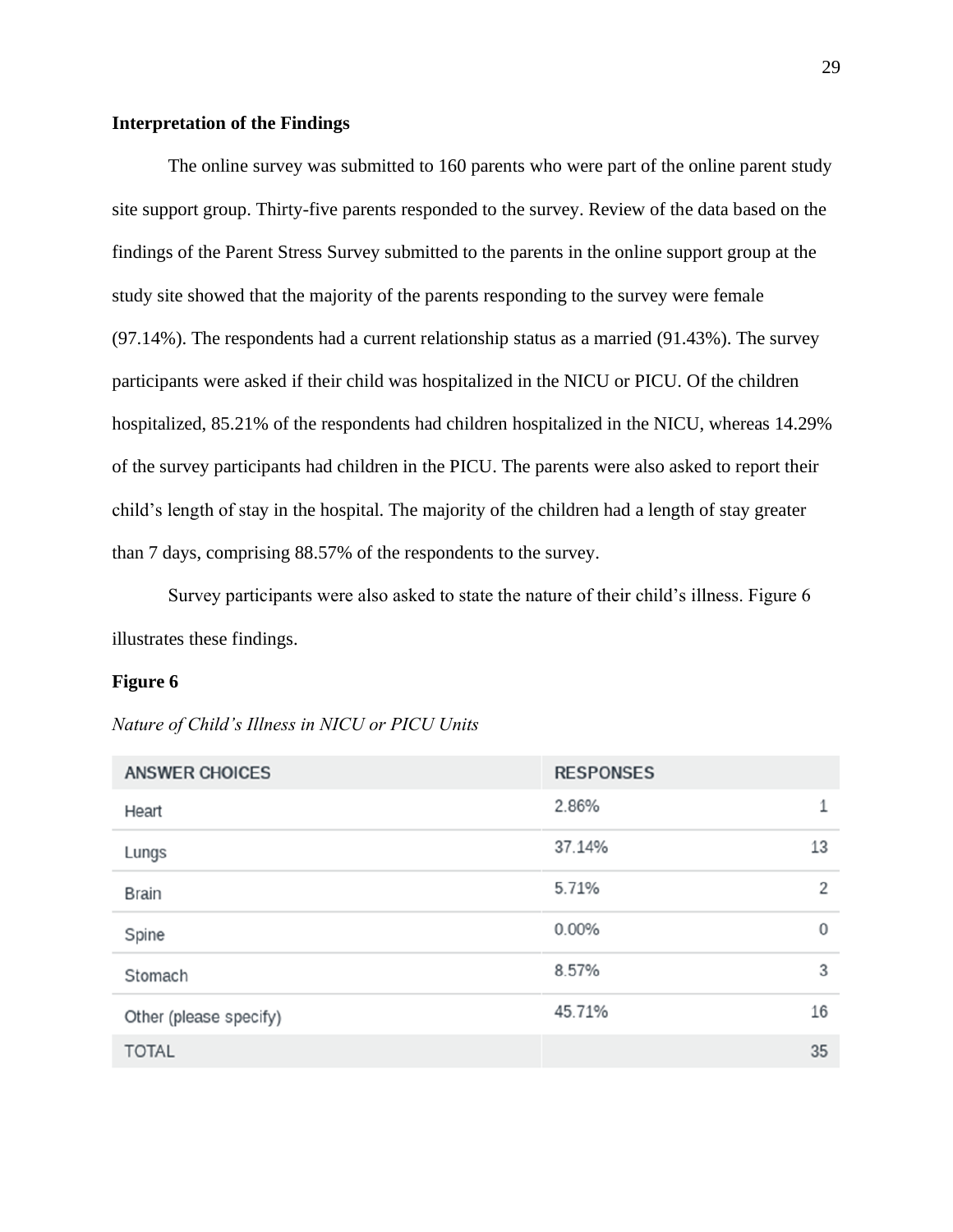Participants were also asked if they had an opportunity to participate in caregiver wellness services during their child's hospitalization and to rate their satisfaction level with these services. The data are best illustrated in Figure 7. Twenty-six survey participants answered this question based on the availability of caregiver wellness services.

## **Figure 7**

|                     | <b>VERY</b><br><b>SATISFIED</b> | <b>SATISFIED</b> | <b>NEUTRAL</b> | <b>FAIRLY</b><br><b>SATISFIED</b> | <b>NOT</b><br><b>SATISFIED</b> | <b>TOTAL</b> | <b>WEIGHTED</b><br><b>AVERAGE</b> |
|---------------------|---------------------------------|------------------|----------------|-----------------------------------|--------------------------------|--------------|-----------------------------------|
| Message             | 50.00%<br>3                     | 33.33%           | 0.00%          | 0.00%                             | 16.67%                         | 6            | 0.00                              |
| Reiki               | 40.00%<br>2                     | 20.00%           | 40.00%         | 0.00%                             | 0.00%<br>0                     | 5            | 0.00                              |
| Meditation          | 25.00%                          | 50.00%           | 0.00%          | 25.00%                            | 0.00%<br>0                     | 4            | 0.00                              |
| Coaching            | 0.00%                           | 100.00%          | 0.00%<br>0     | 0.00%                             | 0.00%<br>Ω                     |              | 0.00                              |
| Hand<br>Reflexology | 0.00%<br>0                      | 0.00%<br>0       | 0.00%<br>Ω     | 0.00%<br>Ω                        | 0.00%<br>0                     | $\Omega$     | 0.00                              |
| Not<br>applicable   | 5.56%                           | 5.56%            | 38.89%         | 0.00%                             | 50.00%<br>9                    | 18           | 0.00                              |

*Opportunity to Participate and Satisfaction Level*

## **Inferences About the Findings**

Conclusions about the findings based on the survey results were as follows:

- 1. The majority of the survey participants were female in a married relationship (97.14%).
- 2. The majority of the survey participants were in the 30-39 years old (74.29%).
- 3. The majority of the children of survey participants were hospitalized in the NICU  $(85.71\%)$ .
- 4. The majority of the children of survey participants were hospitalized for greater than seven days (88.57%).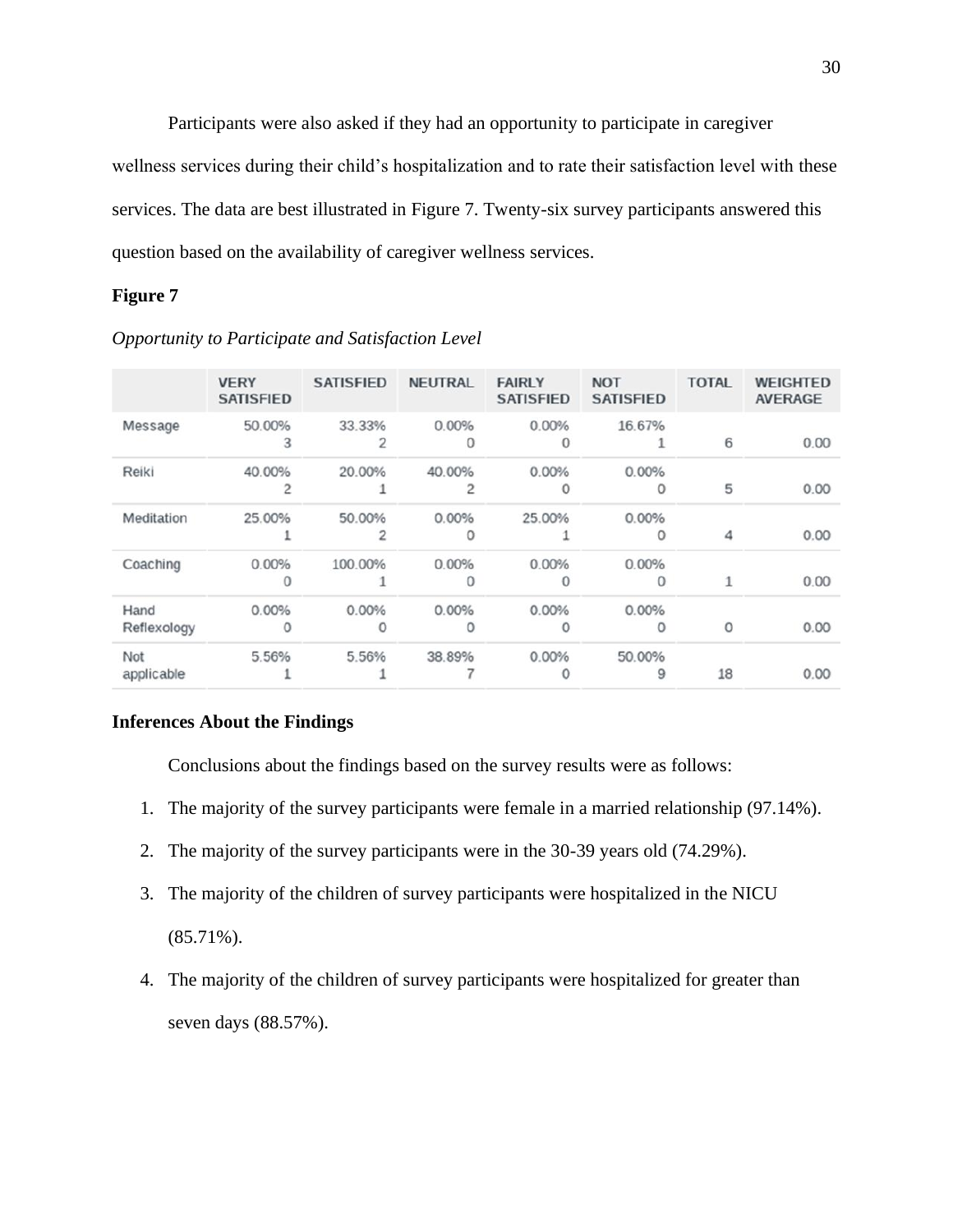- 5. The majority of the children of survey participants were hospitalized for illnesses related to the lungs (37.14%); 45.71% stated their children were hospitalized for illnesses other than the illnesses listed (Appendix A), but did not specify when asked.
- 6. Most (70.59%) of the respondents were not offered caregiver wellness services during their child's hospitalization.
- 7. Half (50%) of respondents offered caregiver wellness services and were very satisfied with the massage services they received.
- 8. Less than half (40%) of respondents offered caregiver wellness services and were very satisfied with the reiki services they received.
- 9. All (100%) of respondents were satisfied with the coaching services they received.
- 10. Caregiver stress levels were 8 (15.15%) to 10 (21.21%) using a Likert scale format before receiving caregiver wellness services.
- 11. Caregiver stress levels decreased to below 7 using a Likert scale after caregiver wellness services were implemented.

#### **Implications for the Analysis for Leaders**

The detection of a serious disease or disability in a child can have consequential stress responses for parents. As a result, the way in which a parent manages a stressful situation has a direct relationship with their own mental health, family dynamics, and how well the child becomes accustomed to the situation or illness. Parents must also deal with the possibility that their child may not survive the illness or may have a permanent disability related to the illness or injury (Muscara et al., 2015).

Muscara et al. (2015) studied the effects of post-traumatic stress reactions in parents of critically ill children over an 18-month period. In this study, the researchers found that it was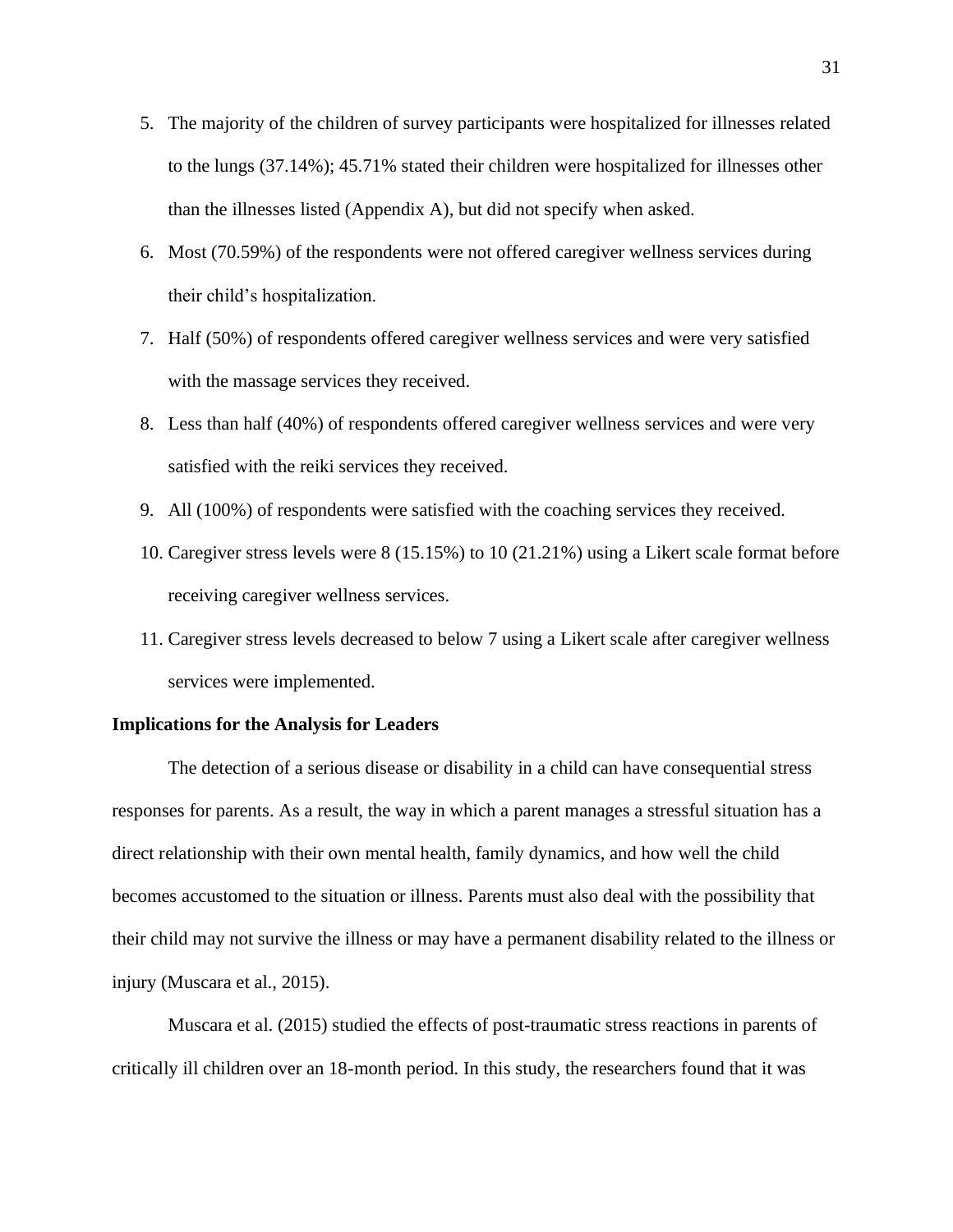important to provide support services for parents identified as high risk and who would glean the most benefit from these support services. In addition, the researchers concluded that further knowledge and research in this area would be an important step in helping preserve the family unit in these stressful situations. As parents are most often the chief support system for their child, it is imperative to focus on stress reducing interventions that address the needs of the child and family (Muscara et al., 2015).

It has been shown that children of parents with poor emotional health are less likely to prosper in their environments pertaining to school and or social situations. Interventions aimed at supporting parents' mental and emotional well-being can have a positive impact on parental coping skills. This fact does substantiate the notion that balanced emotional health in the hospital setting can positively influence the child's health outcomes. Researchers have concluded this is an area in need of further study and provides me with an opportunity to contribute to the dissemination of the findings gleaned from this DNP scholarly project (Doupnik et al., 2017).

## **EBP Findings and Relationships to DNP Essentials (I-VIII)**

- **Scientific Underpinnings for Practice.** The project is consistent with focusing on the client and family's health and welfare.
- **Organizational and Systems Leadership for Quality.** The project is consistent with removing barriers to care evidenced by improving child and parental well-being and advancing health outcomes.
- **Clinical Scholarship and Analytical Methods.** The project aims to collect accurate data, analyze the data, and publicize the findings of this data to improve health outcomes of patients and families.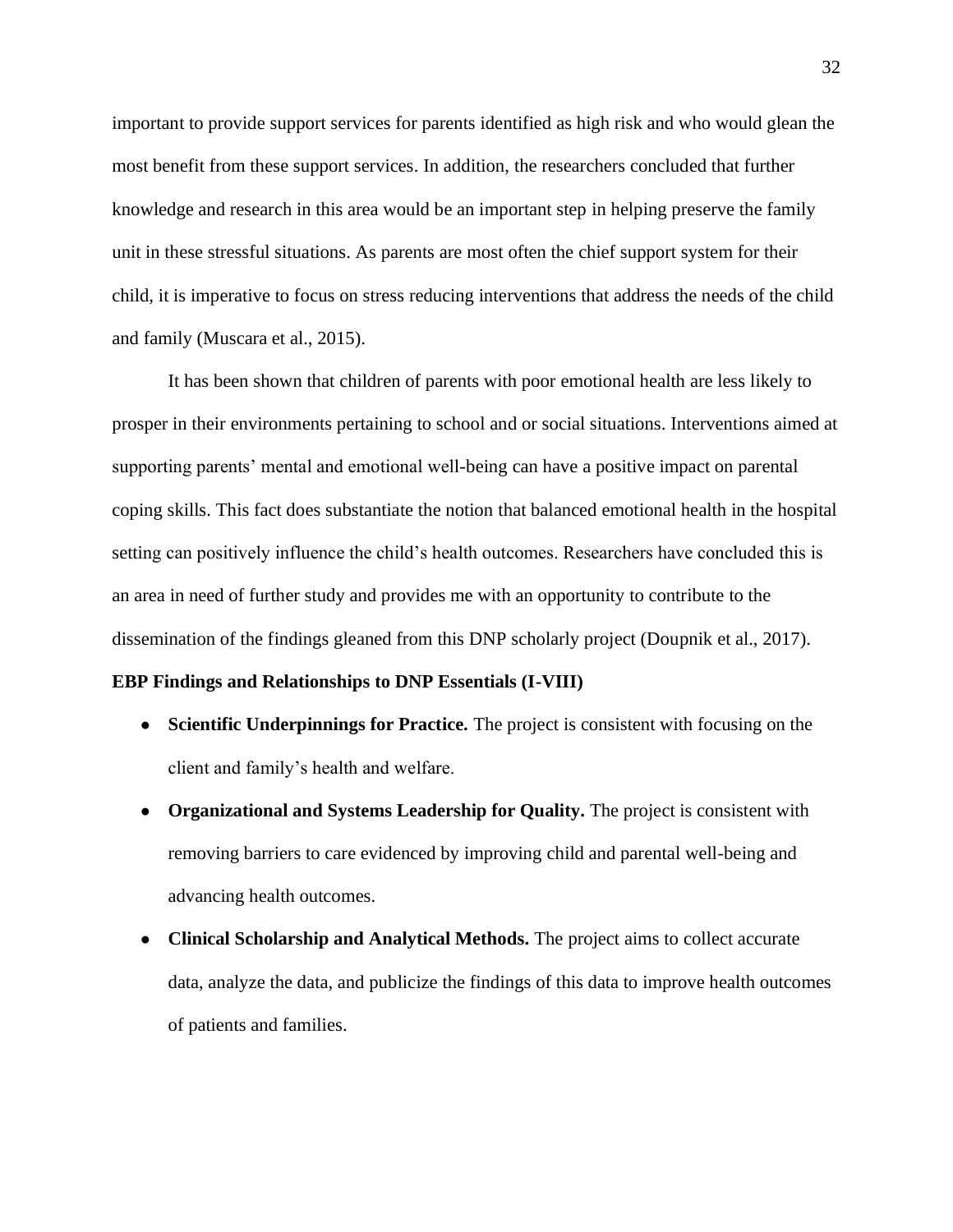- **Information Systems/Technology and Patient Care Technology.** The project aims to examine and disseminate information from the project in a secure manner.
- **Health Care Policy for Advocacy in Health Care.** The project aims to educate providers on the results of the project and potential implications in improving health outcomes beyond the bedside.
- **Interprofessional Collaboration for Improving Patient and Population Health Outcomes.** The project aims to use the interdisciplinary skills of nursing teams to care for patients and families.
- **Clinical Prevention and Population Health for Improving the Nation's Health.** The project aims to improve population health by promoting healthy family dynamics during hospitalization and after discharge.
- **Advanced Nursing Practice.** This project aims to identify the intricate nature of the critical care environment and its impact on the family system (AACN, 2006).

## **Recommendations for Future Research**

It has been shown that children of parents with poor emotional health are less likely to prosper in their environments pertaining to school and or social situations. Interventions aimed at supporting parents' mental and emotional well-being can have a positive impact on parent coping skills. This fact does substantiate the notion that balanced emotional health in the hospital setting can positively influence the child's health outcomes. Researchers have concluded this is an area in need of further study and provides the researcher with an opportunity to contribute to the dissemination of the findings gleaned from this DNP scholarly project (Doupnik et al., 2017).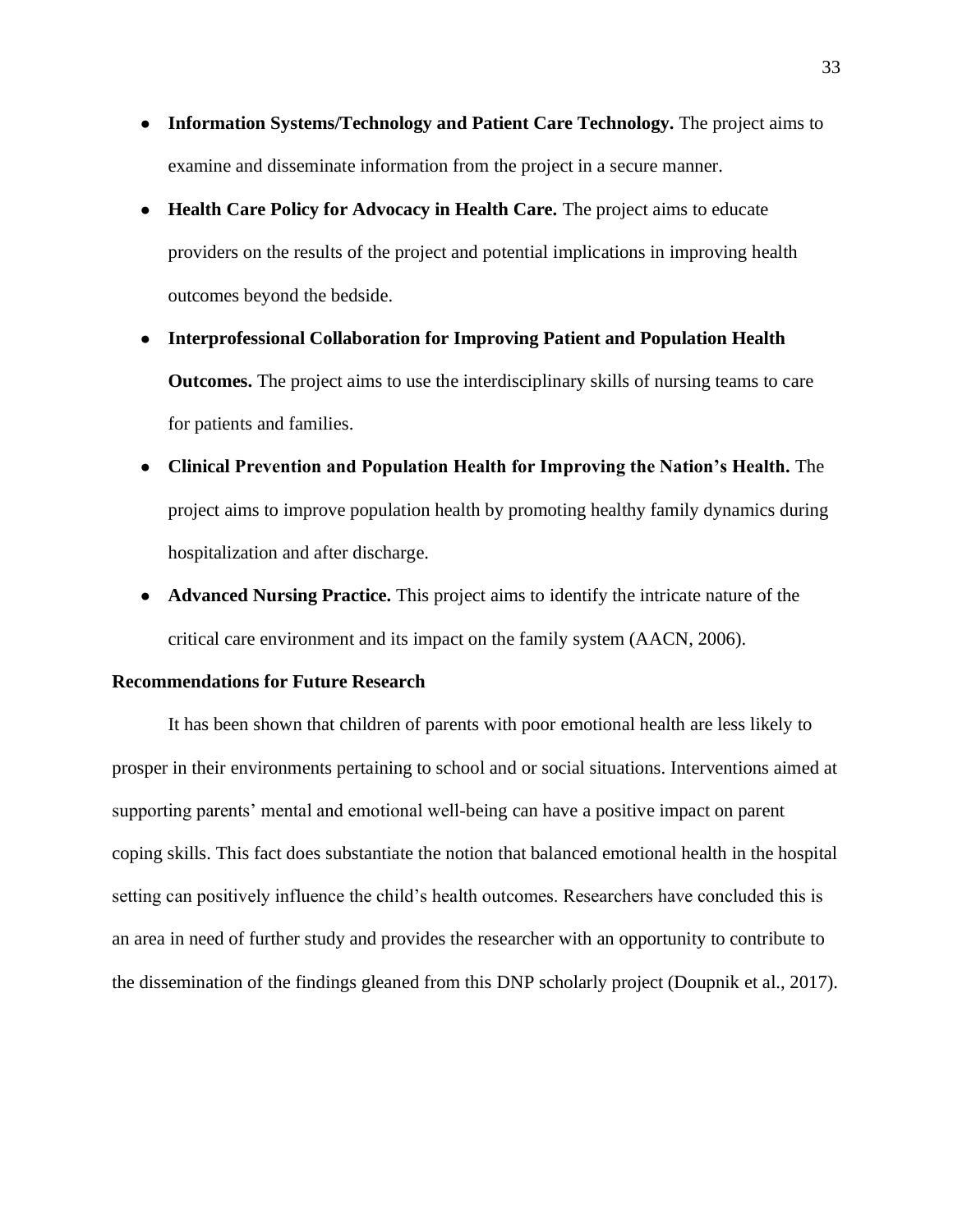## **Summary**

As a nurse leader for many years in the pediatric intensive care unit, I have cared for many critical patients and families. I have always maintained strong clinical nursing skills, yet supporting the families in these most desperate times has always been a challenge for my coworkers and myself. The pandemic, coupled with visiting restrictions contributing to lack of support for patients and families, inspired the idea for this DNP scholarly project. Caregiver wellness services do have a positive impact on decreasing parent stress levels in the neonatal and pediatric intensive care environments. Data gleaned from this project will lend support to these necessary programs that continue to support emotional and physical well-being for our patients and families.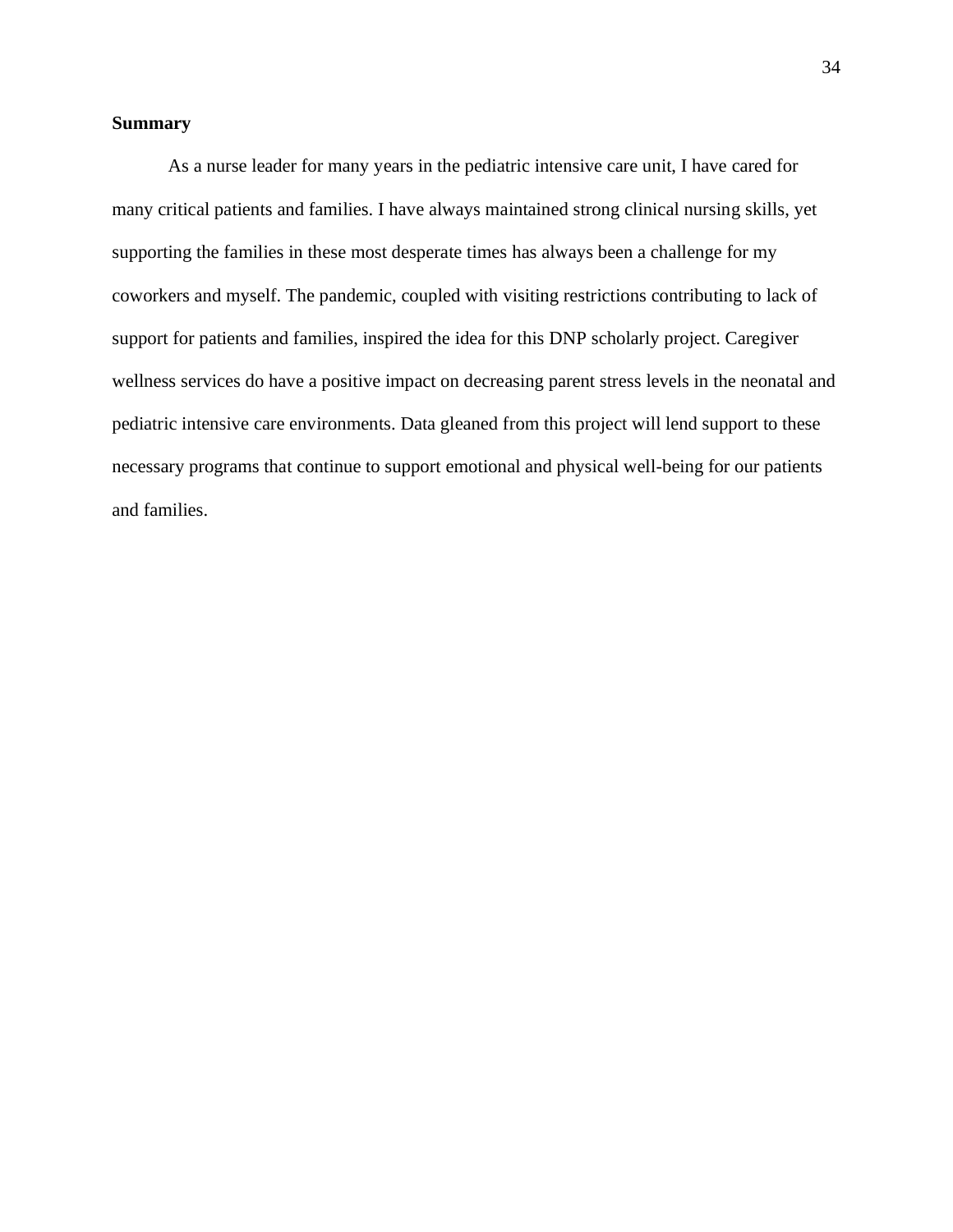#### **References**

American Academy of Pediatrics. (2015, November 21). *Children with chronic illness: Dealing with emotional problems and depression*. Healthy Children.

[https://www.healthychildren.org/English/health-](https://www.healthychildren.org/English/health-issues/conditions/chronic/Pages/Children-with-Chronic-Illness-Dealing-with-Emotional-Problems-and-Depression.aspx.)

[issues/conditions/chronic/Pages/Children-with-Chronic-Illness-Dealing-with-Emotional-](https://www.healthychildren.org/English/health-issues/conditions/chronic/Pages/Children-with-Chronic-Illness-Dealing-with-Emotional-Problems-and-Depression.aspx.)[Problems-and-Depression.aspx.](https://www.healthychildren.org/English/health-issues/conditions/chronic/Pages/Children-with-Chronic-Illness-Dealing-with-Emotional-Problems-and-Depression.aspx.)

American Association of Colleges of Nursing. (2006, October). *The essentials of doctoral education for advanced nursing practice*.

<https://www.aacnnursing.org/Portals/42/Publications/DNPEssentials.pdf>

- Bonnel, W., & Smith, K. V. (2018). *Proposal writing for clinical nursing and DNP projects* (2nd ed., pp. 193–196). Springer Publishing Company.
- Carter, K. F., & Kulbok, P. A. (1995, September). Evaluation of the interaction model of client behavior through the first decade of research. *Advances in Nursing Science*, *18*(1), 62–73. <https://doi.org/10.1097/00012272-199509000-00007>
- Cousino, M. K., & Hazen, R. A. (2013). Parenting stress among caregivers of children with chronic illness: A systematic review. *Journal of Pediatric Psychology*, *38*(8), 809–828. <https://doi.org/10.1093/jpepsy/jst049>
- Dahav, P., & Sjostrom-Strand, A. (2017, August 22). Patient's experiences their child being admitted to a pediatric intensive care unit: A qualitative study-like being in another world. *Scandinavian Journal of Caring Services*, *32*(1), 1–20.

<https://doi.org/10.1111/scs.12470>

Doupnik, S., Hill, D., Palakshappa, D., Worsley, D., Bae, H., Shaik, A., Qiu, M., Marsac, M., & Feudtner, C. (2017). Parent coping support interventions during acute pediatric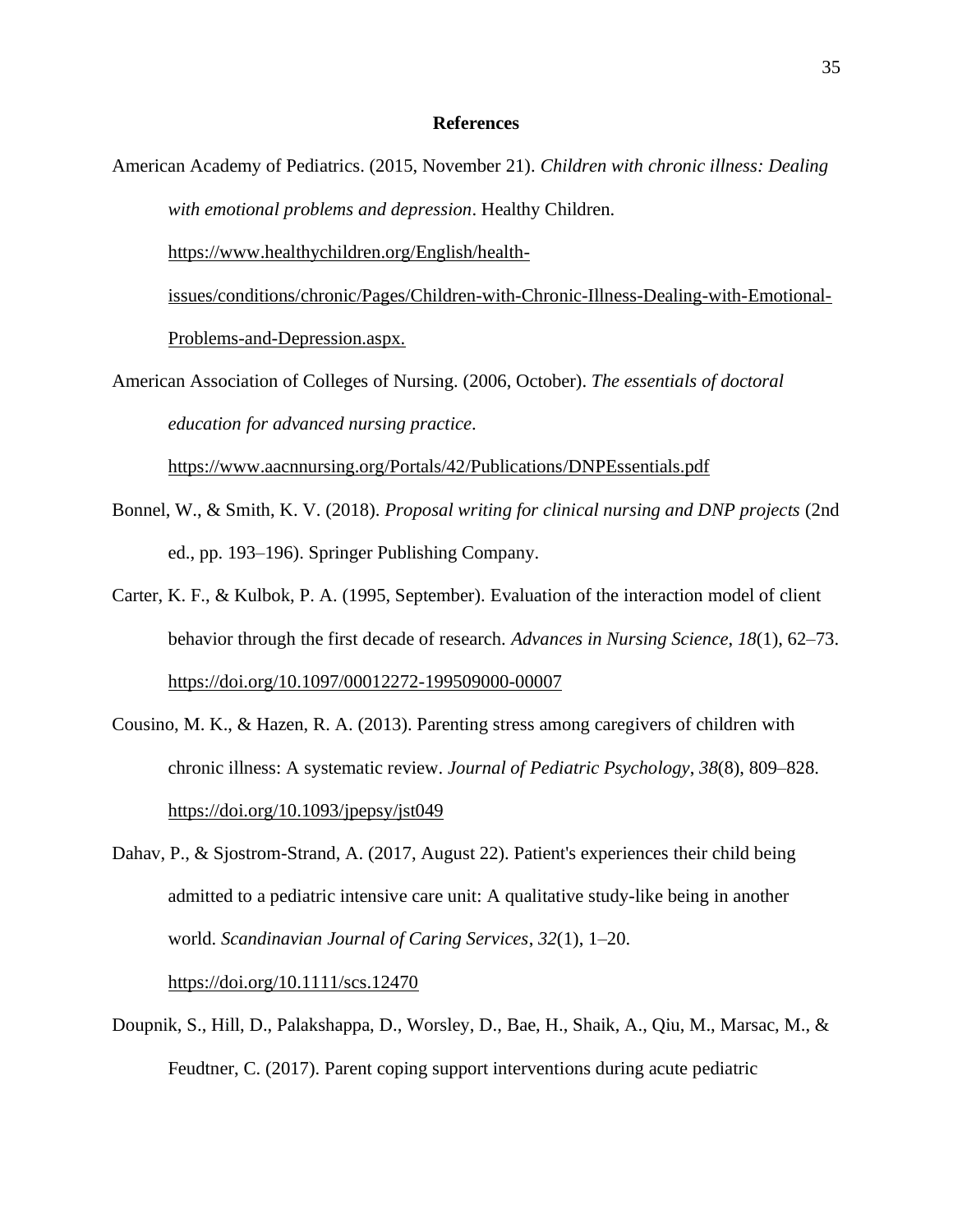hospitalizations: A meta-analysis. *Pediatrics*, *140*(5), 1–16.

#### <https://doi.org/10.1542/peds.2016-4171>

Gooding, J. S., Berns, S. D., Howse, J. L., Frank, L. S., Blaine, A. I., & Cooper, L. G. (2011). Family support and family-centered care in the neonatal intensive care unit: Origins, advances, impact. *Seminars in Perinatology*, *35*, 20–28.

<https://doi.org/10.1053/j.semperi.2010.10.004>

- Institute for Patient- and Family-Centered Care. (2017). *Patient-and family-centered care defined*. [https://www.ipfcc.org/bestpractices/sustainable-partnerships/background/pfcc](https://www.ipfcc.org/bestpractices/sustainable-partnerships/)[defined.html](https://www.ipfcc.org/bestpractices/sustainable-partnerships/)
- Jarvis, J. M., Choong, K., & Khetani, M. A. (2019). Associations of participation focused strategies and rehabilitation services with caregiver stress following pediatric critical illness. *Archives of Physical Medicine and Rehabilitation*, *100*(4), 703–710. [https://doi.org/10.1016/j.apmr.2018.11.017Â](https://doi.org/10.1016/j.apmr.2018.11.017%C3%82)
- Kumar, B. S., & Avabratha, K. S. (2015). Parental stress: A study from a pediatric intensive care unit in Mangalore. *International Journal of Contemporary Pediatrics*, *2*(4), 401–405. <https://doi.org/10.18203/2349-3291.IJCP20150983>
- Kurebayashi, F. S., Turrini, R. N., de Souza, P. T., Takiguchi, R. S., Kuba, G., & Nagumo, N. T. (2016, November 28). Massage and Reiki used to reduce stress and anxiety: Randomized clinical trial. *Revista Latino-Americana de Enfermagem*, *24*(e283). <https://doi.org/10.1590/1518-8345.1614.2834>
- Liaw, K. R. L., Cho, J., Devins, L., Daly, J., Sklenar, D., & Al-Qaqaa, Y. (2019). Co-designed PICU family stress screening and response system to improve experience, quality, and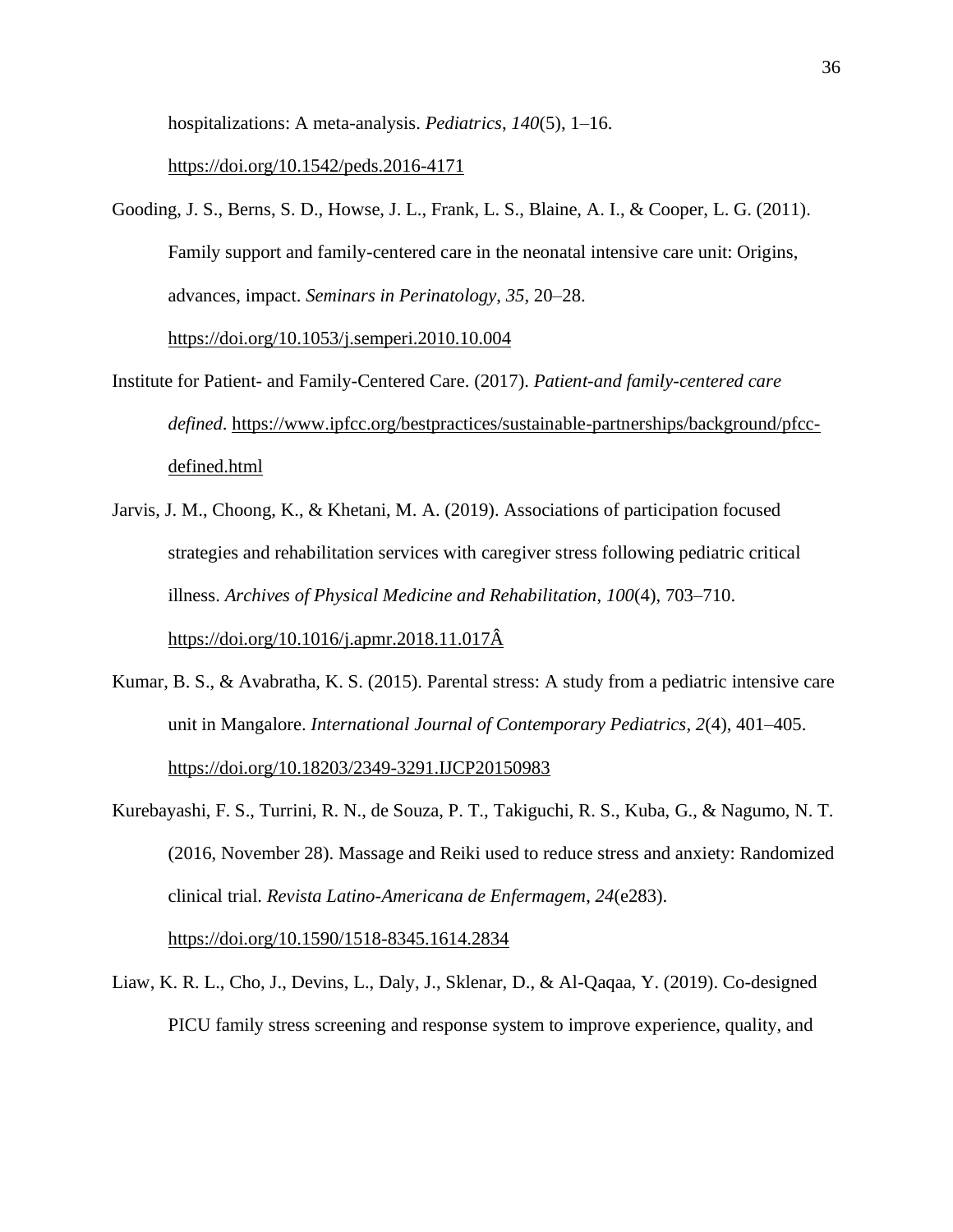safety. *Pediatric Quality & Safety*, *4*(2), e145.

<https://doi.org/10.1097/pq9.0000000000000145>

Meert, K. L., Clark, J., & Eggly, S. (2013, June). Family-centered care in the pediatric intensive care unit. *Pediatric Clinic of North America*, *60*(3), 761–772.

<https://doi.org/10.1016/j.pcl.2013.02.011>

Mortensen, J., Simonsen, B. O., Eriksen, S. B., Skovby, P., Dall, R., & Eiklit, A. (2015). Familycentered care and traumatic symptoms in parents of children admitted to PICU. *Scandinavian Journal of Caring Science*, *29*(3), 495–500.

<https://doi.org/10.1111/scs.12179>

- Muscara, F., Burke, K., McCarthy, M., Anderson, V., Hearps, S., Dimovski, A., & Nicholson, J. (2015, July 8). Parent distress reactions following a serious illness or injury in their child: A protocol paper for the take a breath cohort study. *BMC Psychiatry*, *15*(153), 1–21. <https://doi.org/10.1186/s12888-015-0519-5>
- Polit, D. F., & Beck, C. T. (2018). *Essentials of nursing research. Appraising evidence for nursing practice* (9th ed.). Wolters Kluwer Health.
- Ramirez, M., Navarro, S., Claveria, C., Molina, Y., & Cox, A. (2018, April). Parental stressors in a pediatric intensive care unit. *Revista Cilena de Pediatria*, *89*(2), 128–131.

<https://doi.org/10.4067/s0370-4106201800100185>

Robinson, C. H., & Thomas, S. P. (2004). The interaction model of client health behavior as a conceptual guide in the explanation of children's health behaviors. *Public Health Nursing*, *21*(1), 73–84.<https://doi.org/10.0737-1209/04>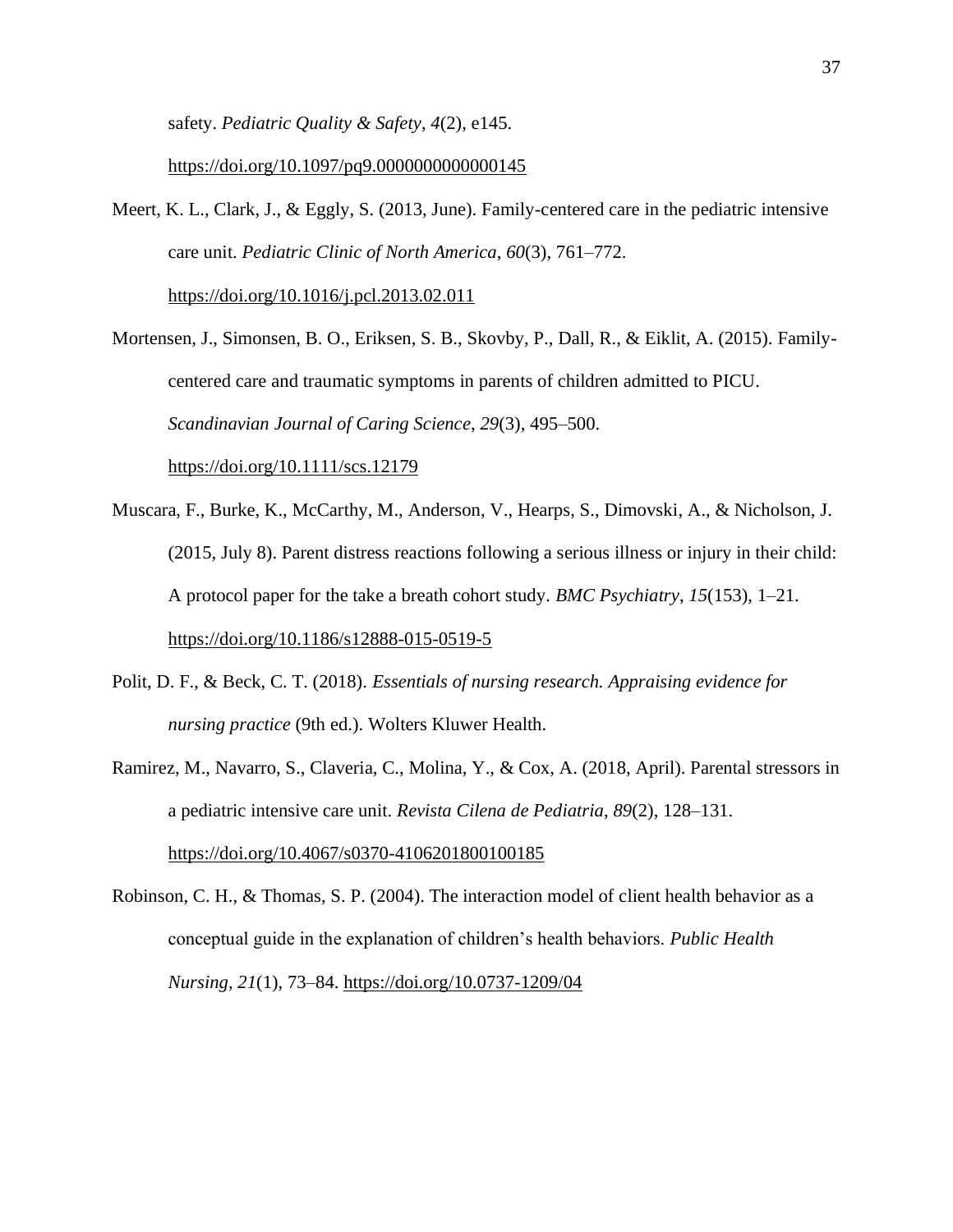- Tang, W. M., Soong, C., & Lim, W. C. (2013). Patient satisfaction with nursing care: A descriptive study using interaction model of client health behavior. *International Journal of Nursing Science*, *3*(2), 51–56.<https://doi.org/10.5923/j.nursing.20130302.04>
- Vasli, P., & Salsali, M. (2014). Parents' participation in taking care of hospitalized children: A concept analysis with hybrid model. *Iranian Journal of Nursing and Midwifery Research*, *19*(2), 139–144.<https://www.ncbi.nlm.nih.gov/pmc/articles/PMC4020022/>
- Weinberg, S. L., & Richardson, M. S. (1981). Dimensions of stress in early parenting. *Journal of Consulting and Clinical Psychology*, *49*(5), 686–693. [https://doi.org/10.1037/0022-](https://doi.org/10.1037/0022-006X.49.5.686) [006X.49.5.686](https://doi.org/10.1037/0022-006X.49.5.686)
- Yoo, S. Y., & Cho, H. (2020). Exploring the influences of nurses' partnership with parents, attitude to families' importance in nursing care, and professional self-efficacy on quality of pediatric nursing care: A path model. *International Journal of Environmental Research and Public Health*, *17*(15), 5452.<https://doi.org/10.3390/ijerph17155452>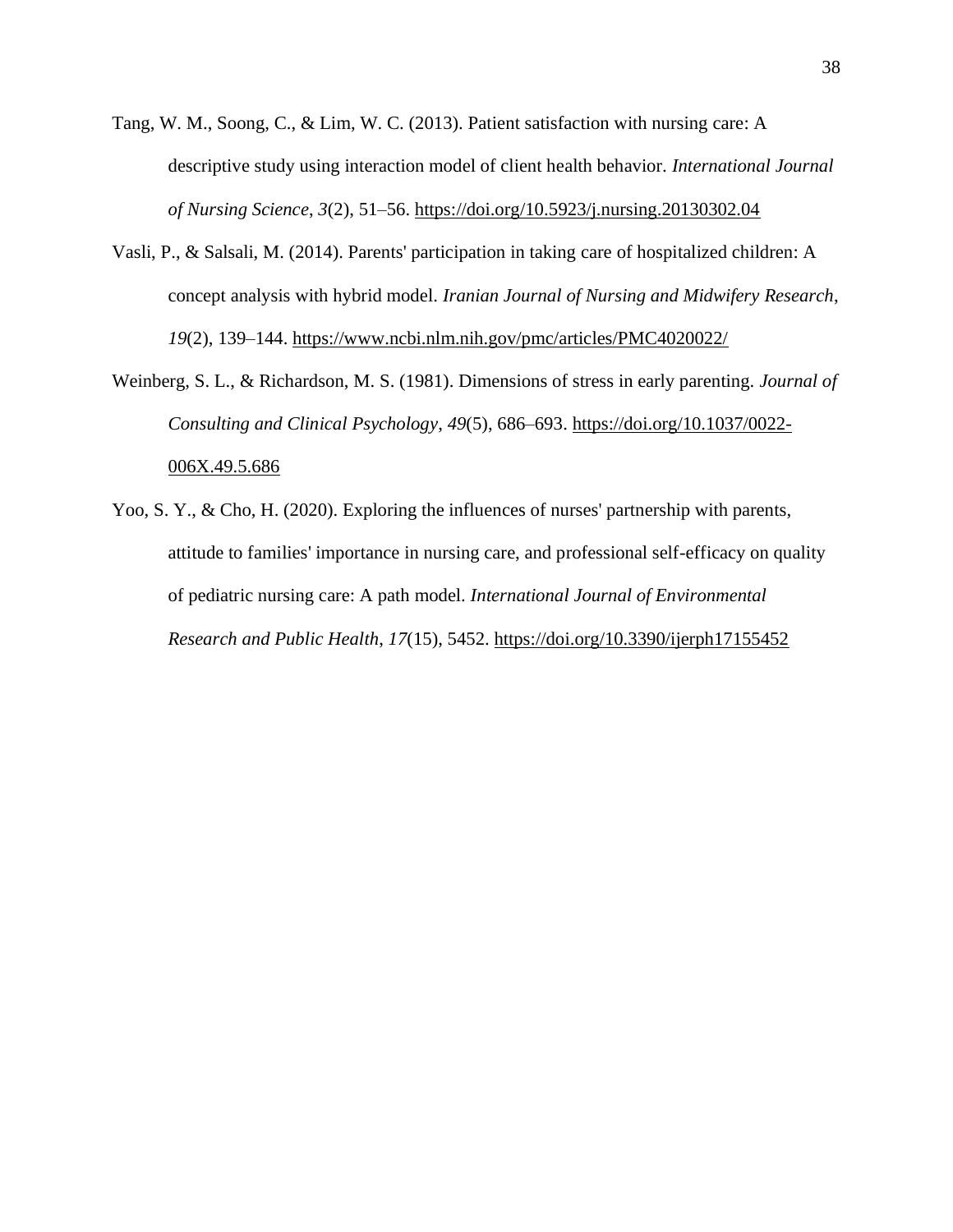## **Appendix A: Parent Stress Survey**

Thank you for participating in this short survey. There are no known risks to participating in this survey. No identifying data will be collected. Your responses will be kept confidential and only aggregate data will be included in the report of this project. The benefits for completing this survey may include helping patients and families going through similar experiences in the PICU or NICU. You may stop the survey and exit at any time. Your agreement (consent) to participate will be indicated by your submission of the completed electronic survey.

If you have questions about the research project or survey, please contact Nancy Abbene, DNP student at Abilene Christian University (xxxxxx@acu.edu) or Dr. Lynx McClellan, faculty advisor at Abilene Christian University (xxxxxxx@acu.edu).

Thank you for your participation!

1. What is your gender?

- a. Female
- b. Male
- c. Other

2. What is your age?

a. 18 to 25 years

- b. 25 to 29 years
- c. 30 to 39 years
- d. 40 to 49 years
- e. 49 years or older

3. What is your current relationship status?

- a. Married
- b. Divorced
- c. Separated
- d. Widowed
- e. No relationship

4. What department was your child hospitalized in most recently?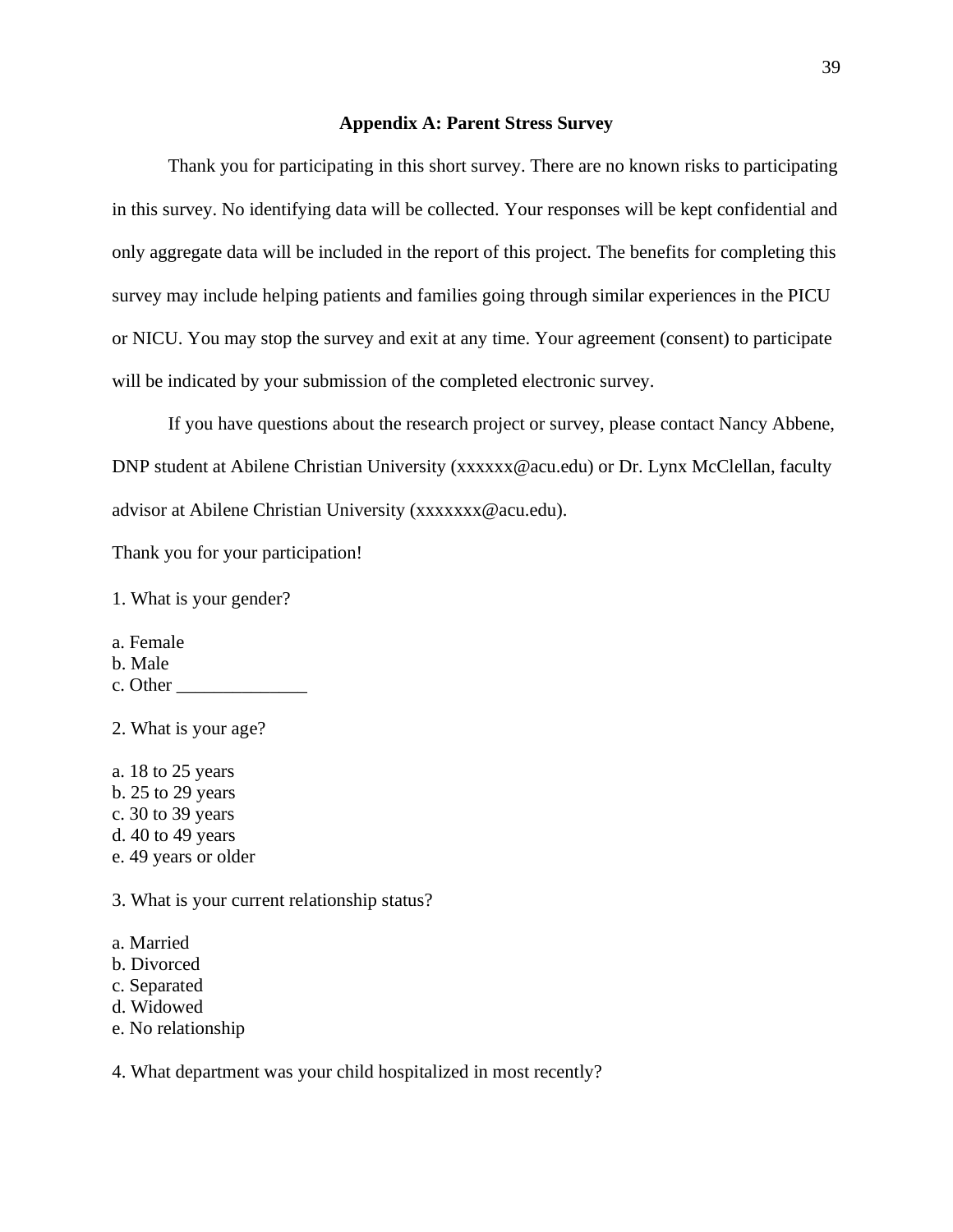a. Neonatal Intensive Care Unit (NICU)

b. Pediatric Intensive Care Unit (PICU)

5. What was the duration of your child's hospitalization?

- a. 1-3 days
- b. 3-5 days
- c. 5-7 days
- d. Greater than 7 days

6. The nature of your child's illness was related to her/his;

a. Heart

- b. Lungs
- c. Brain
- d. Spine
- e. Stomach
- f. Other \_\_\_\_\_\_\_\_\_\_\_\_\_\_\_\_\_\_\_\_\_\_\_\_\_\_\_\_

7. During your child's hospitalization, were any of the following caregiver wellness services offered to you? Select all that apply.

- a. Massage
- b. Reiki
- c. Meditation
- d. Coaching
- e. Hand Reflexology
- f. Caregiver wellness services were not offered.

8. If you had the opportunity to participate in any of the caregiver wellness services listed above, please rate your satisfaction level with each of the services on a scale of 1 to 5.

5-Very Satisfied 4-Satisfied 3-Neutral 2-Fairly Satisfied 1-Not Satisfied

- a. Massage \_\_\_\_\_
- b. Reiki \_\_\_\_\_
- c. Meditation \_\_\_\_\_
- d. Coaching \_\_\_\_\_
- e. Hand Reflexology \_\_\_\_\_
- f. Other, please list \_\_\_\_\_\_\_\_\_\_\_\_\_\_\_\_\_

9. On a scale of 1-10, please rate your stress level before using the caregiver wellness services:

a. 1 (Low stress) b. 2 c. 3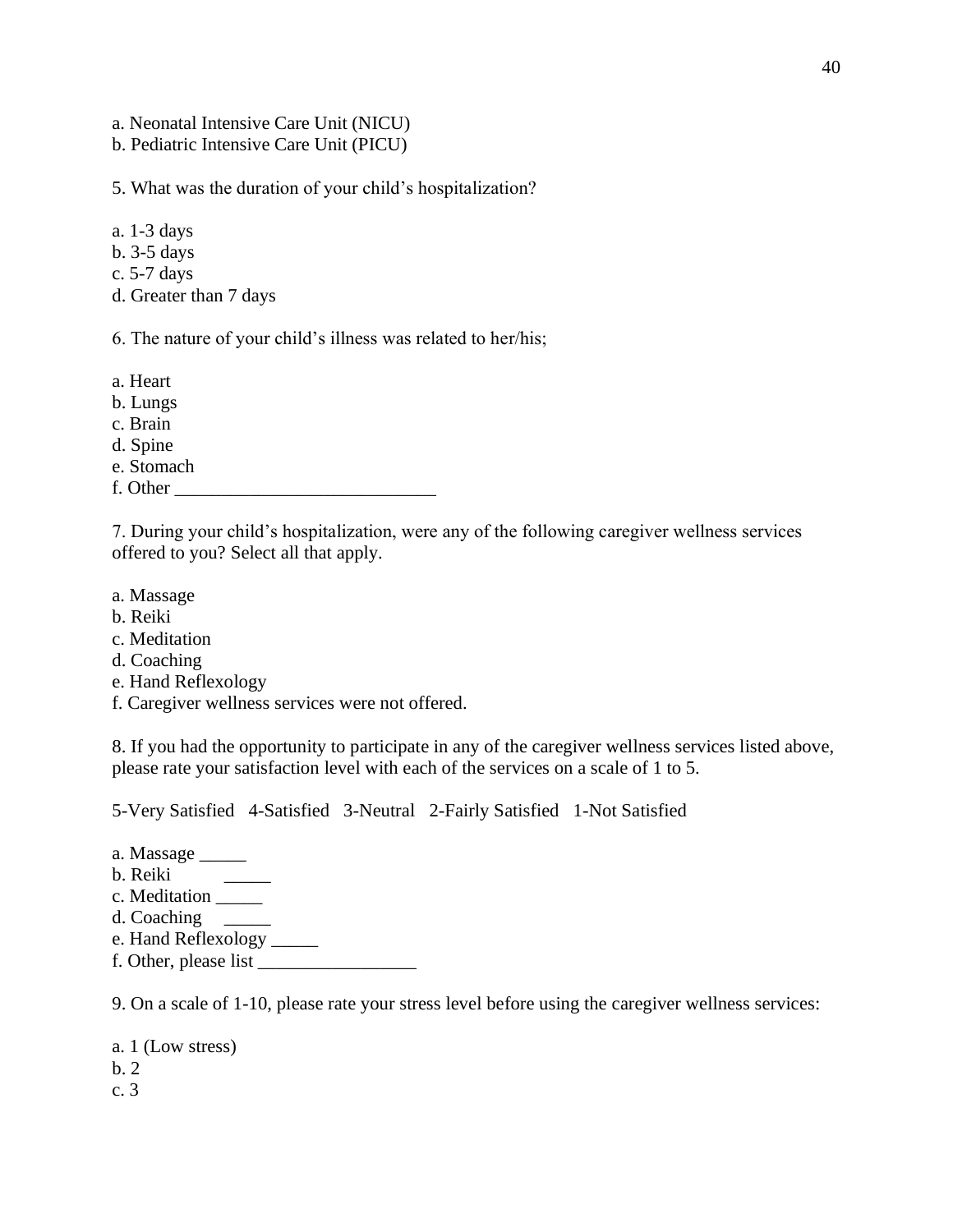- d. 4
- e. 5
- f. 6
- g. 7

h. 8 i. 9

j. 10 (High stress)

k. Not applicable

10. On a scale of 1-10, please rate your stress level using the caregiver wellness services:

a. 1 (Low stress)

b. 2

c. 3

d. 4

e. 5

f. 6

g. 7

h. 8

i. 9

j. 10 (high stress)

k. Not applicable

11. If caregiver wellness services were not available to your during your child's hospitalization, do you feel you would have benefitted from them and or your stress level would have been reduced?

- 1.Yes
- 2. No
- 3. Not sure

12. In hindsight, if caregiver wellness services were available to you at the time of your child's hospitalization, would you have been interested in participating in any of the following services. Select all that apply.

a. Massage

- b. Reiki
- c. Meditation
- d. Coaching
- e. Hand Reflexology
- f. Other

Thank you for taking the time to participate in the survey!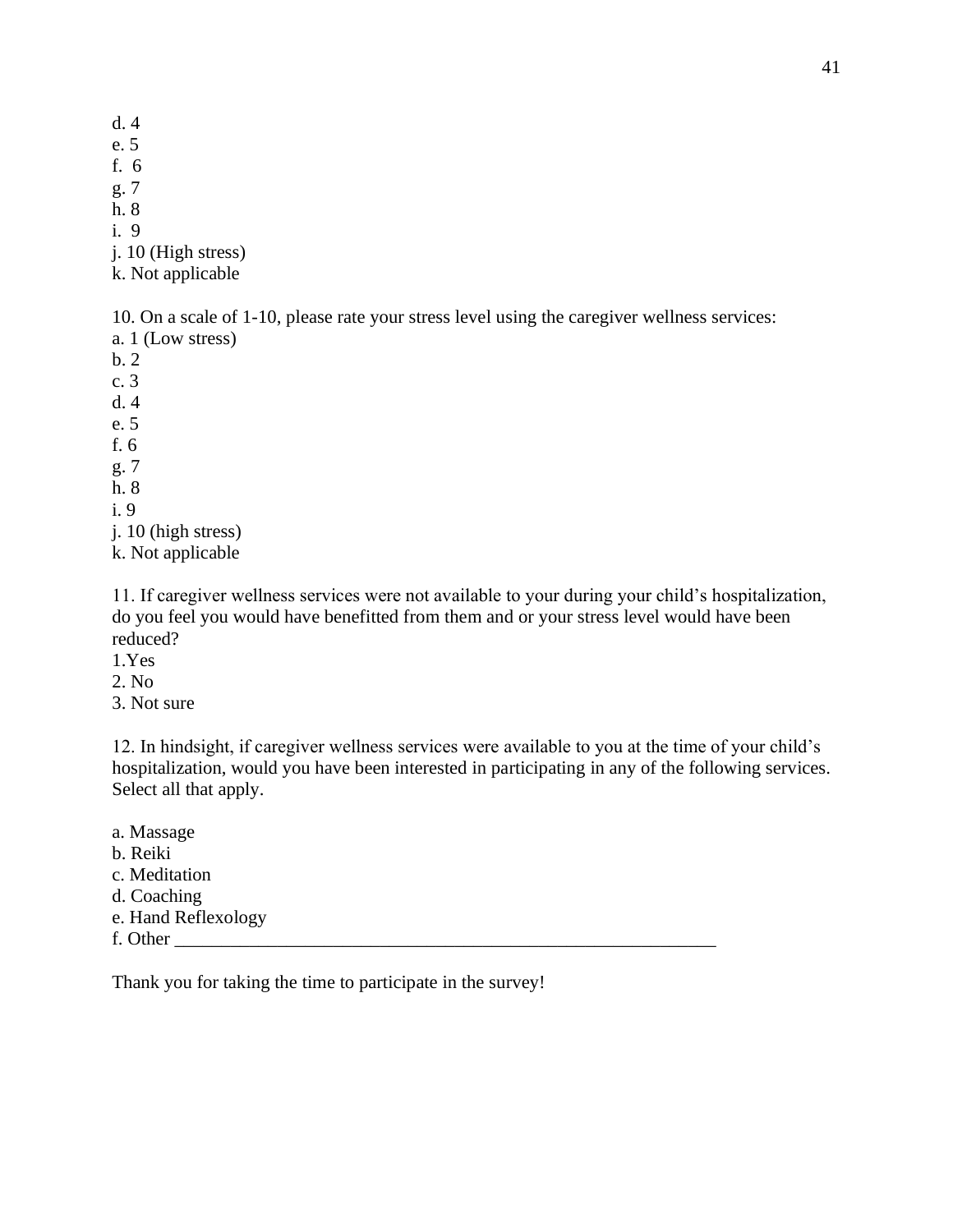## **Appendix B: Evidence-Based Table**

| Citation                  | Purpose and<br>Question                                                         | Design                                                                                          | Sample<br>Size  | Independent<br>Variables                                       | Dependent<br>Variables                                           | <b>Statistical Tests Results</b>    |                                                                                                    | Strengths                                                                                      |
|---------------------------|---------------------------------------------------------------------------------|-------------------------------------------------------------------------------------------------|-----------------|----------------------------------------------------------------|------------------------------------------------------------------|-------------------------------------|----------------------------------------------------------------------------------------------------|------------------------------------------------------------------------------------------------|
| Chertok et al.<br>(2014). | Reduce stress of<br>mothers in the<br><b>NICU</b>                               | 12 RCTs<br>3 quasi-<br>experimental<br>studies<br>1 repeated<br>measures study<br>1 pilot study | 84<br>216<br>42 | Education<br>Parent/Infant<br>interaction                      | Stress level of<br>mothers with<br>infants in the<br><b>NICU</b> | <b>Parent Stress</b><br>Index (PSI) | Participants had<br>lower<br>knowledge<br>$(p<.0001)$ ,<br>behavior<br>$(p<.05)$ PSI<br>(p<.056)   | Address cultural<br>needs of the<br>mothers, found<br>$+$ parenting<br>results                 |
| Dahav & Strand<br>(2017)  | Describe parent<br>experiences of<br>patients in the<br><b>PICU</b>             | Qualitative<br>study                                                                            | 12 parents      | Parent<br>involvement in<br>care<br>Information<br>about child | Stress and<br>anxiety level of<br>parents in the<br><b>PICU</b>  | Qualitative<br>content analysis     | Parents desire to Homogeneous<br>be informed and<br>involved in<br>child's care                    | sample of 11 pts<br>with CHD, 1<br><b>CDH</b>                                                  |
| Doupnik et al.<br>(2017). | Interventions to<br>improve parent<br>coping with<br>child's<br>hospitalization | Meta-Analysis                                                                                   | 44 studies      | Coping support<br>interventions<br>Education<br>interventions  | Parental<br>Depression<br>Anxiety<br><b>Stress</b>               | Down and<br><b>Black scores</b>     | Interventions<br>reduced anxiety<br>and stress, not<br>depression                                  | Demonstrated<br>coping support<br>can reduce<br>parent stress and<br>anxiety                   |
| Ramirez et al.<br>(2018)  | Identify main<br>stressor of<br>parents in the<br><b>PICU</b>                   | Quantitative,<br>cross-sectional,<br>correlational<br>study                                     | 217             | Parental<br><b>Stressor Scale</b>                              | Parent stress                                                    | Not listed                          | Parents<br>identified noise.<br>procedures,<br>interventions<br>and child affect<br>most stressful | 3 domains<br>studied; clinical,<br>emotional and<br>communication<br>with health care<br>team. |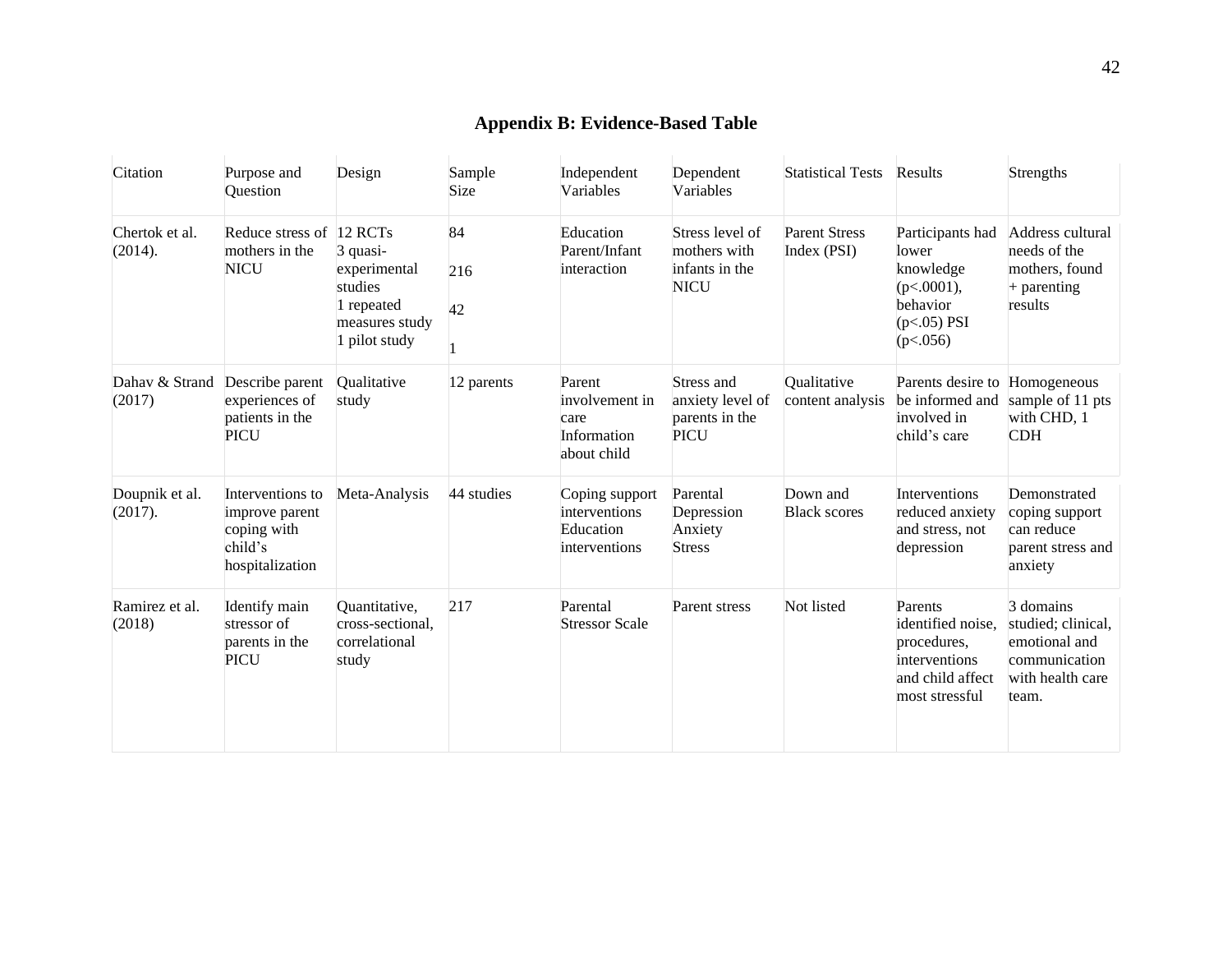| Ron-Li Liaw et<br>al. (2019)    | Identify and<br>address family<br>stress in the<br><b>PICU</b>                     | Improvement<br>initiative study | Parent in a 12<br>bed PICU over<br>18 months study | Individual stress<br>interventions<br>based on FST<br>scores            | <b>Family Stress</b><br>Thermometer<br>(FST)                  | Not listed                                                                                            | screening,<br>satisfaction<br>scores, reduced<br>stress scores                                                        | Improved parent Improved parent<br>satisfaction                                                                       |
|---------------------------------|------------------------------------------------------------------------------------|---------------------------------|----------------------------------------------------|-------------------------------------------------------------------------|---------------------------------------------------------------|-------------------------------------------------------------------------------------------------------|-----------------------------------------------------------------------------------------------------------------------|-----------------------------------------------------------------------------------------------------------------------|
| Kumar &<br>Avabratha<br>(2015). | Coping<br>strategies for<br>parents                                                | Observational<br>study          | 100 parents                                        | <b>Parent Stress</b><br>scale                                           | Parent stress                                                 | Mean and<br>standard dev<br>computed using<br><b>SPSS</b> software                                    | 1st time and<br>younger parents<br>of pts more<br>stress than<br>others                                               | Age, gender,<br>residence,<br>socioeco status<br>did not effect<br>stress levels.                                     |
| Rodriguez-Ray<br>et al. (2018). | Predicting<br>parental<br>resilience during<br>admit to PICU                       | Longitudinal<br>cohort study    | 196 parents                                        | Davidson<br>Trauma scale<br>Hospital<br>Anxiety and<br>depression scale | Parental post-<br>traumatic stress                            | Descriptive<br>statistics,<br>ANOVA <sub>s</sub> ,<br>Pearson<br>correlations                         | Resilience<br>strong negative<br>predictor of<br>psychopatholog<br>y.                                                 | Participants<br>measured at 3<br>and 6 months<br>after d/c.                                                           |
| Franck et al.<br>(2015).        | Identify<br>predictors of<br>post traumatic<br>stress following<br>hospitalization | Prospective<br>cohort study     | 107 parents                                        | Information on<br><b>Stay Close</b><br>study                            | Reduced<br>incidence of<br>parental post-<br>traumatic stress | <b>SPSS</b> software<br>conducted on all<br>variables.<br>Multiple<br>regression<br>analysis, $p<.05$ | High post<br>traumatic stress<br>after $d/c$ seen in<br>parents with<br>negative coping<br>during<br>hospitalization. | Sufficient<br>sample size,<br>significance<br>level $p < .05$<br>Study<br>conducted on<br>broad range of<br>patients. |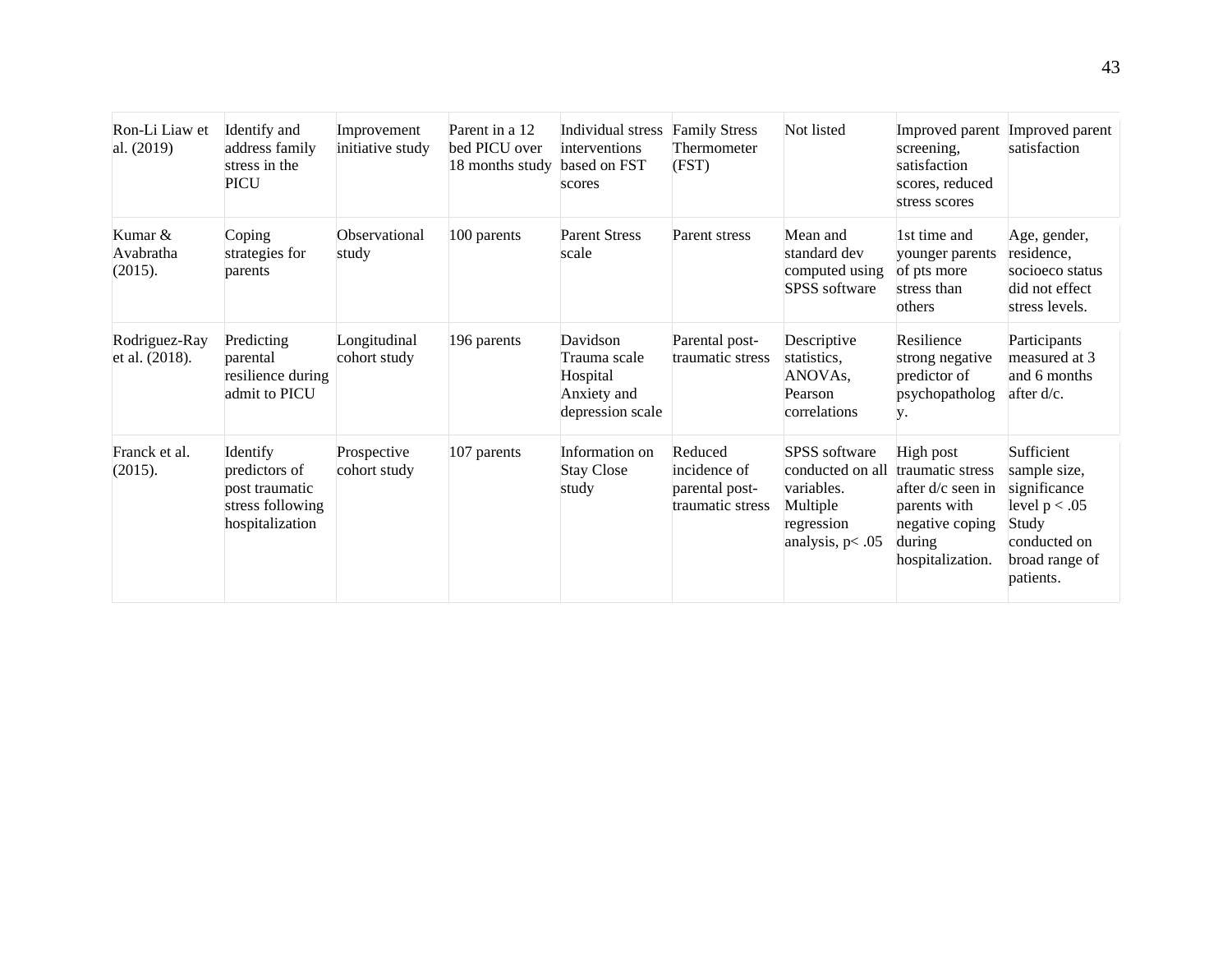|                          | DNP Chair and<br>Committee<br>selection                                                                                                                                                                                  | Mini Proposal           | <b>DNP</b> Project<br>Chapters 1-3                                                                               | IRB Approval<br>Process | Data Collection<br>Begin<br>End | Data Synthesis<br>Analysis | <b>DNP</b> Project<br>Chapters 1-5 |
|--------------------------|--------------------------------------------------------------------------------------------------------------------------------------------------------------------------------------------------------------------------|-------------------------|------------------------------------------------------------------------------------------------------------------|-------------------------|---------------------------------|----------------------------|------------------------------------|
| March 2020<br>April 2020 | Phone<br>conversations<br>with Dr<br>McClellan;<br>Project Chair<br>3/20<br>3/25, 4/3, 4/8,<br>$4/14$ , $5/18$ , $5/31$ ,<br>6/4.4 hours total<br>to discuss<br>committee<br>selection and<br>project<br>implementation. | X. Approved<br>4/19/20. |                                                                                                                  |                         |                                 |                            |                                    |
| May 2020                 |                                                                                                                                                                                                                          |                         | X. Completed                                                                                                     |                         |                                 |                            |                                    |
| June 2020                |                                                                                                                                                                                                                          |                         |                                                                                                                  |                         |                                 |                            |                                    |
| <b>July 2020</b>         |                                                                                                                                                                                                                          |                         | Proposal defense<br>to DNP Project<br>Committee,<br>7/10/20.<br>Approval form<br>submitted to<br><b>NURS 755</b> |                         |                                 |                            |                                    |
| August 2020              |                                                                                                                                                                                                                          |                         |                                                                                                                  |                         |                                 |                            |                                    |

## **Appendix C: DNP Project Timeline**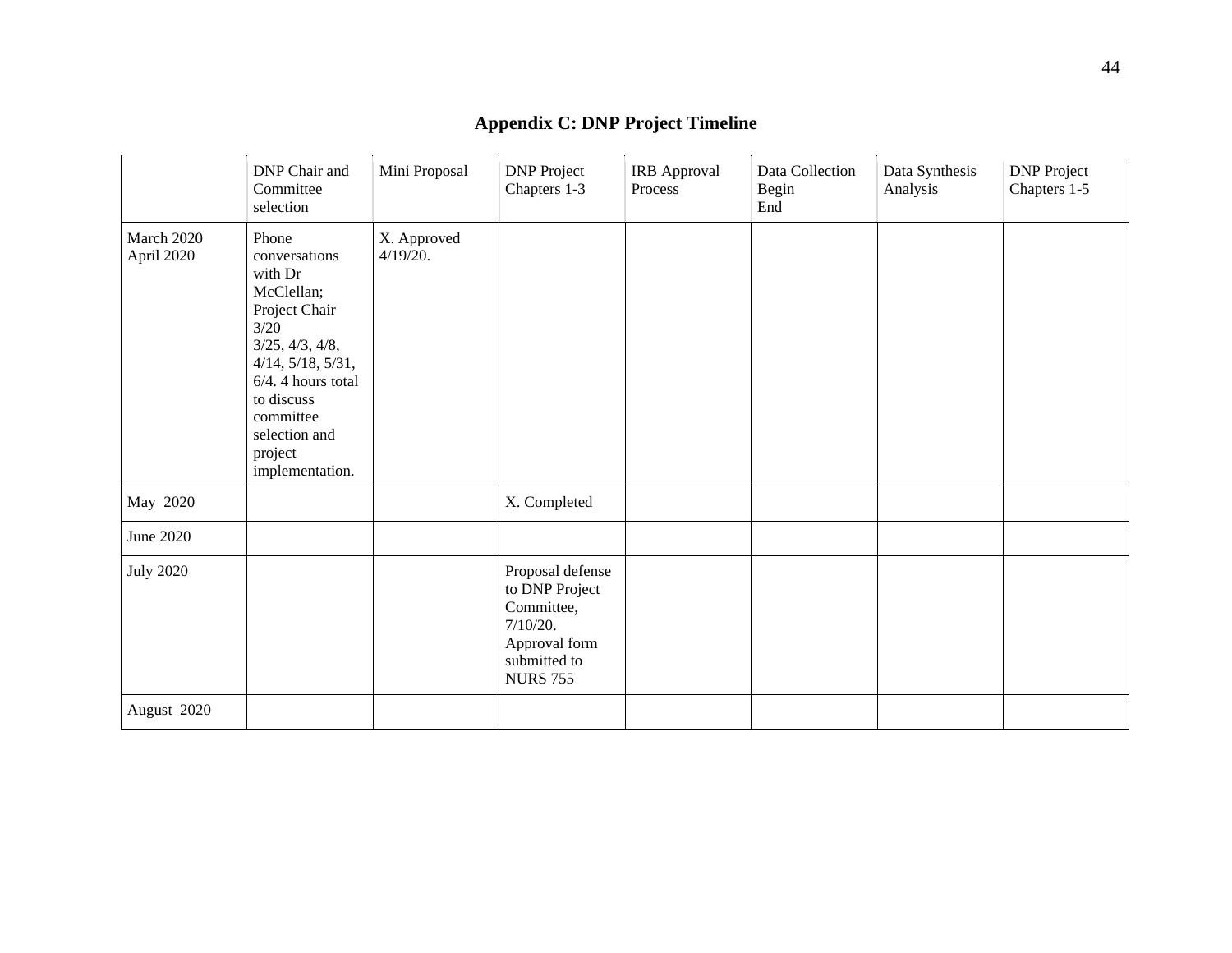| September 2020 |  | X. Initiated.<br>Barriers included<br>change of clinical<br>site, COVID<br>restrictions. |                                                                                                                                                    |  |
|----------------|--|------------------------------------------------------------------------------------------|----------------------------------------------------------------------------------------------------------------------------------------------------|--|
| October 2020   |  |                                                                                          | Anticipated<br>project<br>implementation,<br>cancelled due to<br><b>COVID</b><br>restrictions and<br>lack of affiliation<br>agreement with<br>ACU. |  |
| November 2020  |  |                                                                                          |                                                                                                                                                    |  |
| December 2020  |  |                                                                                          | Clinical site<br>secured.<br>Unwilling to<br>participate due to<br><b>COVID</b><br>restrictions and<br>no affiliation<br>agreement with<br>ACU.    |  |
| March 2021     |  | X. Ongoing                                                                               | The study site<br>contacted as<br>potential clinical<br>site pending IRB<br>approval.                                                              |  |
| April 2021     |  | X. IRB approval<br>for the study site<br>as new clinical<br>site                         | X. Begin data<br>collection.                                                                                                                       |  |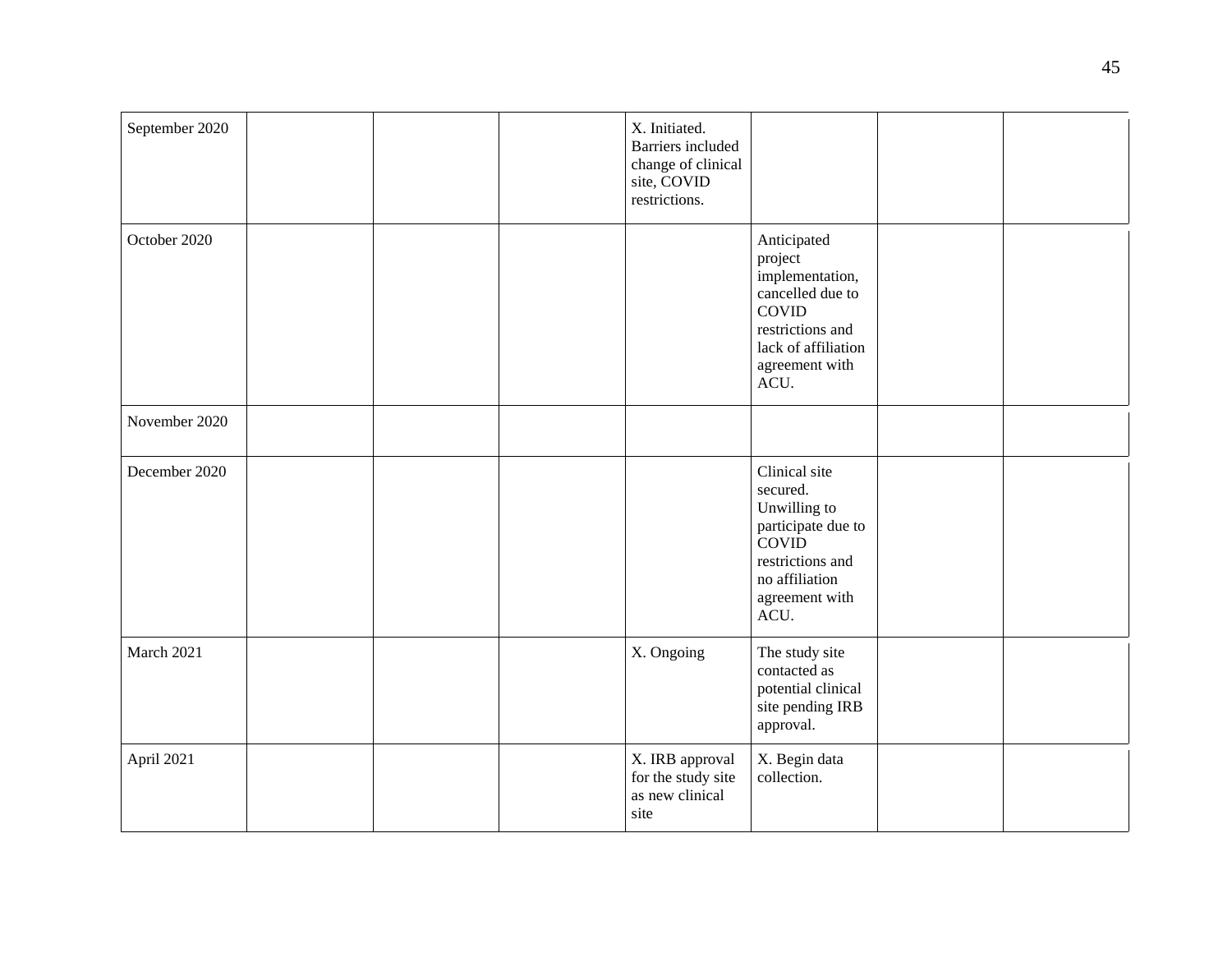| May 2021         |  |  | X. Ongoing                                                                                                                     |             |                                                                             |
|------------------|--|--|--------------------------------------------------------------------------------------------------------------------------------|-------------|-----------------------------------------------------------------------------|
| June 2021        |  |  | X Concluded<br>$6/7/21$ .<br>Data Inactivation<br>Form submitted<br>$6/8/21$ .<br>Raw Data Storage<br>submitted<br>$6/19/21$ . | $\mathbf X$ |                                                                             |
| <b>July 2021</b> |  |  |                                                                                                                                | $\mathbf X$ | Submitted 7/6/21.<br>Revisions<br>pending DNP<br>Project chair<br>approval. |
| August 2021      |  |  |                                                                                                                                |             | Final defense<br>proposal to DNP<br>committee                               |